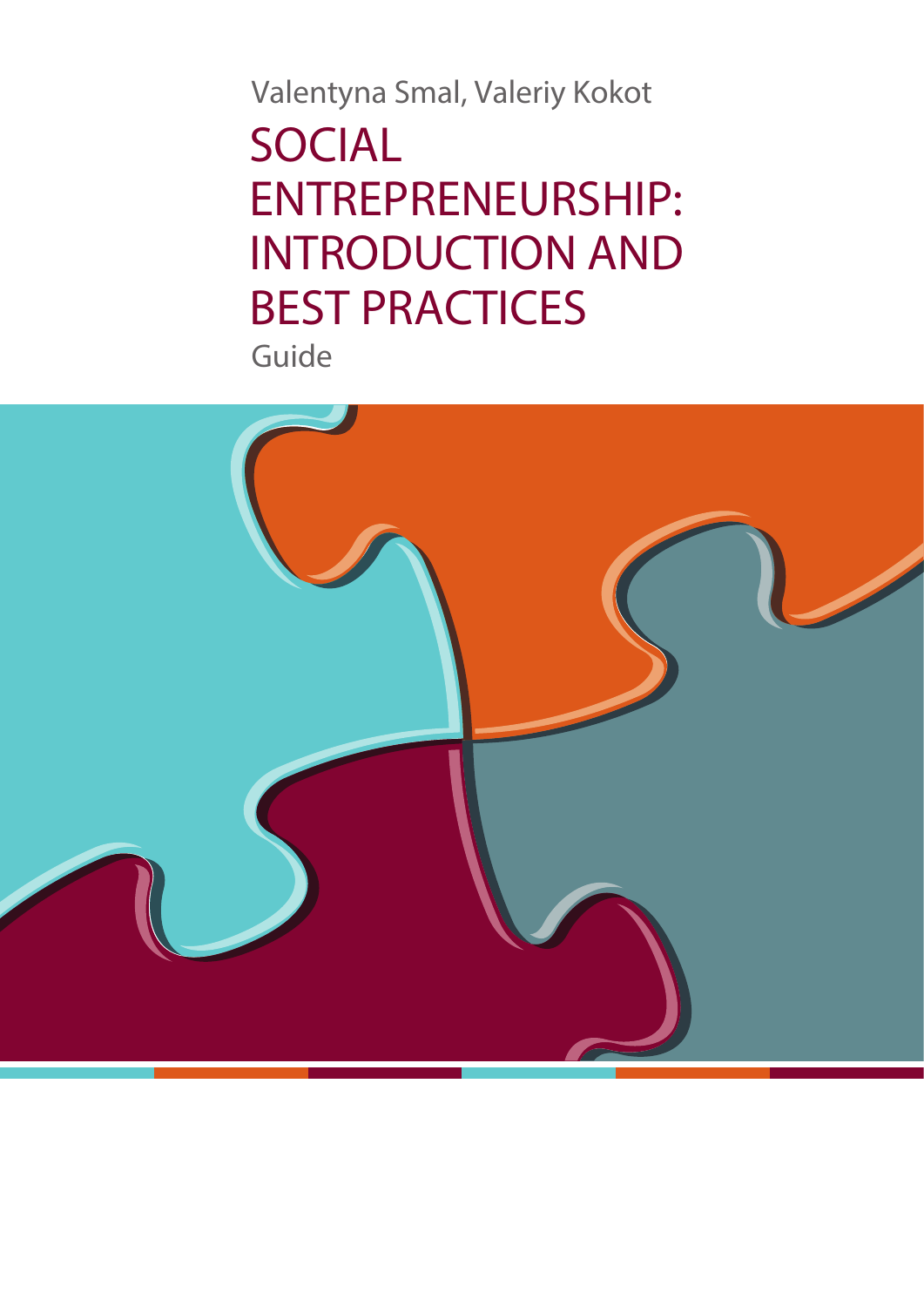





**A Guide "Social Entrepreneurship: Introduction and Best Practices"** is prepared with the support of the Partnership for Local Economic Development and Democratic Governance Project (PLEDDG), an international technical assistance project implemented by the Federation of Canadian Municipalities (FCM) and financed by Global Affairs Canada.

| <b>Authors:</b>    | Valentyna Smal, PhD in Geography, PLEDDG Project Consultant         |
|--------------------|---------------------------------------------------------------------|
|                    | Valeriy Kokot, PLEDDG Project Senior Expert in Business Development |
|                    |                                                                     |
| <b>Compiled by</b> | Oleksandr Kucherenko, PLEDDG Project Director                       |

The views and opinions expressed herein are responsibility of the authors and do not state or reflect those of Global Affairs Canada.

No part of this Guide may be reproduced or used in any form without relevant reference to the source and PLEDDG Project.

Full reproduction of the text of the Guide in any form is only possible with written permission from PLEDDG Project.

Partnership for Local Economic Development and Democratic Governance Project (PLEDDG) aims to strengthen Ukraine's municipal sector, ensure effective democratic governance and foster economic development by increasing capacities of Ukrainian cities to advance local democracy and economic development, creating an enabling environment for the growth of small and medium-sized enterprises, facilitating decentralization of authorities, and supporting integrated development planning at the local, regional and national levels. PLEDDG Project runs from April 2015 until December 2020. PLEDDG partners are Ministry of Regional Development, Construction and Housing of Ukraine, Ministry of Economic Development and Trade of Ukraine, Association of Ukrainian Cities, oblast administrations and oblast councils of 4 regions: Vinnytsia, Zaporizhia, Ivano-Frankivsk, and Poltava, as well as 16 partner cities in 4 oblasts.

© Federation of Canadian Municipalities/International Technical Assistance Project "Partnership for Local Economic Development and Democratic Governance Project", 2017.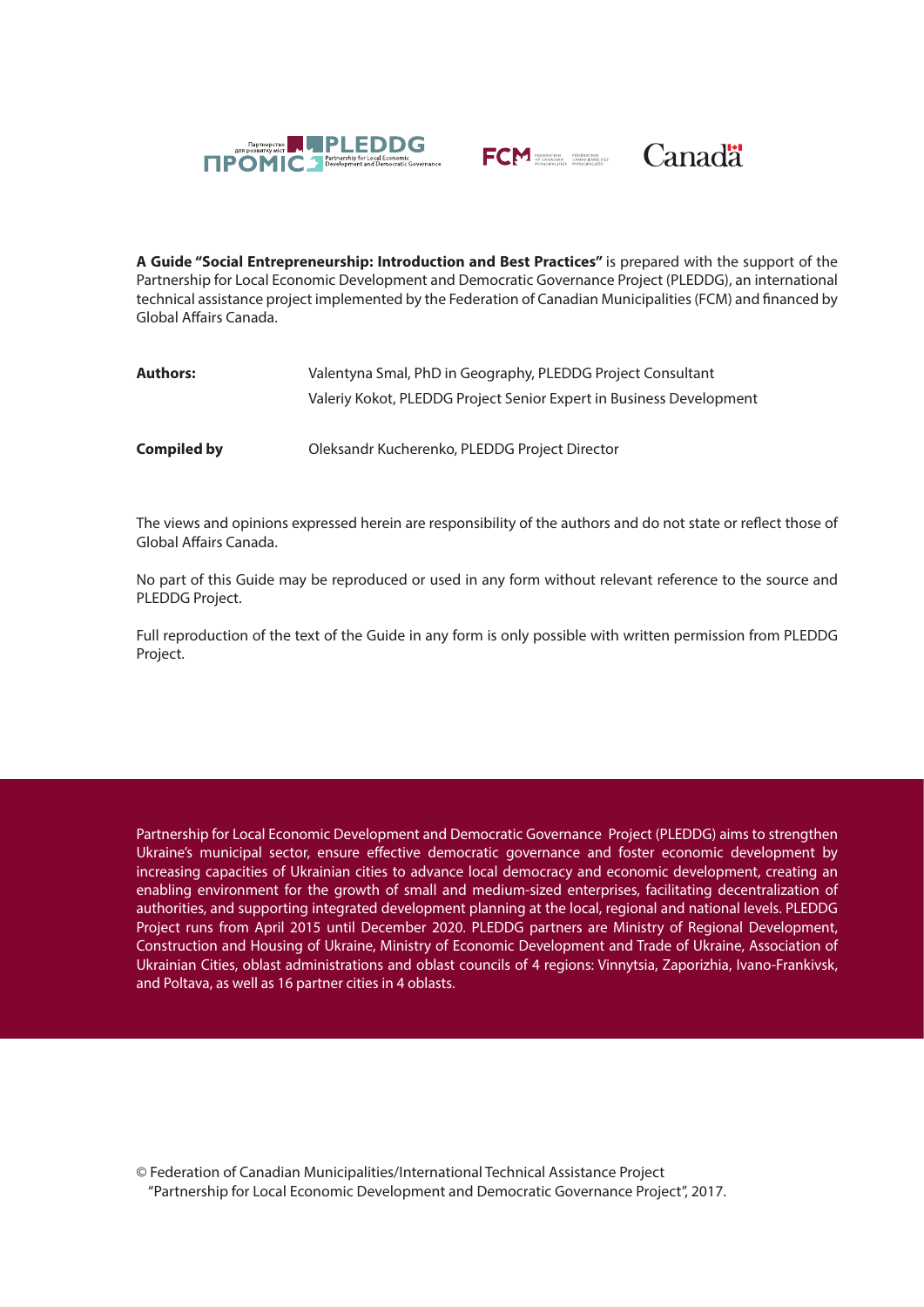### SOCIAL ENTREPRENEURSHIP: INTRODUCTION AND BEST PRACTICES

Guide

Kyiv, 2017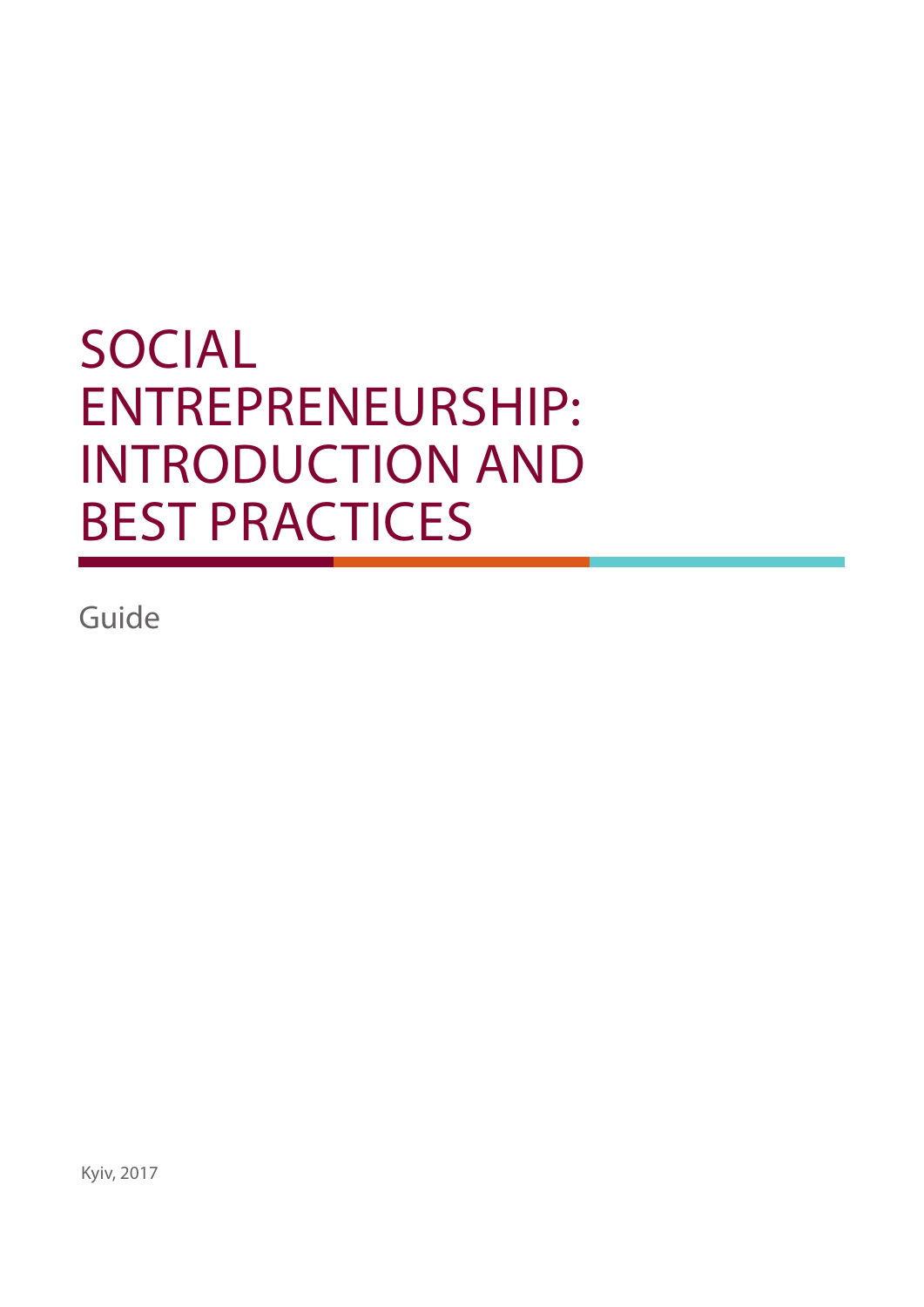Making money is a happiness. And that's a great incentive. Making other people happy is a super-happiness.

Muhammad Yunus

#### Legend:



– successful experience, examples of social enterprises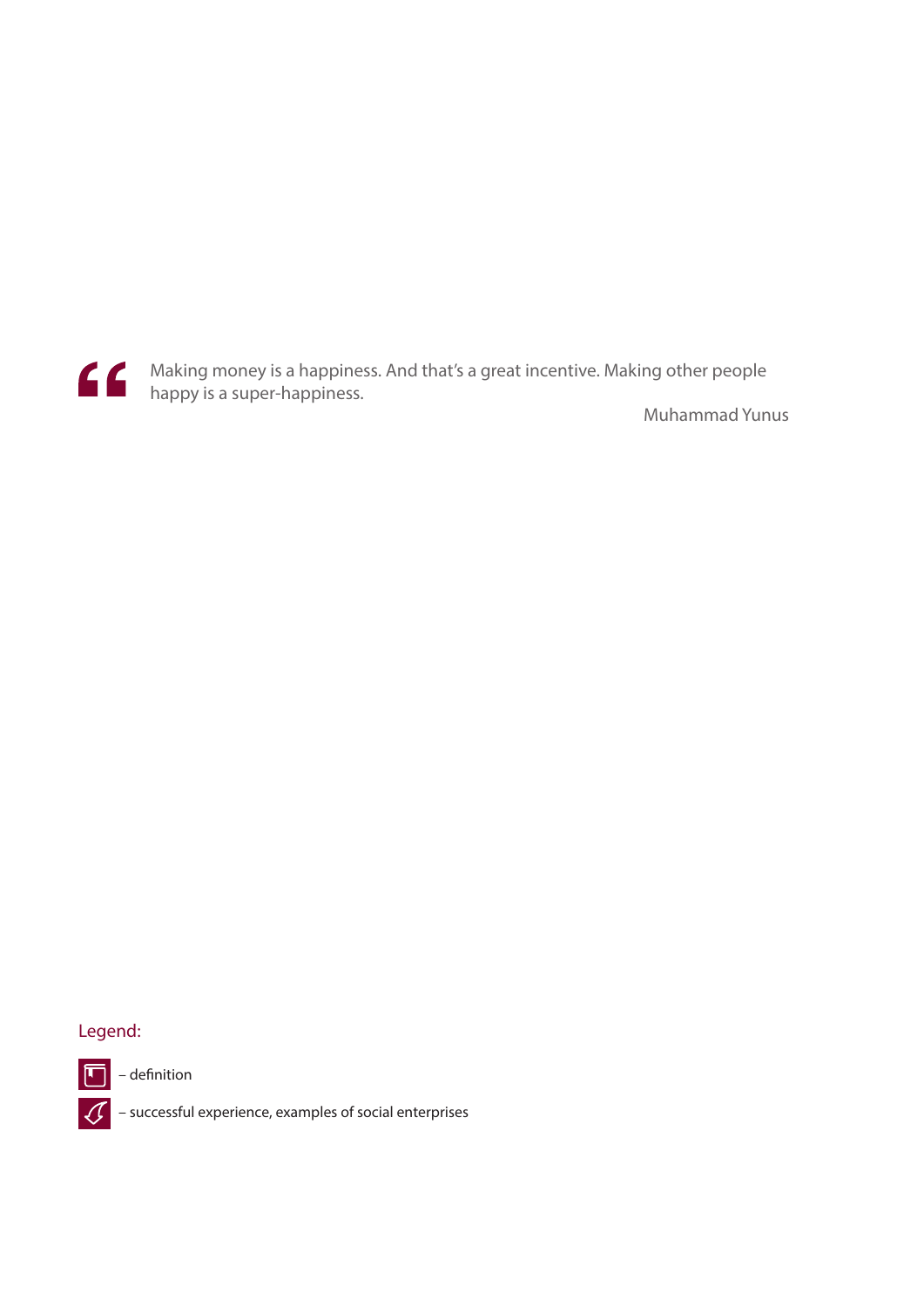### Table of contents

| 8. BARRIERS AND CONSTRAINTS TO THE DEVELOPMENT OF SOCIAL ENTREPRENEURSHIP20                                    |  |
|----------------------------------------------------------------------------------------------------------------|--|
|                                                                                                                |  |
|                                                                                                                |  |
| Podillia - The Vinnytsya Interregional Centre for Vocational Rehabilitation of the Disabled 38                 |  |
| <b>ANNEXES</b><br>ANNEX 1. Examples of social entrepreneurship programmes offered by selected universities  46 |  |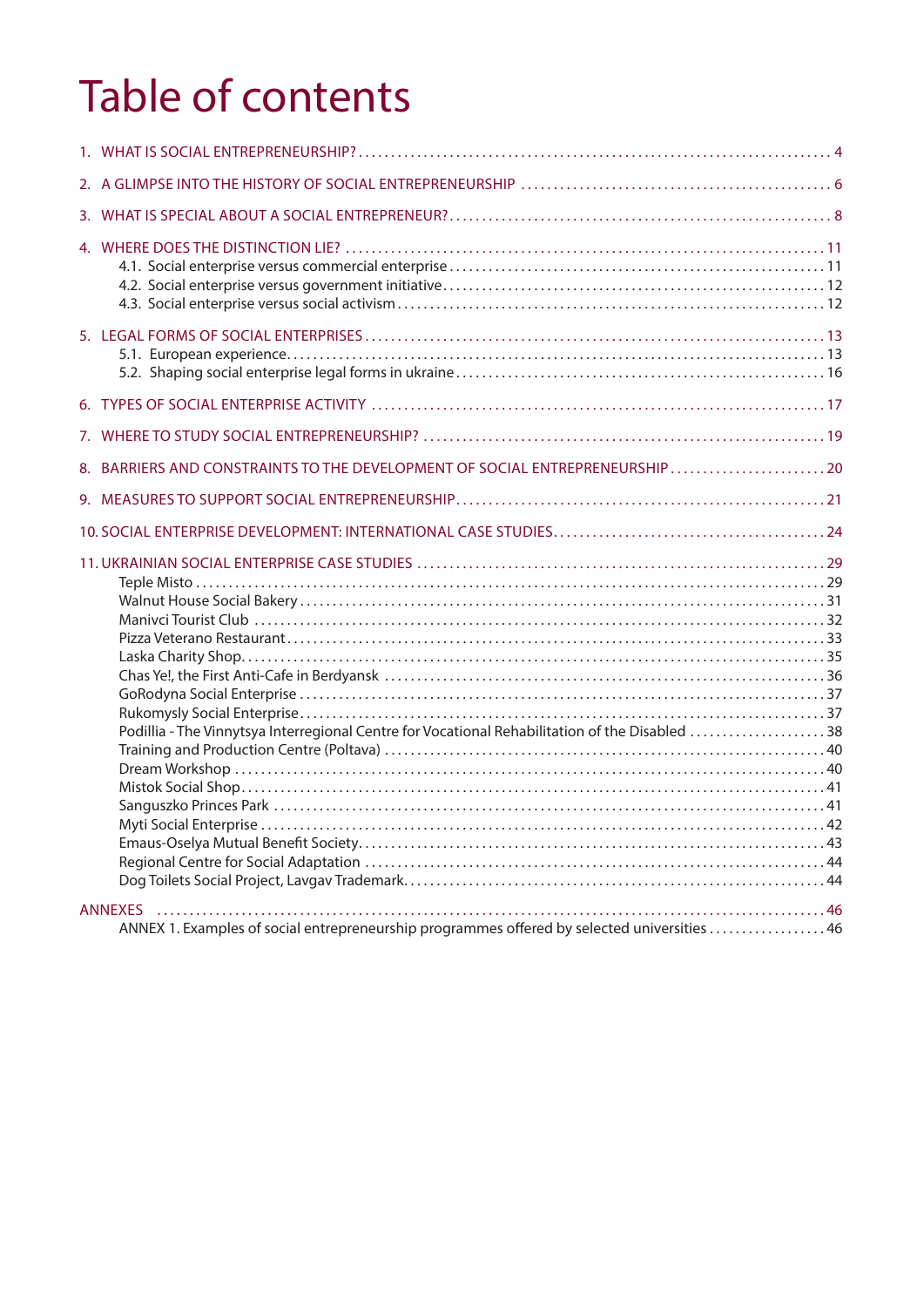

# WHAT IS SOCIAL<br>ENTREPRENEURSHIP?

For many people, even for entrepreneurs and academics, the concept of social entrepreneurship is either little known or difficult to grasp. To define the term, Ruth Shapiro, an American researcher, conducted what she called "a totally unscientific study". She stopped eight people on University Avenue in Palo Alto (California, United States) and asked them if they were familiar with the term "social entrepreneurship". Six of them thought it had something to do with business on a social networking site. The other two mentioned microfinance.<sup>1</sup>

One of the authors of this guide decided to repeat Shapiro's experiment and asked her peers teaching various subjects (geography, literature, mathematics, music, psychology, philosophy, physical education, etc.) at the Nizhyn Gogol State University to give an on-the-fly definition of social entrepreneurship. They came up with the following spontaneous responses: "certain activities for the benefit of society," "setting up a hospice care agency," "a business that not only generates pecuniary gain but also benefits society," "something verging on philanthropy, but rather uniting social forces to tackle various problems," "activities related to the provision of services to the public," "activities aimed at meeting basic social needs," etc. The respondents' answers simply proved what Jason Haber writes about the definition of social entrepreneurship in his new book: "Ask three people to define it and you will get three different answers."<sup>2</sup>

The social entrepreneurship construct is often used very broadly to refer to a diverse range of initiatives. Many associate social entrepreneurship exclusively with when not-for-profit organizations start for-profit or earned-income ventures. Others use it to describe anyone who starts a not-for-profi t organization. Still others use it to refer to business owners, or enterprise, who integrate social responsibility into their operations.

In addition, no shared point of view on social entrepreneurship exists among researchers. Although recent years have seen a growing number of research papers and popular science articles on social entrepreneurship, there is still no agreed definition. Authors typically produce a number of phrases they think are the most representative of the meaning or, alternatively, confine themselves to a short definition and focus on describing a particular experience. A selection of useful definitions is available in Table 1 below. However, briefly defined, social entrepreneurship is using best practices of traditional entrepreneurship to tackle social issues and achieve sustainable social change.

Explaining a multi-dimensional concept and phenomenon such as social entrepreneurship, and covering the whole spectrum of its interpretations, in a few words is no easy task. This is all the more complicated considering that the most widely cited definition of social entrepreneurship is also the most broad. It was offered by Gregori Dees, who is often referred to as the "Father of Social Entrepreneurship Education." Dees defines social entrepreneurship by elaborating on five characteristics:

- 1. Adopting a mission to create and sustain social value (not just private value),
- 2. Recognizing and relentlessly pursuing new opportunities to serve that mission,
- 3. Engaging in a process of continuous innovation, adaptation, and learning,
- 4. Acting boldly without being limited by resources currently in hand, and
- 5. Exhibiting heightened accountability to the constituencies served and for the outcomes created<sup>3</sup>.

<sup>1</sup> Ruth Shapiro. What Exactly Is Social Entrepreneurship in America? // Stanford Social Innovation Review, http://ssir.org/articles/entry/what\_exactly\_is\_social\_entrepreneurship\_in\_america

<sup>2</sup> Jason Haber. The business of good. Social entrepreneurship and the new bottom line. Publisher: Entrepreneur Press (2016). –128 p. – p.12.

<sup>3</sup> Dees, J.G. The meaning of social entrepreneurship. Center for the Advancement of Social Entrepreneurship, Duke University's Fuqua School of Business, 2001 (revised vers.), http://www.caseatduke.org/documents/dees\_sedef.pdf, p. 4.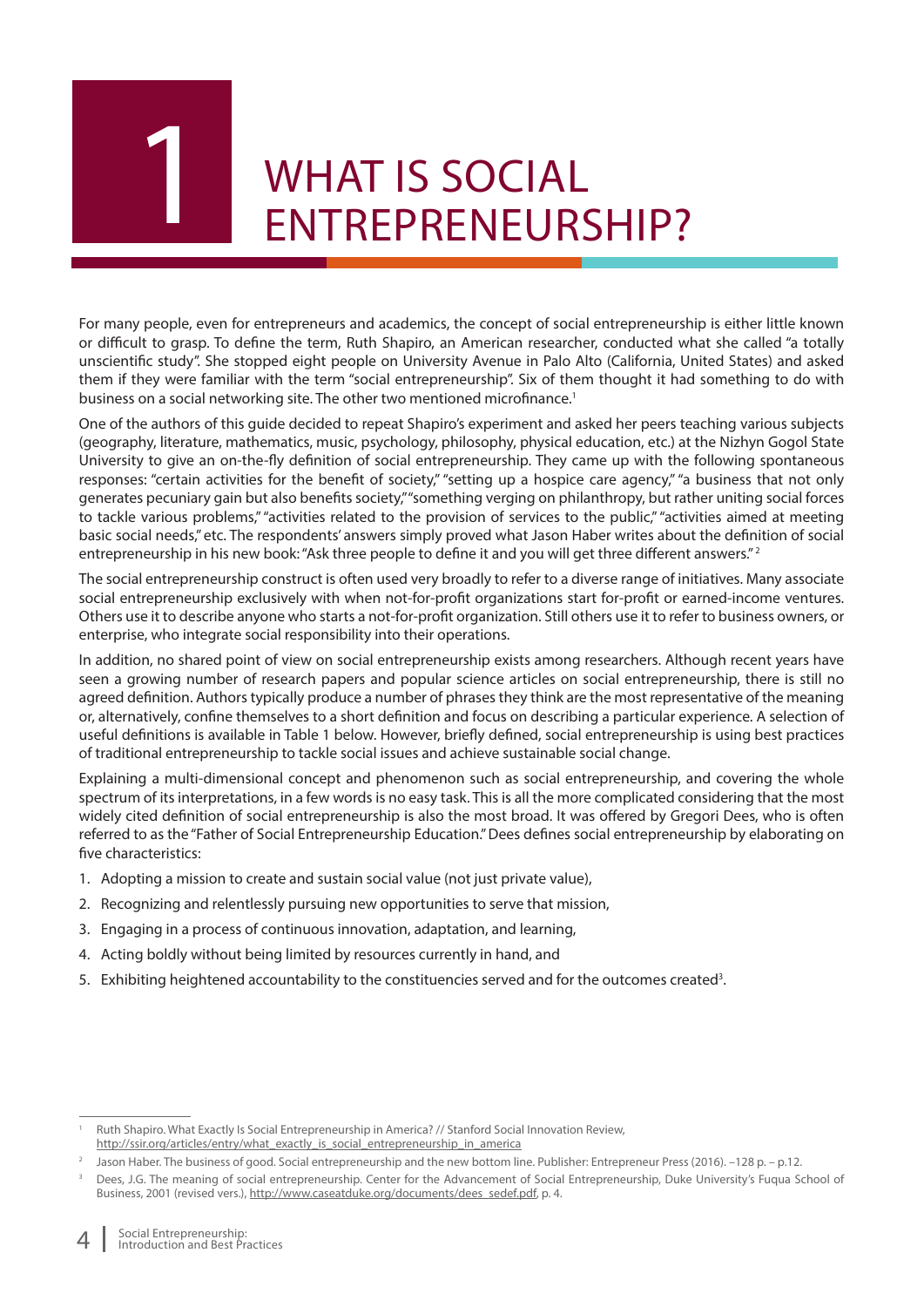#### SELECTED DEFINITIONS OF SOCIAL ENTREPRENEURSHIP

| Author(s)                                                     | <b>Definition</b>                                                                                                                                                                                                                                                                                                                                                         |
|---------------------------------------------------------------|---------------------------------------------------------------------------------------------------------------------------------------------------------------------------------------------------------------------------------------------------------------------------------------------------------------------------------------------------------------------------|
| Bornstein, D. & Davis, S. <sup>4</sup>                        | Social entrepreneurship is a process by which citizens build or transform<br>institutions to advance solutions to social problems, such as poverty, illness,<br>illiteracy, environmental destruction, human rights abuses, and corruption, in<br>order to make life better for many.                                                                                     |
| Mair, J. & Marti, $I^5$                                       | Social entrepreneurship is a process consisting of the innovative use and<br>combination of resources to explore and exploit opportunities that aims at<br>catalysing social change by catering to basic human needs in a sustainable<br>manner.                                                                                                                          |
|                                                               | Social entrepreneurship is an innovative model of providing products and<br>services that cater for basic needs (rights) that remains unsatisfied by political or<br>economic institutions.                                                                                                                                                                               |
| Austin, J., Stevenson. H., &<br>Wei-Skillern, J. <sup>6</sup> | Social entrepreneurship is an innovative, social value creating activity that can<br>occur within or across non-profit, business, or government sectors.                                                                                                                                                                                                                  |
| Johnson <sup>7</sup>                                          | Social entrepreneurship is emerging as an innovative approach for dealing with<br>complex social needs. With its emphasis on problem solving and social innovation,<br>socially entrepreneurial activities blur the traditional boundaries between the<br>public, private, and non-profit sector and emphasize a hybrid model of for-profit<br>and non-profit activities. |
| Nicholls, A. <sup>8</sup>                                     | Social entrepreneurship entails innovations designed to explicitly improve societal<br>wellbeing, housed within entrepreneurial organizations which initiate, guide, or<br>contribute to change in society.                                                                                                                                                               |
|                                                               |                                                                                                                                                                                                                                                                                                                                                                           |

Table 1.

The lack of a clear definition raises concerns among experts: "In fact, we would argue that the definition of social entrepreneurship today is anything but clear. As a result, social entrepreneurship has become so inclusive that it now has an immense tent into which all manner of socially beneficial activities fit...Social entrepreneurship is an appealing construct precisely because it holds such high promise. If that promise is not fulfilled because too many 'non-entrepreneurial' efforts are included in the definition, then social entrepreneurship will fall into disrepute, and the kernel of true social entrepreneurship will be lost. Because of this danger, we believe that we need a much sharper definition of social entrepreneurship, one that enables us to determine the extent to which an activity is and is not 'in the tent.'"9

That's exactly why social entrepreneurship deserves the serious attention of researchers, practitioners, government officials, and other stakeholders.

<sup>4</sup> Bornstein D., Davis S. Social Entrepreneurship: What Everyone Needs to Know? Publisher: Oxford University Press. Kindle Edition, 2010. – p.1.

<sup>5</sup> Social entrepreneurship research: A source of explanation, prediction, and delight // Journal of World Business.–2006. – Vol. 41, p. 36-44.

<sup>6</sup> Austin, J., Stevenson, H. & Wei-Skillern, J. (2006), «Social and Commercial Entrepreneurship: Same, Different, or Both?», Entrepreneurship: Theory & Practice, vol. 30(1), pp. 1-22.

<sup>7</sup> Johnson & Johnson (2000) Social Responsibility in Action.

<sup>8</sup> Nicholls, A. (2006). "Playing the field: A new approach to the meaning of social entrepreneurship" Social Enterprise Journal vol. 2(1), p. 1-5.

<sup>9</sup> Roger L. Martin, Sally Osberg.Social Entrepreneurship: The Case for Definition// Stanford Social Innovation Review / spring. - 2006. - Vol. 41, p. 36-44.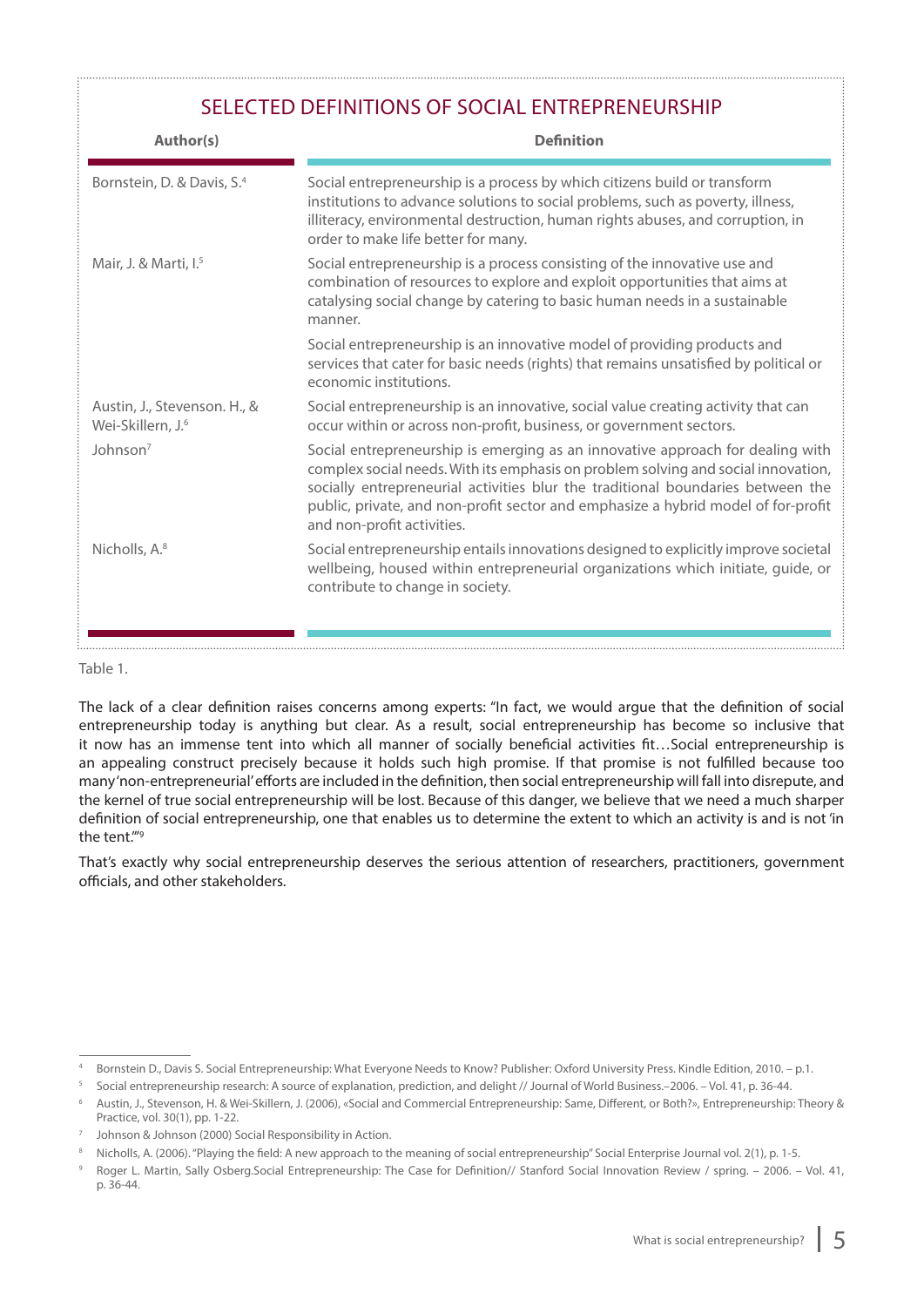## A GLIMPSE INTO THE HISTORY OF SOCIAL<br>ENTREPRENEURSHIP

Although the terms "social entrepreneurship" and "social enterprise" have been actively used only since the last few decades, the phenomenon itself has a much longer history. According to Dees, social entrepreneurs have always existed.

"But in the past they were called visionaries, humanitarians, philanthropists, reformers, saints, or simply great leaders. Attention was paid to their courage, compassion, and vision but rarely to the practical aspects of their accomplishments. Thus, people may know about the moral teachings of St. Francis but not about how the Franciscans became the fastest growing religious order of its day."10

Children in the West learn that Florence Nightingale ministered to wounded soldiers but not that she built the first professional school for nurses in Britain and revolutionized hospital construction, and that Nightingale nurses went on to found training schools at other hospitals and disseminate new nursing standards.

American researchers believe that citizen self-organisation, which has both a long history and deep roots in the United States, is the harbinger of today's social entrepreneurship. Self-help organizations and charities of various kinds were set up to address social problems from the country's inception. Consider the surge of creative citizen activity in the United States between 1880 and 1920 when the country was rapidly being transformed from a collection of small, selfsufficient farms and midsize cities into an industrialized consumer society. Millions of immigrants and rural Americans were flooding into cities that were stretched beyond capacity – a situation comparable in many respects to the massive rural-to-urban migration occurring across the developing world today.

The new city dwellers had to learn how to translate their numbers into political power so they could change the oppressive conditions in America's slums and factories. This era produced many of the organizations that form the American tapestry: the Salvation Army, the Urban League, the Lions Clubs, the Boy and Girl Scouts, Goodwill Industries, the PTA, the NAACP, Hull House, Rotary International, the YWCA, the League of Women Voters, many labour unions, and hundreds of other such organizations.<sup>11</sup>

It was during this period, the Progressive Age, that enlightened philanthropists began experimenting with "scientific charity," which aimed to transform the conditions that produced poverty, not just to provide comfort to the poor and ease the consciences of the rich.

The first organisations to shape the social life of communities included religious organisations, farmers' associations, trade associations, professional societies, civic and youth organisations, brotherhoods, secret societies and orders, ethnic groups, etc.

As far back as the 1830s, Alexis de Tocqueville wrote that Americans seemed to possess a unique propensity for creating associations. The United States was unusual in the degree that its citizenry self-organized to address problems almost from the nation's inception. It should be noted that the United States had the legislative preconditions for a surge in creative citizen activity. The Tenth Amendment (1791) stated: "The powers not delegated to the United States by the Constitution, nor prohibited by it to the States, are reserved to the States respectively, or to the people." Therefore, the implementers of social programs were the states, while citizens were the driving force behind social initiatives.

When we look at the correlation between the establishment of citizen groups and the development of social entrepreneurship, it can be observed that the preconditions for such correlation formed in the last two decades of the twentieth century. It was the time of an explosive growth of non-profit organisations. If by the beginning of the 1980s the number of non-profi t organisations did not surpass 100,000 worldwide, and a lion's share of them was registered in the United States, by the end of the 1990s their number reached millions. And while the United States remained the centre of civic engagement, the number of citizen groups in other countries increased sizeably as well.

A similar phenomenon took place in countries of different types and in different parts of the globe. In France, during the 1990s, an average of 70,000 new citizen groups were established each year, quadruple the figure for the 1960s.

<sup>&</sup>lt;sup>10</sup> Bornstein D., Davis S. Social Entrepreneurship: What Everyone Needs to Know? – Oxford University Press. Kindle Edition, 2010. – p. 6.  $11$  Ibid.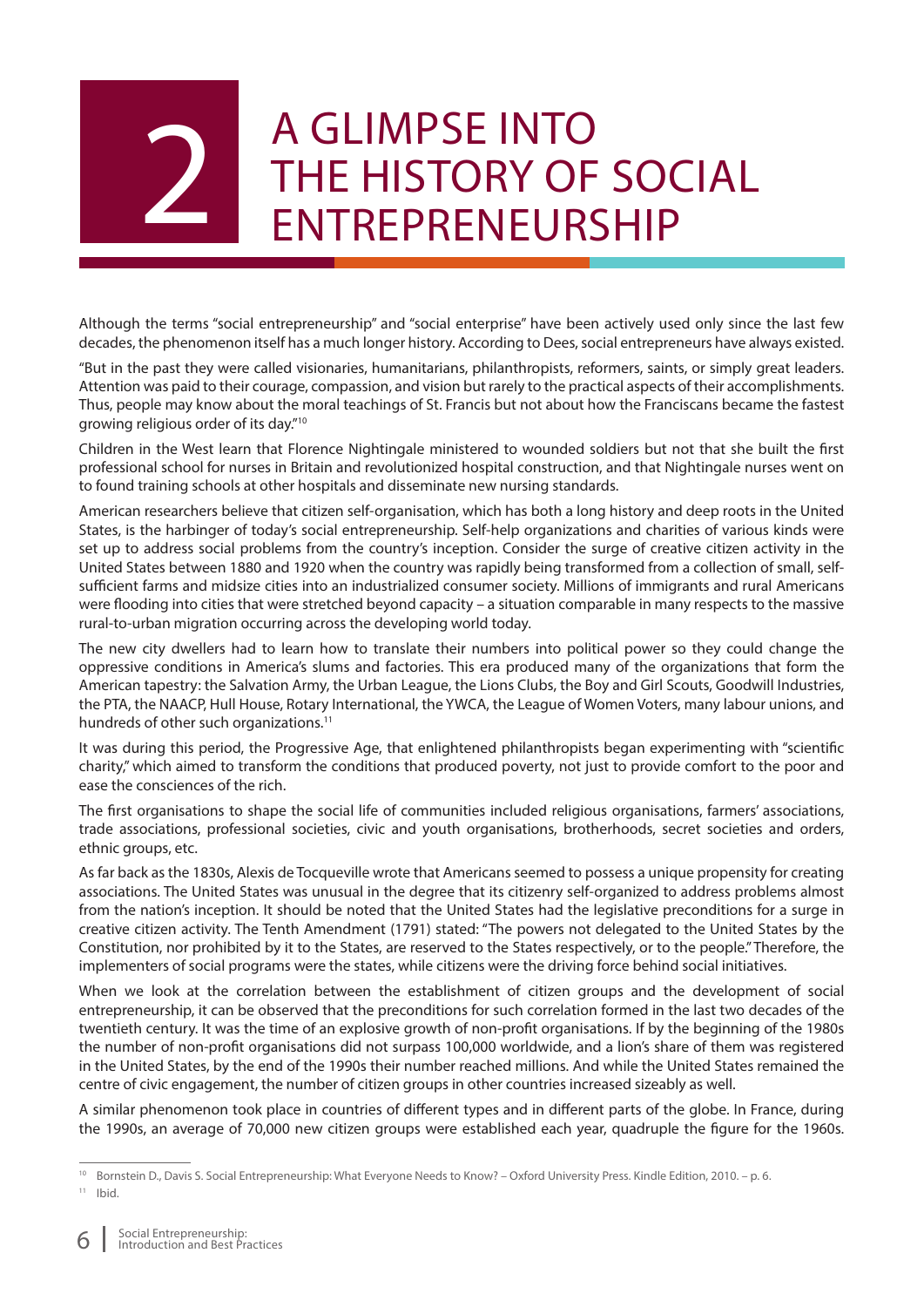In Canada, the number of registered citizen groups has grown by more than 50 percent since 1987, reaching close to 200,000. Between 1988 and 1995, 100,000 citizen groups opened shop in the former communist countries of Central Europe. In Brazil, in the 1990s, the number of registered citizen organizations jumped from 250,000 to 400,000, a 60 percent increase. In the United States, between 1989 and 1998, the number of public service groups registered with the Internal Revenue Service jumped from 464,000 to 734,000, also a 60 percent increase.12

As a result, a new multi-billion dollar sector of the economy had emerged in addition to government and business sectors – a citizen sector, which is often referred to as "the third sector". In the United States, this sector was reinforced by the policy of "New Federalism" initiated by the Reagan administration in the mid-1980s, which reduced the size of the federal government and cut its budget. Responsibility for a range of social services was shifted to the regions. Along with the loss of income sources by many organisations that were forced to look for earnings, this led to the emergence of the phenomenon of social entrepreneurship as we know it today. Social entrepreneurship as a practice that integrates economic and social value began to actualize itself actively during this period.

A good example is Grameen Bank founded in 1983 by professor Muhammad Yunus to uproot poverty and support poor rural women in Bangladesh.<sup>13</sup> In 2006, Muhammad Yunus was awarded the Nobel Peace Prize for his efforts. Another good example is the Ashoka foundation. Established in 1980 by Bill Drayton, today Ashoka supports social entrepreneurship initiatives the world over.14 Examples of other prominent foreign social enterprises can be found in Section 10 of this Guide.

<sup>&</sup>lt;sup>12</sup> Bornstein D. How to Change the World: Social Entrepreneurs and the Power of New Ideas – Oxford University Press. Updated edition, 2007. - p. 368.

<sup>13</sup> http://www.grameen-info.org

<sup>14</sup> http://www.ashoka.org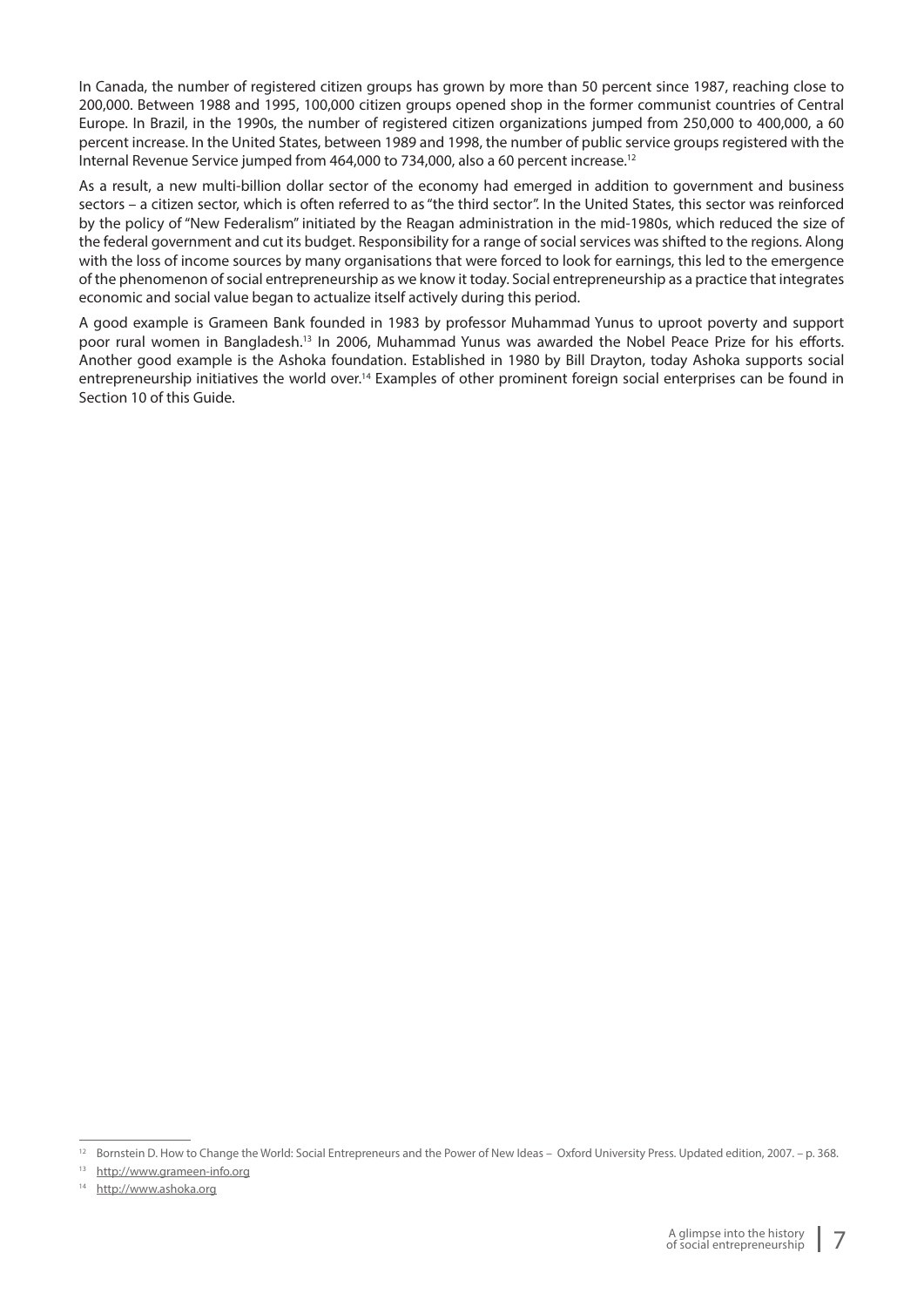# WHAT IS SPECIAL ABOUT<br>A SOCIAL ENTREPRENEUR?

The term "social entrepreneur" came into use in the mid-1990s mainly with the aid of US foundations and organisations to refer to entrepreneurs finding new ways to respond to social problems. Organisations like Ashoka extensively support people who start a business aimed at solving a particular social problem while behaving like typical entrepreneurs in terms of dynamism, personal commitment, and innovation. It should be noted that in Europe the emphasis is put more on a collective nature of social entrepreneurship, as well as on its associative or cooperative form, rather than on the individual social entrepreneurs themselves.

In his article The Meaning of Social Entrepreneurship, Gregori Dees further explicates: "Social entrepreneurs are reformers and revolutionaries, as described by Schumpeter, but with a social mission. They make fundamental changes in the way things are done in the social sector. Their visions are bold. They attack the underlying causes of problems, rather than simply treating symptoms. They often reduce needs rather than just meeting them. They seek to create systemic changes and sustainable improvements. Though they may act locally, their actions have the potential to stimulate global improvements in their chosen arenas, whether that is education, health care, economic development, the environment, the arts, or any other social field."<sup>15</sup>

The majority of social entrepreneur definitions, including those summarized in Table 2, accentuate such traits of a social entrepreneur as inventiveness, commitment, persistence, ability to come up with non-standard approaches, adoption of innovations, high ethical standards, motivation, and ambition.

| SELECTED DEFINITIONS OF SOCIAL ENTREPRENEUR   |                                                                                                                                                                                                                                                                                           |  |
|-----------------------------------------------|-------------------------------------------------------------------------------------------------------------------------------------------------------------------------------------------------------------------------------------------------------------------------------------------|--|
| Author(s)                                     | <b>Definition</b>                                                                                                                                                                                                                                                                         |  |
| The Commonwealth Club<br>series <sup>16</sup> | Social entrepreneur is an innovator utilizing entrepreneurial passion and rigour to<br>solve societal problems.                                                                                                                                                                           |  |
| Ashoka <sup>17</sup>                          | Social entrepreneurs are individuals with innovative solutions to society's most<br>pressing social problems. They are ambitious and persistent, tackling major social<br>issues and offering new ideas for wide-scale change.                                                            |  |
| Bornstein, D. <sup>18</sup>                   | A path breaker with a powerful new idea, who combines visionary and real-world<br>problem-solving creativity, who has a strong ethical fibre, and who is 'totally<br>possessed' by his or her vision for change.                                                                          |  |
| Light, $P^{19}$                               | A social entrepreneur is an individual, group, network, organization, or alliance<br>of organizations that seeks sustainable, large-scale change through pattern-<br>breaking ideas in what or how governments, non-profits, and businesses do to<br>address significant social problems. |  |

<sup>15</sup> Gregory Dees,The Meaning of Social Entrepreneurship,

https://centers.fuqua.duke.edu/case/wp-content/uploads/sites/7/2015/03/Article\_Dees\_MeaningofSocialEntrepreneurship\_2001.pdf – p.4.

<sup>16</sup> http://www.socialedge.org/features/opportunities/commonwealth-club-series-on-social-entrepreneurship

<sup>17</sup> https://www.ashoka.org

<sup>18</sup> Bornstein D. How to Change the World: Social Entrepreneurs and the Power of New Ideas. – Oxford University Press. Updated edition, 2007. – 368 p.

<sup>19</sup> Light P. Reshaping social entrepreneurship //Stanford Social Innovation Review, . –2006. – Vol. 4(3). – p.46-51.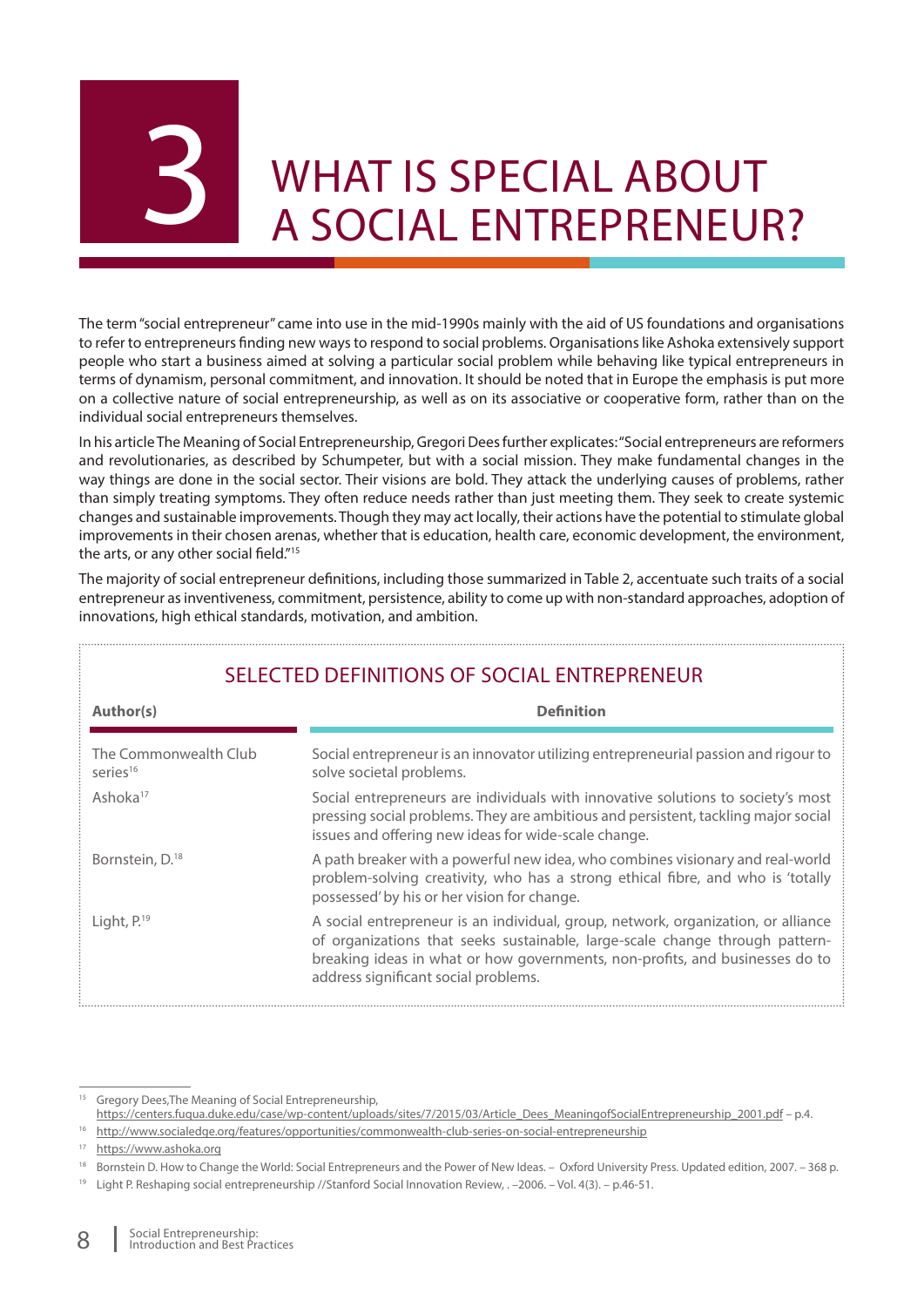| PBS'"The New Heroes" <sup>20</sup> | A social entrepreneur identifies and solves social problems on a large scale.<br>Just as business entrepreneurs create and transform whole industries, social<br>entrepreneurs act as the change agents for society, seizing opportunities others<br>miss in order to improve systems, invent and disseminate new approaches and<br>advance sustainable solutions that create social value. |
|------------------------------------|---------------------------------------------------------------------------------------------------------------------------------------------------------------------------------------------------------------------------------------------------------------------------------------------------------------------------------------------------------------------------------------------|
| Schwab Foundation <sup>21</sup>    | What is a Social Entrepreneur? A pragmatic visionary who achieves large scale,<br>systemic and sustainable social change through a new invention, a different<br>approach, a more rigorous application of known technologies or strategies, or a<br>combination of these.                                                                                                                   |
| Skoll Foundation <sup>22</sup>     | The social entrepreneur as society's change agent: a pioneer of innovation that<br>benefits humanity. Social entrepreneurs are ambitious, mission driven, strategic,<br>resourceful, and results oriented.                                                                                                                                                                                  |
| Thomson, $J^{23}$                  | People with the qualities and behaviours we associate with the business<br>entrepreneur, but who operate in the community and are more concerned with<br>caring and helping than "making money".                                                                                                                                                                                            |
| Boschee, J. <sup>24</sup>          | Social entrepreneurs are non-profit executives who pay increasing attention to<br>market forces without losing sight of their underlying missions, to somehow<br>balance moral imperatives and the profit motives - and that balancing act is the<br>heart and soul of the movement.                                                                                                        |

#### Table 2.

In addition to definitions, the authors of Understanding Social Entrepreneurship. The Relentless Pursuit of Mission in an Ever Changing World came up with the following observations on various aspects of social entrepreneurship: social entrepreneurs tend to have more democratic or participatory decision-making processes than do commercial entrepreneurs; social entrepreneurs are particularly unsatisfied with the status quo, making them better positioned to recognize opportunities for social change; social entrepreneurs are more skilled than commercial entrepreneurs at building networks of support across diverse constituencies. While these claims may bear some truth, they do not rest entirely on solid ground. Thus, a number of differences between social and business entrepreneurs appear to be differences of degree, not absolute differences.<sup>25</sup>

Where does the distinction lie? The core of what distinguishes social entrepreneurs from business entrepreneurs and even from socially responsible businesses is a mission. For a social entrepreneur, the social mission is central. This is a mission of social improvement that cannot be reduced to creating private benefits for individuals. Making a profit or creating wealth may be part of the model, but these are means to a social end, not the end in itself. Social entrepreneurs want to create lasting improvements. They think about sustaining the impact.

While on the subject of social entrepreneurs, it is worth noting the importance of their personality, their understanding of social problems and ability to address them, their competency in using various sources of information and launching a social enterprise where required. It is no surprise that a global non-profi t foundation that supports social entrepreneurs across the world is named after Ashoka, the ruler of the Indian Mauryan Empire, the largest ever on the Indian Subcontinent. Ashoka's key insight was that if you want to predict how things will turn out for a new idea, your best bet is to focus on the person behind the idea.<sup>26</sup>

The areas of concern remain the same as two thousand years ago. Does the person have the ability and motivation to guide a team that can overcome what may be an inexhaustible supply of obstacles, setbacks, and heartbreaks? Is the realization of the idea the most important thing in the world for this person? Does the person have persistence and patience to drive change amid indifference, risks, and limited resources?

In his most famous opus. The Prince, Niccolo Machiavelli observed: "There is nothing more difficult to take in hand, more perilous to conduct, or more uncertain in its success, than to take the lead in the introduction of a new order of things.

<sup>20</sup> http://www.pbs.org/program/new-heroes/

<sup>21</sup> http://www.schwabfound.org/

<sup>22</sup> http://skoll.org/

<sup>&</sup>lt;sup>23</sup> Thomson J., Alvy G., Lees A. Social entrepreneurship – A new look at the people and the Potential // Management Design. – 2002. – Vol. 38.

Boschee J. Merging mission and money: A board member's guide to social entrepreneurship. 1998. http://www.socialent.org/pdfs/MergingMission.pdf

<sup>25</sup> Kickul J., Lyons T.Understanding Entrepreneurship. The Relentless Pursuit of Mission in an Ever-Changing World. – Routledge; 1 edition, 2012. – p. 296.

<sup>26</sup> Bornstein D., Davis S. Social Entrepreneurship: What Everyone Needs to Know? – Oxford University Press. Kindle Edition, 2010. – p. 23-24.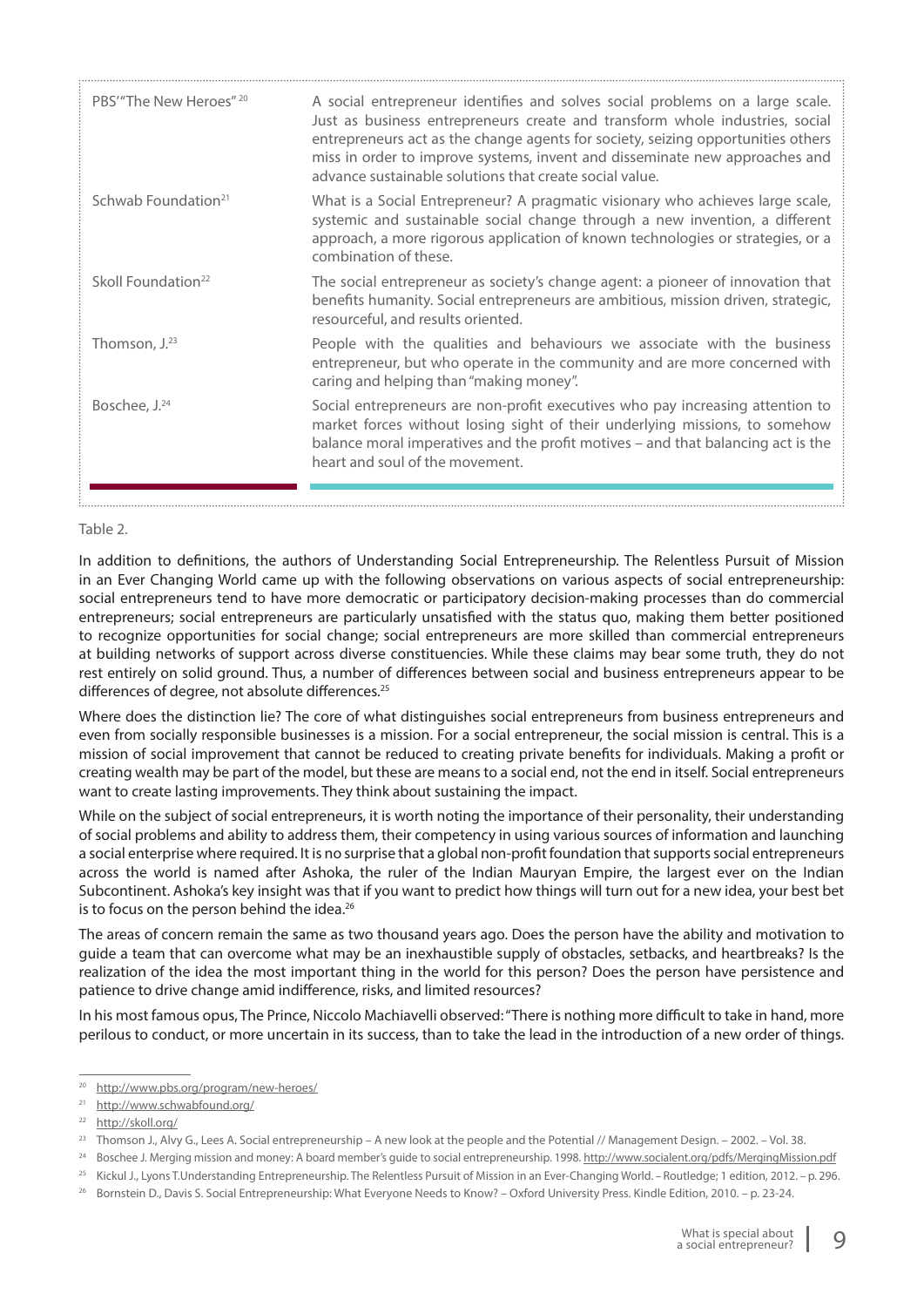Because the innovator has for enemies all those who have done well under the old conditions, and lukewarm defenders in those who may do well under by the new."<sup>27</sup>

In the cases of Grameen Bank and BRAC, the most astounding social enterprises in the world, their founders, Muhammad Yunus and Fazle Hasan Abed, had each embarked on long struggles marked by disappointments, setbacks, lukewarmness, and confrontation.

In the beginning, they were very much alone. People told Yunus that the Grameen Bank would burst "like a balloon." Others told Abed that he was foolish to leave his high-paying job at Shell Oil. Both experienced personal losses. Both had to contend with religious fundamentalists, military dictators, socialist revolutionaries, and, perhaps toughest of all, a habit of corruption that sapped the trust out of every transaction. Both worked intentionally to "market" their ideas, repeating the same stories over and over to help mobilize resources, form partnerships, disarm enemies, and woo political power brokers. Both were committed to seeing this process through to its end, even if it took their whole lives. The role of the social entrepreneur can be understood through these examples.<sup>28</sup>

Only those people who do not think about quarterly performance reports and upcoming elections, people who can do without short-term rewards and recognition, people able to grasp all aspects of a problem and having a global vision of its solution are capable of bringing about long-term positive changes.

<sup>&</sup>lt;sup>27</sup> Machiavelli N, Selected Works in Two Volumes, Vol.1 / Machiavelli N, - M. -L., 1934. - p. 57.

<sup>28</sup> Bornstein D., Davis S. Social Entrepreneurship: What Everyone Needs to Know? – Oxford University Press. Kindle Edition, 2010. – p. 23-24.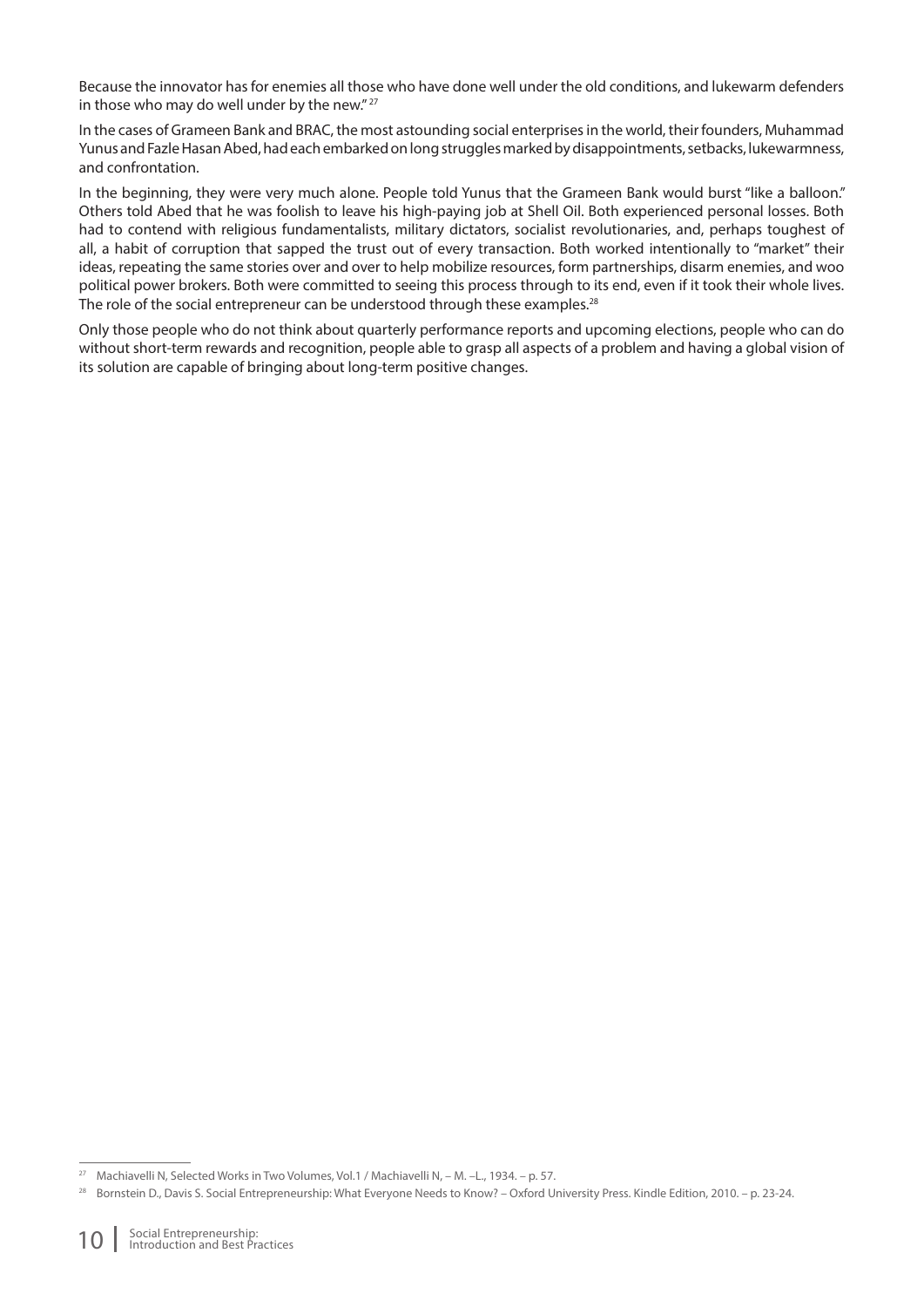WHERE DOES THE DISTINCTION LIE?

#### 4.1. Social enterprise versus commercial enterprise

The main difference between social enterprise and commercial enterprise is purpose, or what the enterprise is trying to maximize. For typical business entrepreneurs, the bottom line may be to maximize profits or shareholder wealth. For social entrepreneurs, the bottom line is to maximize some form of social impact, usually by addressing an urgent need that is being mishandled, overlooked, or ignored by other institutions (government or business).

However, what differentiates the two sets of entrepreneurs from one another cannot be ascribed simply to motivation. The critical distinction lies in the "value proposition itself". Roger L. Martin and Sally Osberg argue that for the business entrepreneur, the value proposition anticipates and is organized to serve markets and is thus designed to create financial profit. Instead, the social entrepreneur aims for value in the form of large-scale, transformational benefit that accrues either to a significant segment of society or to society at large.<sup>29</sup> The social entrepreneur's value proposition targets an underserved, neglected, or highly disadvantaged population that lacks the financial means or political clout to achieve the "transformative benefit" on its own.

The world needs both kinds of entrepreneurship. One should not be deemed superior to the other, although social entrepreneurship is often more challenging because it tackles problems that have defied governmental approaches and for which market solutions have not yet been demonstrated.

And, of course, there are overlaps: social entrepreneurs often earn profits through social enterprises, and businesspeople are frequently concerned with social responsibility. Both types of entrepreneurship require vision, initiative, organization building, and "marketing." In terms of skill and temperament, social and business entrepreneurs are strikingly similar. But their primary objectives are different.

According to the authors of Social Entrepreneurship: What Everyone Needs to Know? – a book highly acclaimed among social entrepreneurship experts – some researchers argue that there is little use in making distinctions between social and business entrepreneurship, and that all entrepreneurs should be considered social entrepreneurs because they generate employment and meet consumer needs, and therefore fulfi l social functions. "We disagree", note David Bornstein and Susan Davis, "we wouldn't call someone a social entrepreneur who introduced snacks like potato chips or Twinkies to the Chinese market, even if his or her firm generated a million jobs." Seeking to maximize social impact is not the only criterion for social entrepreneurship. As Greg Dees noted, entrepreneurship involves elements of newness and dynamism. Today, thousands of "cleantech" and "greentech" companies are addressing environmental problems, but not all are examples of social entrepreneurship. Within the solar energy industry, for example, many firms sell established products in established markets. Without minimizing their contributions to the solution, it's useful to distinguish conventional firms from those that are pioneering new products, attempting to change industries, or building markets in particularly difficult contexts. The small firm D.light Design is a good example." $30$ 

<sup>&</sup>lt;sup>29</sup> Martin R., Osberg S. Social Entrepreneurship: The Case for Definition // Stanford Social Innovation Review, Spring 2007. – p. 34-35.

<sup>&</sup>lt;sup>30</sup> Bornstein D., Davis S. Social Entrepreneurship: What Everyone Needs to Know? – Oxford University Press. Kindle Edition, 2010. – p. 23-24.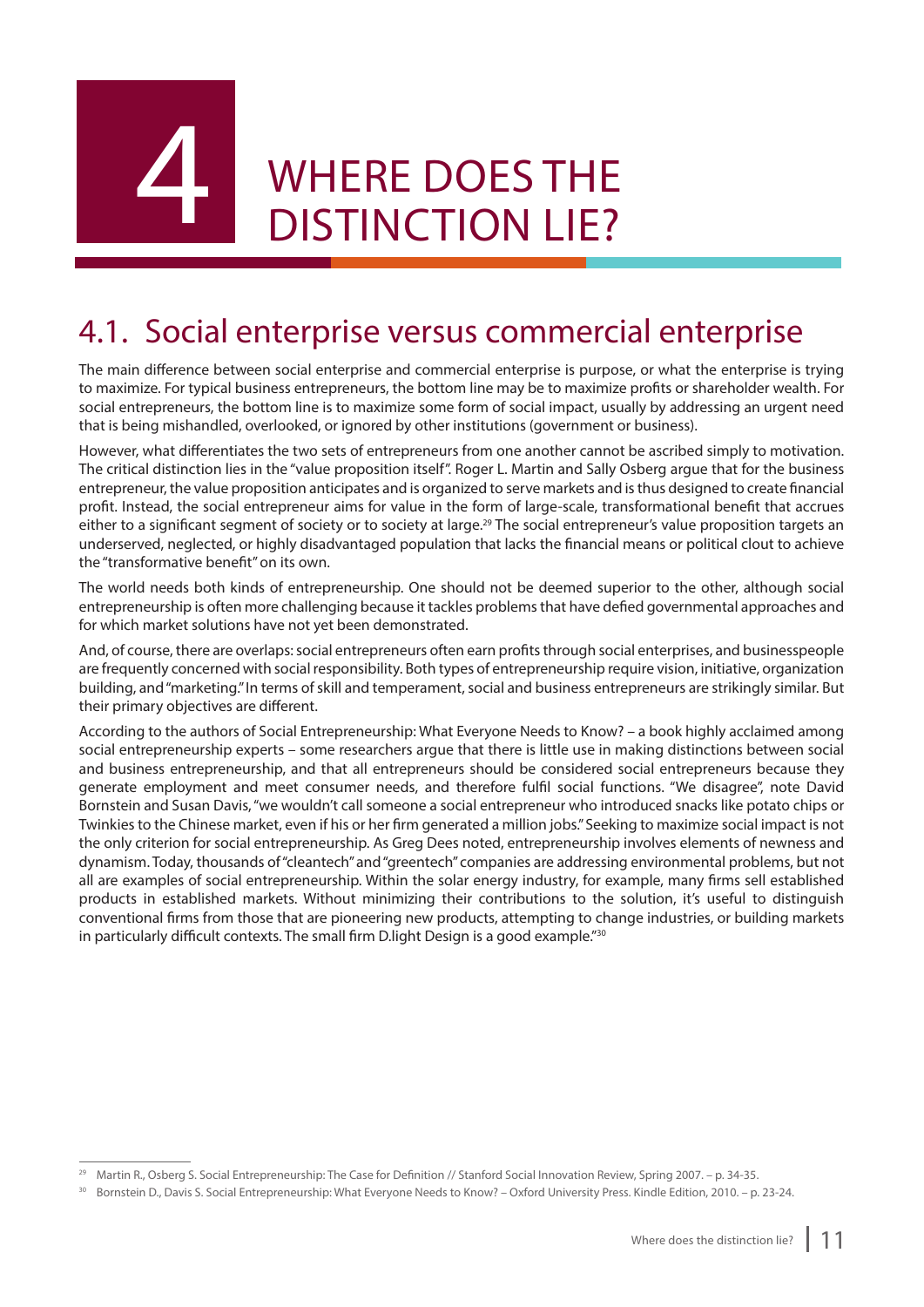#### 4.2. Social enterprise versus government initiative

Unlike governmental efforts, social entrepreneurship flows from the bottom up. Typically, it grows out of one person's direct interaction with a problem and an attempt to find a solution through an experiment, a response, some adjustment, and more experimentation. Social entrepreneurs don't control major resources, and, unlike governments, they can't command compliance. They have to leverage resources that others control, articulate goals that are meaningful and inspire others to go out and create their own social change.

As a rule, major initiatives advanced by governments and international aid agencies flow in the reverse direction, beginning with policy battles and ending with programmes planned and implemented.

#### 4.3. Social enterprise versus social activism

The simplest distinction is that social activists generally seek to elicit change by influencing the decision making of large institutions or by changing public attitudes. Social activism can be thought of as a subset of social entrepreneurship, one of many tactics employed to advance change.

Social entrepreneurs pursue a wider range of options, including building institutions that directly implement solutions themselves. Social activists may or may not create ventures or organizations to advance the changes they seek. Successful activism can yield substantial improvements to existing systems and even result in a new equilibrium, but the strategic nature of the action is distinct in its emphasis on influence rather than on direct action.

The social entrepreneur would take direct action to create social change. As New York Times columnist Nicholas D. Kristof has observed: "I'm struck that while there has always been student activism, it was mostly protest in my day, while these days it often includes an element of starting an organization to do something positive as well. It's the social entrepreneurship revolution, and I'm in awe of it." 31

<sup>31</sup> Bornstein D., Davis S. Social Entrepreneurship: What Everyone Needs to Know? – Oxford University Press. Kindle Edition, 2010. – p. 41.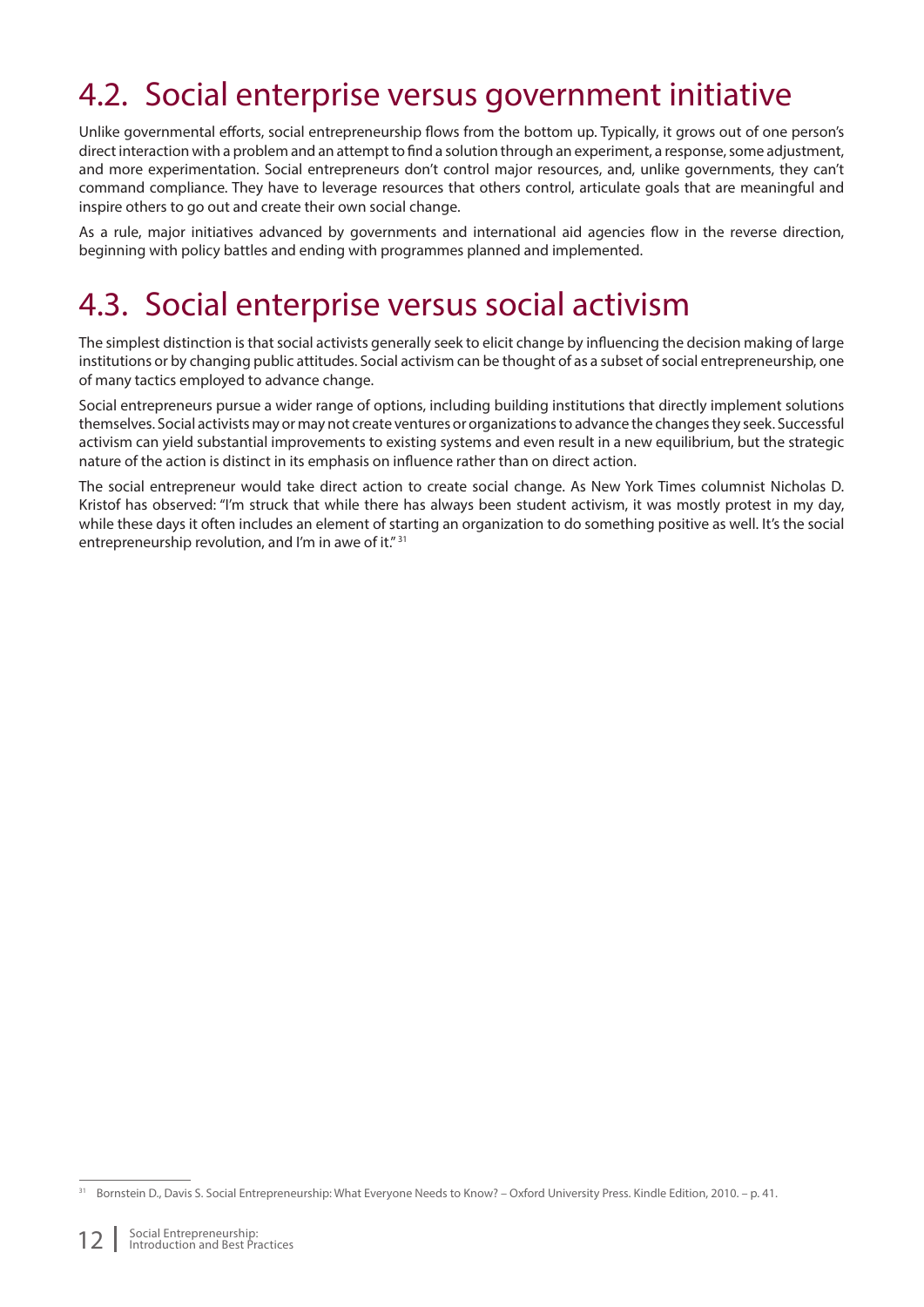# LEGAL FORMS OF<br>SOCIAL ENTERPRISES

#### 5.1. European experience

There is a growing recognition across the globe of social enterprise as a business model that can support economic growth and social progress. One of the strands of action to support the growth of social entrepreneurship is to optimise the legal environment.

To map the legal framework for social enterprise in 29 European countries, the European Commission launched a social enterprise mapping study ("the Mapping Study") using a common definition and approach.<sup>32</sup> The Mapping Study was conducted by ICF Consulting Services.

The European Commission's common definition of social enterprise incorporates the three key dimensions that were developed and refined through a body of European academic and policy literature including the European Commission's Communication on Social Business Initiative:<sup>33</sup>

- an entrepreneurial dimension: engagement in continuous economic activity;
- a social dimension: a primary and explicit social purpose; and
- a governance dimension: the existence of governance mechanisms to ensure prioritisation of the social purpose and which demonstrate sensitivity to different stakeholder interests.

Each of the above dimensions were operationalised by developing a set of core criteria reflecting the minimum conditions that an organisation must meet to be categorised as a social enterprise under the EU definition. The following core criteria were established:брати участь в економічній діяльності;

- the organisation must engage in economic activity;
- $\blacksquare$  it must pursue an explicit and primary social aim that benefits society;
- **image is not invieled in the solution of profits or assets to prioritise the social aim;**
- it must be independent from the state or other for-profit organisations; and
- it must have inclusive governance i.e. characterised by participatory and/or democratic decision-making processes.<sup>34</sup>

Within the framework of the study, the legal experts produced over 850 pages of analysis about the legal structures used by social enterprises and about the way law and regulation across Europe are used to shape and support social entrepreneurship.

The expert analysis of the law and regulation of social enterprise has provided a rich and multi-dimensional picture of the law, regulation, and tax treatment of social enterprise in the different Members States of the European Union and Switzerland.

One of the principal findings of the Mapping Study is that the lack of legal recognition of social enterprise in many countries makes it difficult for governments to design and target specialist support or fiscal incentives for social enterprises.

At the same time, the Mapping Study reveals that social enterprises adopt a variety of legal forms<sup>35</sup> and statuses:

<sup>&</sup>lt;sup>32</sup> Social Enterprise in Europe Developing Legal Systems which Support Social Enterprise Growth.,

http://www.bwbllp.com/knowledge/2015/10/21/ocial-enterprise-in-europe-developing-legal-systems-which-support-social-enterprise-growth/ The European Commission launched the Social Business Initiative (SBI) in 2011. One of the strands of action to support the growth of social enterprise is to optimise the legal environment. http://ec.europa.eu/growth/sectors/social-economy/enterprises\_en

<sup>&</sup>lt;sup>34</sup> Social Enterprise in Europe: Developing Legal Systems which Support Social Enterprise Growth,

http://www.bwbllp.com/knowledge/2015/10/21/ocial-enterprise-in-europe-developing-legal-systems-which-support-social-enterprise-growth/ p.16. <sup>35</sup> Under Ukrainian law, legal form is defined as the form of business organisation with an appropriate legal basis determining the nature of relationship between the founders (members), the extent of liability for obligations of an enterprise (organisation), setting up, reorganisation, winding-up, management and profi t distribution procedures, possible sources of funding, etc. Dziuba, S. Opting for the Right Form of Business Organisation, http://3222.ua/article/yak\_pravilno\_obrati\_organzatsyno-pravovu\_formu\_vedennya\_bznesu.htm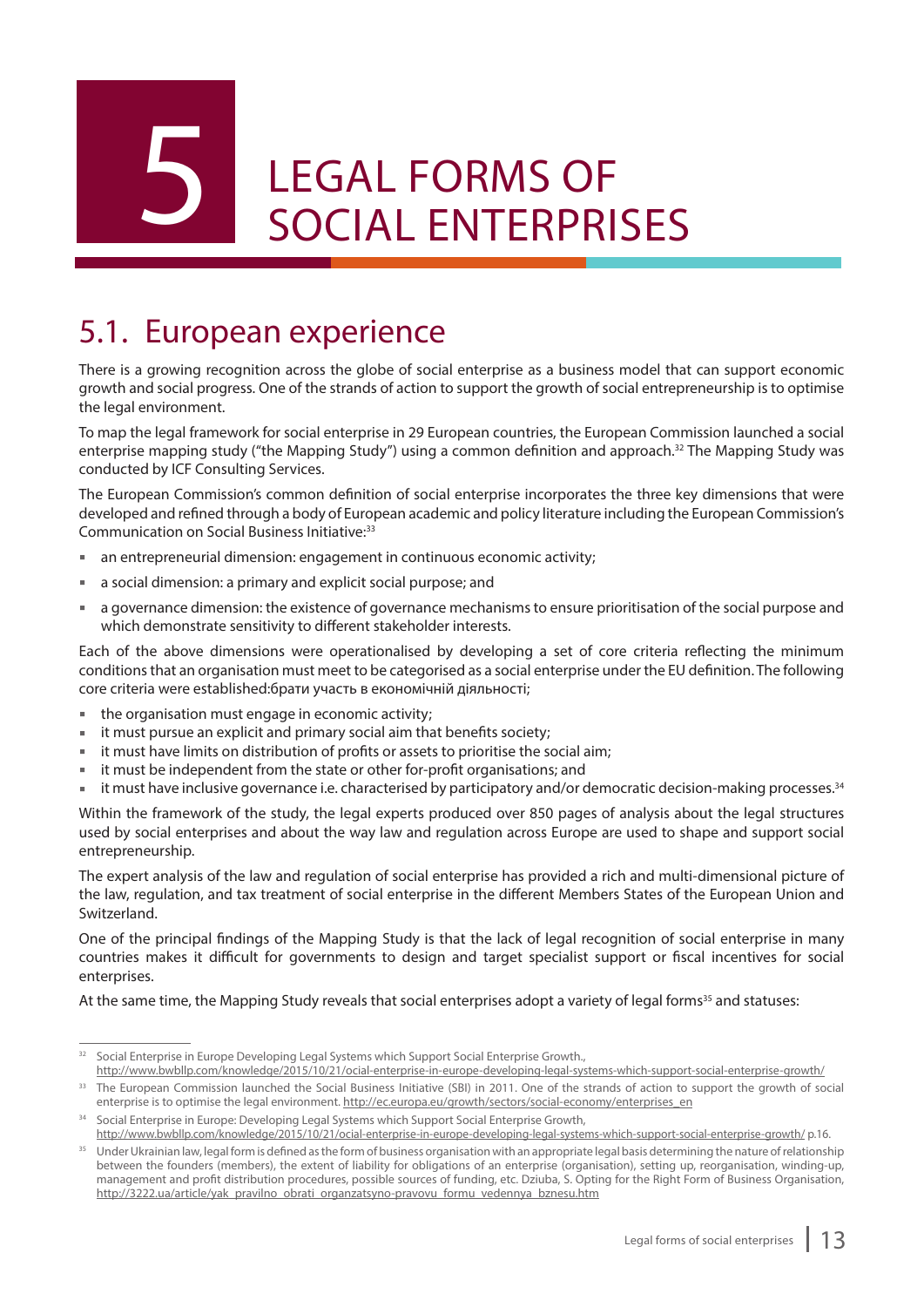- 1. existing legal forms, such as associations, foundations, co-operatives, companies;
- 2. social enterprise legal forms, which are exclusively designated for social enterprises; and
- 3. social enterprise legal statuses, which can be obtained by a number of different legal forms, which comply with a number of pre-defined criteria.

Sixteen European countries have some form of legislation that recognises and regulates social enterprise activity. However, according to the legal expert country reports, only four countries have tailor-made social enterprise forms in the existing legislation. These social enterprise forms are:

- 1. Societe Cooperative D'Interet Collectif in France;
- 2. Entreprise de l'economie Sociale et Solidaire (Entreprise ESS) in France;
- 3. Social Co-operatives in Greece;
- 4. Social Co-operatives in Italy.

**Société Cooperative D'Intérêt Collectif** (SCIC) is a form of social enterprise co-operative in France. SCIC must pursue both an efficient commercial purpose and social purpose ("caractere d'utilite sociale") which benefits the community. Its economic activities must relate to its social purpose. The definition of "utilite sociale" is focused primarily on providing assistance to vulnerable persons or activities which remedy discrimination or inequalities within society. It is governed in a democratic fashion, as it operates on a one member, one vote principle and must publish its environmental and social impact in its management report.

The first European country to lay down a legal framework for social enterprise was Italy. In 1991, Italian parliament passed the law on social co-operatives, i.e. small and medium-sized enterprises dealing with social problems in local communities. Social co-operation in Italy emerged as a solution to labour market integration of disadvantaged or vulnerable groups. There existed several organisations, predominantly church-related, that provided social services in Italy. The early 1980s saw much debate on legal recognition and regulation of social co-operation. This debate finally resulted in the passage of the said law, which stated that social co-operatives must operate in the general interest of the community and for the social integration of citizens.36

Social co-operatives in Italy are social enterprise forms. To qualify as a social co-operative, the co-operative must further a defined social purpose (as opposed to simply the mutual interest of its members). The Italian law provides for two types of social co-operatives: 1) type "A", which provide social (including care for the elderly), health and educational services; members of type "A" co-operatives are both service providers and service recipients; 2) type "B", which further the work integration of defined disadvantaged groups.<sup>37</sup>

**Social co-operatives in Poland** were introduced by the Act of 20 April 2004 On Employment Promotion and Labour Market Institutions. In two years' time, a new Act On Social Co-operatives was passed setting forth the conditions for the establishment, operation, merger and winding-up of social co-operatives. According to the Act, social co-operatives are created to facilitate:

- 1. social reintegration of cooperative members, by way of activities aiming at rebuilding and maintaining the skills that facilitate engagement in the life of the community and social roles in the place of work, residence or stay;
- 2. professional reintegration of cooperative members, which should be understood as activities aimed at restoring and maintaining the ability to independently perform work in the labour market.

In accordance with the provisions of the Act, the founders of social co-operatives may be persons who meet the essential criteria and fall within at least one of the following categories:

- the unemployed;
- people with disabilities within the meaning of the Act On Vocational and Social Rehabilitation and Employment of the Disabled;
- **PEOPE** referred to in the Act On Social Employment as disadvantaged and vulnerable groups, that is:
	- a) people addicted to alcohol, drugs, or other intoxicants after treatment;
	- b) mentally ill people within the meaning of the Mental Health Protection Act;
	- c) homeless people who follow an individual programme of overcoming homelessness;
	- d) former prisoners who have difficulties in integrating with the social environment;
	- e) refugees who follow an individual integration programme.

<sup>36</sup> Lypchuk V. Social Co-Operation: Essence, Meaning, Experience / Lypchuk V., Lypchuk N. // Ukraine's Economy – 2013. – No. 6. – p. 89-96.

<sup>&</sup>lt;sup>37</sup> Social Enterprise in Europe: Developing Legal Systems which Support Social Enterprise Growth,

http://www.bwbllp.com/knowledge/2015/10/21/ocial-enterprise-in-europe-developing-legal-systems-which-support-social-enterprise-growth/ p. 21.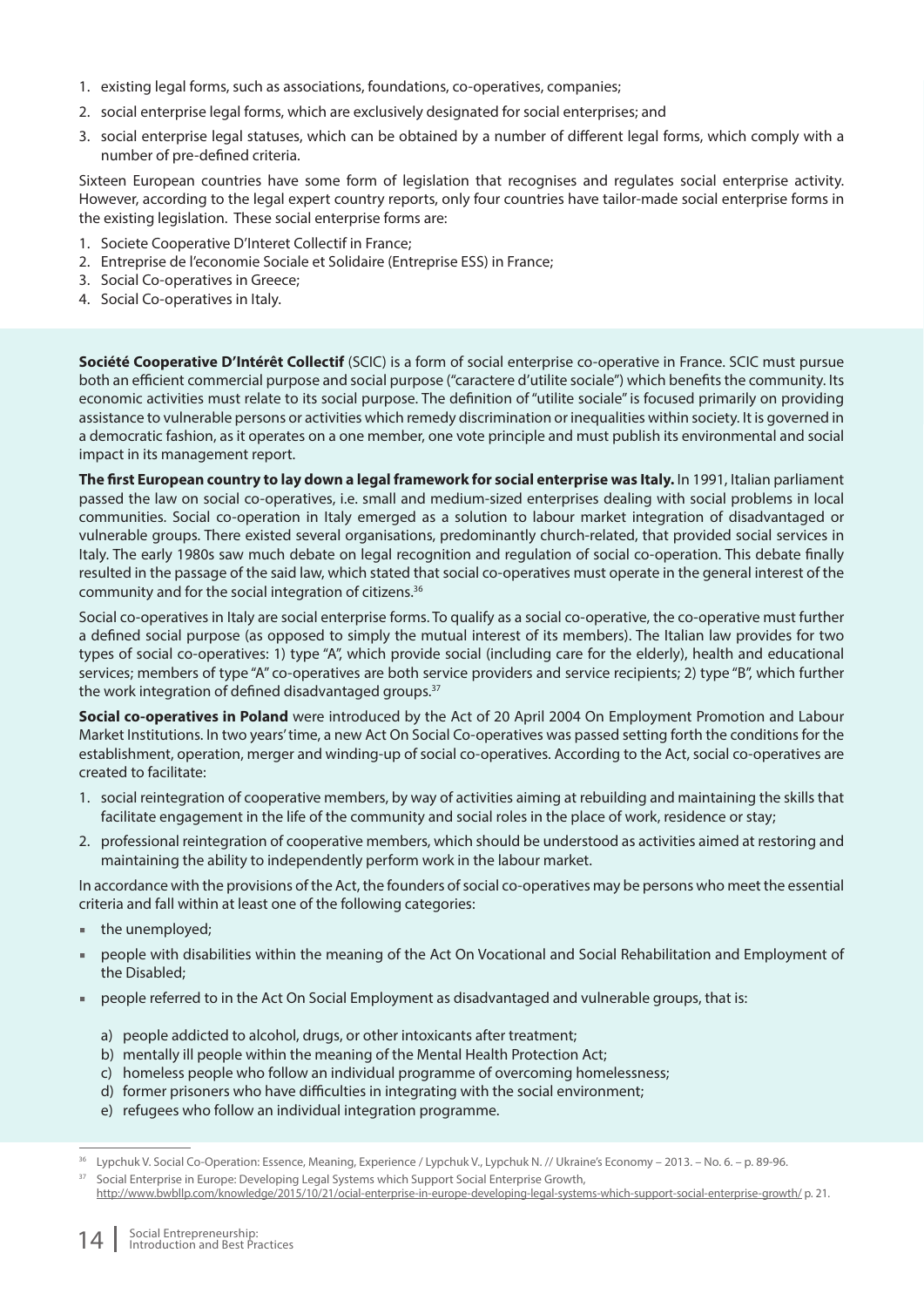Social co-operatives may be established by other persons provided that their number does not exceed 50 percent of the total number of founders. A social co-operative may be wound-up if it fails to comply with this requirement for more than six months.

A social cooperative may also be established by at least two of the following legal entities: 1) non-governmental organizations; 2) local government units; and/or 3) church legal persons. If the founders are natural persons, their number may not be less than five.<sup>38</sup>

Social co-operatives can rely on financial support from the state budget. People who are interested in starting a business in the form of social co-operative are exempt from payment of registration fees and are entitled to apply for a one-time grant by the Labour Fund in an amount that neither exceeds four times the average salary per each member-founder of the social cooperative, nor three times the average salary per each member joining an already existing cooperative. People with disabilities registered with labour officers as the unemployed or job seekers are eligible to apply for a grant by the National Disabled Persons Rehabilitation Fund to make a contribution to the social co-operative, such grant not exceeding fifteen times the average salary. Social co-operative's profits reinvested in social and professional integration of its members are exempt from tax. In addition, social co-operatives may apply for a grant by the Labour Fund for pension and disability insurance and use a simplified accounting system.<sup>39</sup>

In some jurisdictions, there are "social enterprise forms", which are exclusively designed for social enterprises through the adaptation of existing legal forms. The presence of these forms reduces transaction costs and risks for starting social enterprises and makes it easier to identify and support social enterprise and its growth.

The precise characteristics of the different legal forms used by social enterprises vary between European countries. However, the commonalities are sufficiently clear and strong for legal entities to be formed into types with shared characteristics:

- non-profit organisations, which may be democratic or controlled by managers, do not distribute profits and trade in furtherance of a social purpose;
- co-operatives, which are generally owned and controlled on a democratic basis by managers, distribute profit from trading activities to members and may have a social purpose beyond benefitting members written into the constitution or carry out a service of general interest;
- shared companies, which are generally owned and controlled by shareholders on a pro rata basis, and which may trade in furtherance of a social purpose.

There is a distinction in the EU's legal framework between legal forms, which relate to the fundamental legal structure of an organisation, and legal statuses, which attach to a number of legal forms meeting certain characteristics and affect the treatment of those legal forms. Legal statuses are understood and applied differently in different European countries, and are sometimes described in terms of "social enterprise" but are often closer to a more traditional concept of the "social economy" or "social business initiative". The following jurisdictions have a social enterprise legal status:

- Social purpose company in Belgium;
- Social Enterprise 'ex-Lege' in Italy;
- The ESUS enterprise in France;
- The Community Interest Company in the UK.

Any form of company or co-operative may become a Social Purpose Company (SPC) in Belgium. A SPC must have an altruistic purpose, being a social objective that the shareholders wish to realise and that is the decisive motive for the incorporation of the SPC and not the enrichment of its members. Details of the social purpose must be set out in the SPC's bylaws. A classical company can take on the status of an SPC provided it carries out its social purpose through trading. The SPC has certain rules which reflect inclusive governance, such as the right for employees to have shares, and a limit on any person having more than 10% of the voting rights in an SPC. An SPC has to produce an annual report on how it acted on the social goals of the company.

According to Law 2014-856 of 31 July 2014, only those organisations and enterprise that satisfy the following criteria can apply for ESUS status in France:

- The primary aim of the organisation must be a social purpose (d'utilité sociale);
- The social purpose (d'utilité sociale) must have a significant impact on its business. In other words, over the last three fiscal years at least 66% of the operating expenses were spent on activities related to the social purpose;

Lypchuk V. Social Co-operation in Poland / Lypchuk V., Lypchuk N. // Co-operative Readings 2014: Materials of All-Ukrainian Research-to-Practice Conference of 27–29 March 2014, – Zhytomyr: Zhytomyr National Agroecological University, 2014. – p. 83-87.

<sup>39</sup> Ibid., p. 86.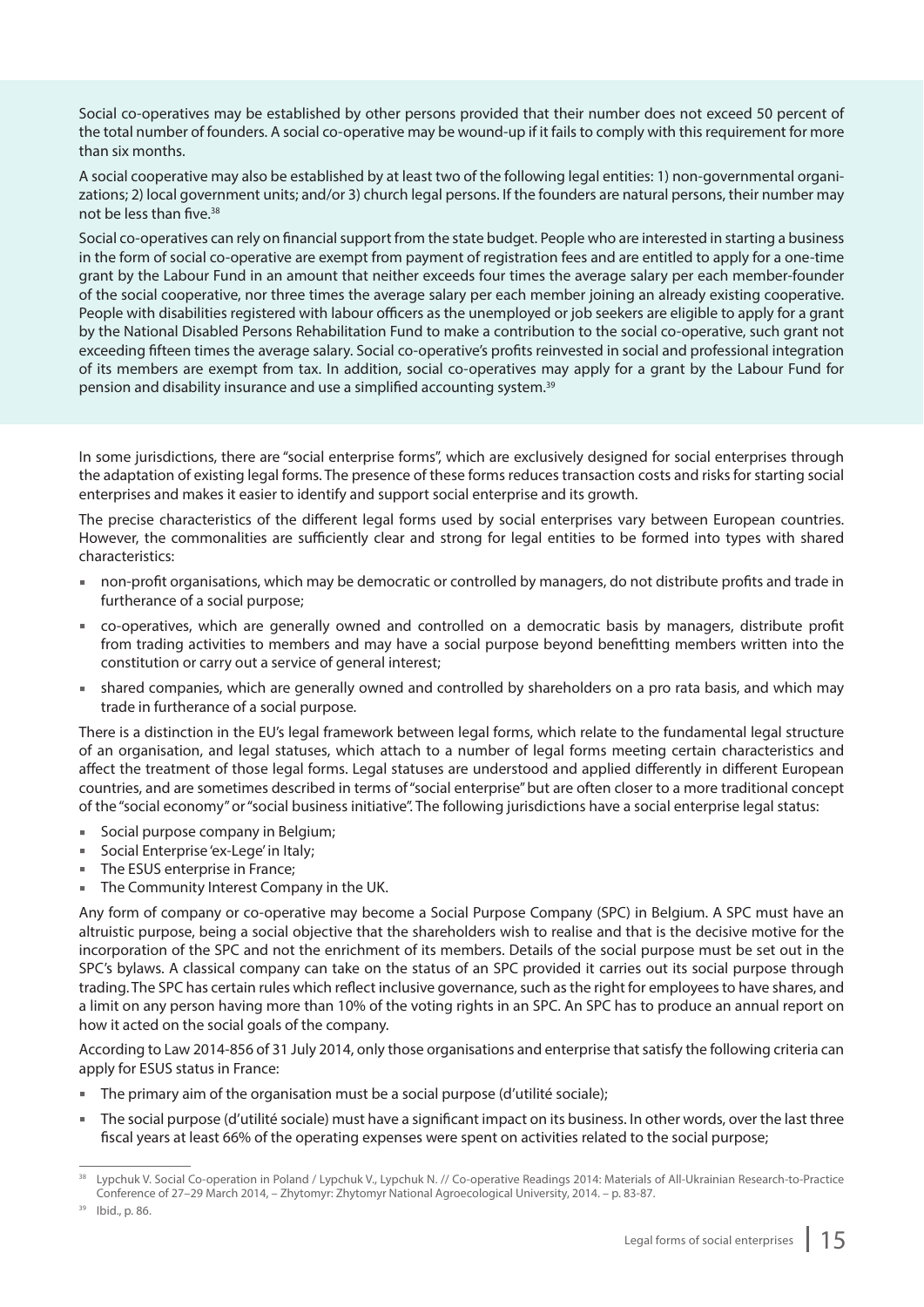- The average amount (salary and bonuses included) paid to the five highest paid employees or executives cannot exceed seven times the legal minimum wage (EUR 122,431 in 2015), and the highest paid employee or executive cannot exceed ten times the legal minimum wage (EUR 174,902 in 2015);
- Shares are not traded on a regulated market (not a public company).

#### 5.2. Shaping social enterprise legal forms in Ukraine

Ukraine also attempted to lay down a legal framework for social enterprise. In 2011, Oleksandr Feldman, Deputy of the Fatherland parliamentary faction, introduced the Draft Law on Social Enterprises and the Draft Law on Amendments to Article 154 of the Tax Code of Ukraine in Respect of Social Enterprise Support into the Verkhovna Rada Committee on Tax and Customs Policy. The first bill defined the "social enterprise" concept and set out the criteria by which an enterprise could be considered "social". The second bill proposed to exempt social enterprises from taxation of profits derived from sale (supply) of goods and performance of social work and services.<sup>40</sup>

Oleksandr Feldman also proposed to set up an Intergovernmental Commission for Social Enterprise Support which would determine whether a business is eligible for social enterprise status and whether it satisfies the tax relief criteria. When the first bill was rejected by the Verkhovna Rada Committee on Tax and Customs Policy, Oleksandr Feldman withdrew his second bill.

Clearly, the adoption of social enterprise legislation was premature, and the introduction of tax reliefs and social enterprise status eligibility criteria carried a threat of manipulation and abuse on the part of both traditional businesses and the Intergovernmental Commission.

In Ukraine, the need to provide the legislative framework for social entrepreneurship is seen from a variety of angles. In the opinion of Vasyl Nazaruk, WNISEF Impact Investing Programme Manager, the lack of law that regulates social entrepreneurship should be seen as an advantage, an opportunity for its development: "Whatever sceptics say, it is indeed a good opportunity for a social enterprise to select the optimal legal form, in terms of both a business model and tax treatment. This means that the social enterprise seed planted could spring up into an NGO's commercial project to finally produce a public joint-stock company."<sup>41</sup>

In one of his articles, Vasyl Nazaruk quotes Oleksandr Vinnikov, Chair of the Board, European Law Development Network, as saying: "In my opinion, no special law is necessary. What we need are clarifications in the Tax Code and amendments to business companies law. In Germany, for example, many social enterprises operate as ordinary limited companies with the exception that under law and Articles of Association they may not distribute profit and must reinvest it to implement social projects or pursue social objectives."42

Hence, in Ukraine the definition of social entrepreneurship is not legislatively formalised. The laws applicable to entities in accordance with their forms of business organisation regulate social enterprise activity. The main forms of business organisation for social enterprises in Ukraine include, inter alia, sole proprietorship, non-governmental organisation, civic association enterprise, charitable organisation, civic union, private enterprise, limited liability company, and civic association organisation.

So far, Ukraine lacks social enterprise experience, practice and understanding, and, above all, a sufficient number of social entrepreneurs who, having united and reached common accord, would defend their interests and develop social entrepreneurship through the making of a law.43 Otherwise, elaboration and passage of an imbalanced law may limit the opportunities for social entrepreneurship, narrow down its scope or even have an adverse effect on it.

The true indicator that social entrepreneurship has gained a foothold in Ukraine is the moment social entrepreneurs get together to exchange experiences and influence the formation of an enabling policy and legal framework on social enterprise.

<sup>40</sup> Smagliy K., Does Ukraine Need a Social Enterprise Law, http://www.socialbusiness.in.ua/index.php/novyny/v-ukraini/135-chy-potriben-ukrainizakon-pro-sotsialne-pidpryiemnytstvo

<sup>41</sup> Nazaruk V. Five Great Social Entrepreneurship Development Opportunities in Ukraine, http://www.socialbusiness.in.ua/index.php/novyny/vukraini/135-chy-potriben-ukraini-zakon-pro-sotsialne-pidpryiemnytstvo

<sup>42</sup> Nazaruk V. Does Ukraine Need a Social Enterprise Act? http://www.socialbusiness.in.ua/index.php/blog/entry/chy-potriben-ukraini-zakon-prosotsialne-pidpryiemnytstvo

<sup>43</sup> Zagakailo O. Social Entrepreneurship – an Unappreciated Opportunity // Mirror Weekly, 13 March 2015, https://dt.ua/economics\_of\_regions/socialne-pidpriyemnictvo-neocinena-neobhidnist-\_.html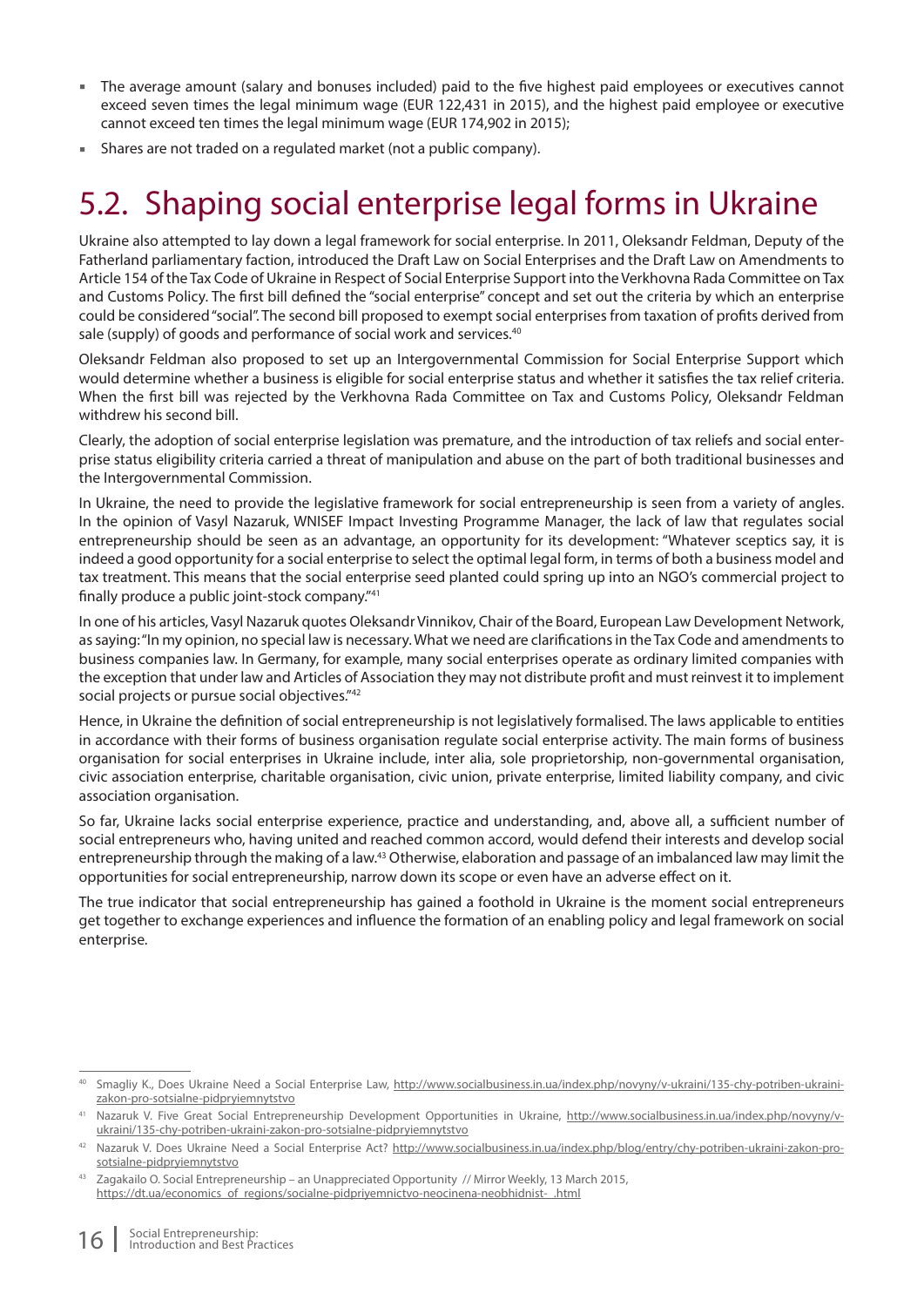# TYPES OF SOCIAL<br>ENTERPRISE ACTIVITY

It remains highly challenging to measure social enterprise activity across Europe let alone the rest of the world. Moreover, a diversity of definitions and methods of data collection and estimation makes aggregation problematic. Experts suggest that the level of social enterprise activity in Europe relative to the number of "mainstream enterprises" is small, perhaps less than 1 percent of the national business community. However, the ongoing withdrawal of public agencies from supplying social services of general interest, increasing pressures on traditional non-profit organisations to diversify their income sources, and rising interest in social innovation among mainstream enterprises suggest a strong growth dynamic in social enterprise across Europe.

There is a lack of standard and consistently used classifications of social enterprise activity, and it is problematic to obtain a statistically robust picture of what social enterprises do. However, a broad typology of activities can be drawn on the basis of existing, if discrete, sectoral classifications:

- Social and economic integration of the disadvantaged and excluded (such as work integration and sheltered employment);
- Social services of general interest (such as long-term care for the elderly and for people with disabilities; education and child care; employment and training services; social housing; health care and medical services);
- Other public services such as community transport, maintenance of public spaces, etc.
- **Strengthening democracy and civil rights;**
- Environmental activities such as reducing emissions and waste, renewable energy;
- Practising solidarity with developing countries (such as promoting fair trade).

The most visible activity of social enterprises can be identified as social and economic integration of disadvantaged groups. In a number of countries, these activities do constitute the dominant form of social enterprise (for example, Czech Republic, Hungary, Latvia, Slovakia, and Slovenia). In Poland, social co-operatives are primarily established to promote employment of disadvantaged groups. In Italy, type "B" social co-operatives further integration of defined disadvantaged groups into the workforce. The delivery of work integration activities is, however, achieved through the provision of a very wide range of goods and services.

Social and economic integration of disadvantaged and excluded persons is an important but not the only type of social enterprise activity. Childcare services, for example, are the major social enterprise activity in Ireland (one-third) whereas in Denmark forty one percent of enterprises deliver health and social care.<sup>44</sup> In Germany, social enterprises, which account for nearly 100,000 of 2.5 million active enterprises, operate in the following fields:

- employment integration of people with disabilities, e.g. autistic programmers;
- clever design, i.e. upcycling furniture, clothes and waste;
- combining business activities and social impact, i.e. selling goods or services to reinvest profits with a view to achieving a social objective;
- workforce integration of disadvantaged groups (the long-term unemployed, refugees, etc.);
- addressing developing countries' challenges;
- **innovative logistics to reduce emissions and noise by bringing together regional suppliers and customers;**
- innovative retail trade to promote green practices and fair trade, reduce packaging materials usage, etc.<sup>45</sup>

<sup>44</sup> A map of social enterprises and their eco-systems in Europe. European Commission. Executive Summary. December 2014, http://www.socent.ie/knowledgebase/a-map-of-social-enterprises-and-their-eco-systems-in-europe-executive-summary p. 5.

<sup>45</sup> Quotes from the speech of Jorg Furstenberger, SocialImpact gGmbH; www.socialimpact.eu, at the 2nd All-Ukrainian Forum of Social Entrepreneurs, Kyiv, 16 November 2016.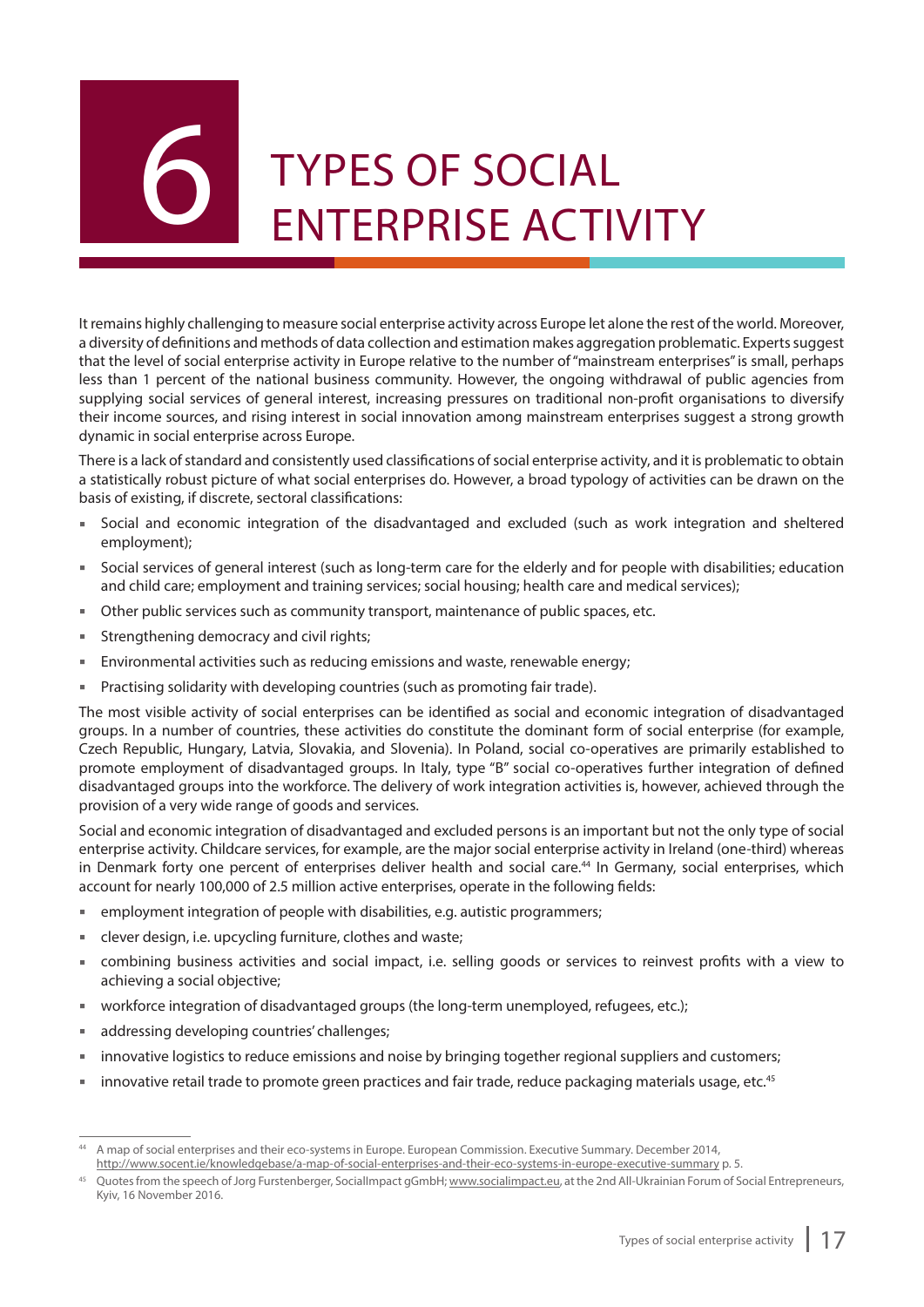"**In Germany**, social enterprises address the problems of vulnerable groups such as migrants and refugees, unemployed young people and people with disabilities. For example, Kiron Open Higher Education enables access to higher education and successful learning through digital solutions. Its mission is to eliminate barriers that refugees face when integrating into a new society.

"Another example is CodeDoor, a social start-up training refugees between 13 and 30 to become coders using donated laptops. Students learn programming, gain professional experience and are recommended to companies.

3D Recyclement combines social and environmental missions. The company produces 3D printing fibres from the recycled plastic waste while at the same time promoting training and employment integration of female migrants. This helps reduce plastic waste, develop the 3D printing industry and facilitate employment."

**Source:** Vasyl Nazaruk. Social Entrepreneurship: A New Trend in Ukraine // Novoye Vremya (electronic publication). Available at http://nv.ua/ukr/opinion/nazaruk/sotsialni-pidprijemstva-novij-trend-v-ukrajini-338577.html

In the UK, the term "social enterprise" covers a wide range of different ventures, each of them united by some key characteristics: 1) they have a clear social purpose; 2) they generate a significant proportion of their income from trading; 3) they reinvest the majority of their profits in their social mission. There are around 70,000 social enterprises in the UK, employing over two million people and contributing over GBP 24 billion to the UK economy. Social enterprises in the UK are involved in almost every aspect of the economy. There are social enterprises involved in building and transport, running shops and cafes. There are social enterprises involved in recycling and green energy, in digital and media. There are social enterprises providing healthcare, social care and childcare.<sup>46</sup>

Ukrainian social enterprises can be grouped into three clusters:

- 1. social enterprises that generate income to finance their social mission (supporting social, cultural, or sporting initiatives; supporting disadvantaged groups);
- 2. social enterprises that provide employment for disadvantaged groups;
- 3. social enterprises that produce socially essential goods or services.

The most commonly encountered social enterprises in Ukraine are those of the first and the second clusters (see Section 11). At the same time, there are overlaps.

Quotes from the speech of Mark Richardson, Social Impact Consulting, at the 2nd All-Ukrainian Forum of Social Entrepreneurs, Kyiv, 16 November 2016.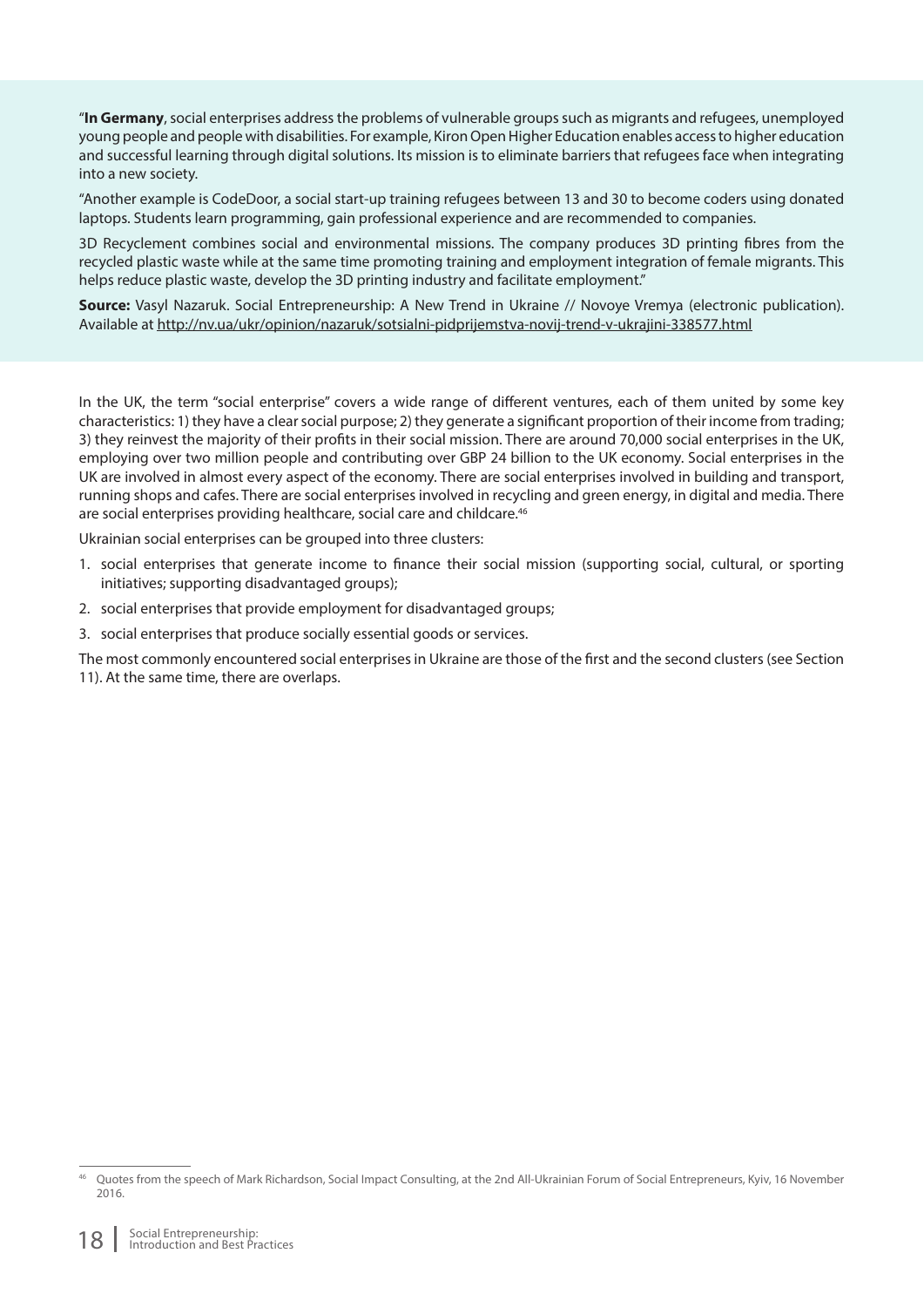WHERE TO STUDY SOCIAL<br>ENTREPRENEURSHIP?

The first course in social entrepreneurship was initiated at Harvard University in 1994. The pioneer in building social entrepreneurship as an academic field of study and profession was Gregory Dees, professor, researcher and the founding faculty director of the Center for the Advancement of Social Entrepreneurship (CASE) at the Fuqua School of Business at Duke University. Since then, the scope of universities teaching social entrepreneurship and related disciplines has grown considerably. Approximately 350 professors in 35 countries teach courses in social entrepreneurship, according to the Social Entrepreneurship Teaching Resources Handbook, compiled by Debbi D. Brock.47 Prominent schools, including Harvard University, Oxford University, and New York University are no exception (Annex 1).

Social entrepreneurship has been integrated into curricula in the faculties of public policy, education, urban planning, public health, social work, law, engineering, environmental science, etc. At present, social entrepreneurship does not have a standard curriculum. The University Network for Social Entrepreneurship, launched by Ashoka's Global Academy for Social Entrepreneurship and the Skoll Centre for Social Entrepreneurship at Oxford University, is building an online platform to assemble research and case studies from around the world.

The Tata Institute of Social Sciences (Mumbai, India) has developed the first MBA programme in social entrepreneurship in India. The Reynolds Program in Social Entrepreneurship at New York University – a two-year university-wide interdisciplinary fellowship program – allows a would-be social entrepreneur to pursue studies in a variety of faculties, plus have the opportunity to earn credit through practical experimentation. This pioneering initiative, housed in the Robert F. Wagner Graduate School of Public Service, is open to undergraduate and graduate students from every school and discipline. It counts on high-level support from the university president and Catherine B. Reynolds Foundation.

According to the University's website, the programme attracts three types of changemakers:

- 1. those that have or are planning to develop an innovative idea to address a specific social problem in a pattern breaking, sustainable and scalable way;
- 2. those that will work in and/or build the infrastructure needed for social entrepreneurial work to take root, including individuals who will practice their profession in a social entrepreneurial organisation (accountants, lawyers, etc.) and individuals who want to improve the operations and management systems of public, private and not for profit organisations;
- 3. those who will bring action-oriented awareness on a national and/or global scale to particular social problems through journalism, the arts, photography, film making, television production and other media avenues.<sup>48</sup>

The Center for Public Leadership at Harvard's Kennedy School of Government also received support from the Catherine B. Reynolds Foundation to develop a fellowship program in social entrepreneurship. Harvard's program is more narrowly designed to shape entrepreneurial public service professionals.

Numerous universities, including Columbia, Stanford, the University of Michigan, University of Navarra, Spain, and the University of Geneva in Switzerland, have established partnerships with groups such as Ashoka, Echoing Green, New Profit, Inc., the Skoll Foundation, and the Schwab Foundation for Social Entrepreneurship.

These partnerships bring students, faculty, and social entrepreneurs into regular contact. One of Ashoka's new initiatives with universities, Ashoka U, began by working with students, faculty, and staff members at Cornell, Johns Hopkins, George Mason, and the University of Maryland to help students recognize how they might advance change and strengthen social entrepreneurship teaching and research.

These university-practitioner partnerships are needed to generate research in many areas. Social entrepreneurship research findings are published in journals of management, entrepreneurship, or public policy. The journals in the social entrepreneurship field include the Journal of Social Entrepreneurship, International Journal of Social Entrepreneurship and Innovation, the Stanford Social Innovation Review, and MIT's Innovations.

Debbi D. Brock, Social Entrepreneurship Teaching Resources Handbook. http://papers.ssrn.com/sol3/papers.cfm?abstract\_id=1344412

<sup>48</sup> New York University. Reynolds Program in Social Entrepreneurship. http://www.nyu.edu/reynolds/grad/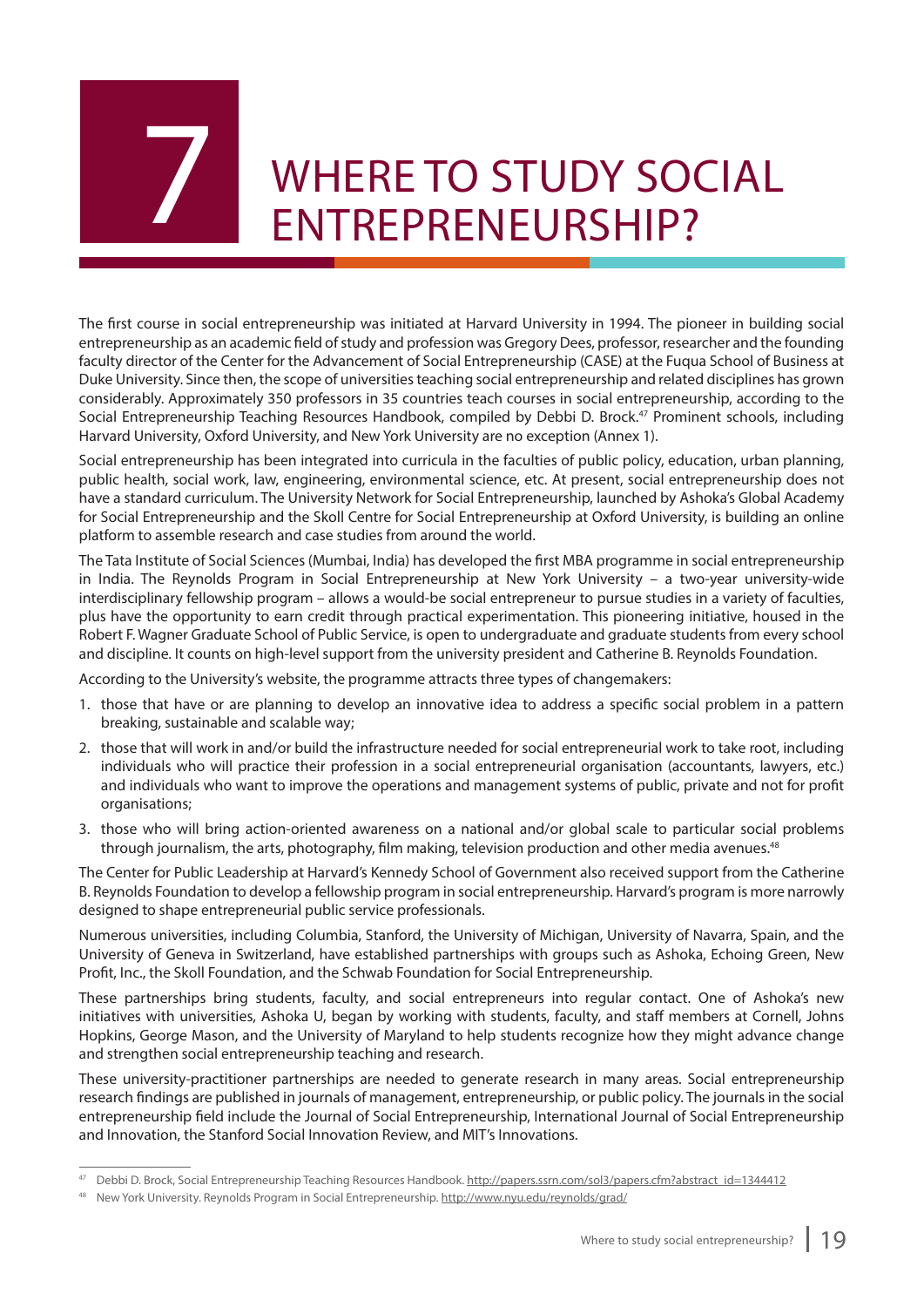## BARRIERS AND CONSTRAINTS TO THE DEVELOPMENT OF<br>SOCIAL ENTREPRENEURSHIP

Notwithstanding the growing popularity across different parts of the globe, social entrepreneurship continues to face a wide array of barriers and constraints. Although barriers and constraints are context driven and country-specific, they typically relate to poor understanding of the concept of "social entrepreneurship" by public servants, the general public, investors, and prospective customers.

The term "social entrepreneurship" tends to be associated with the activities of charities or social integration of disadvantaged and disabled people, and not entrepreneurship. Stereotypes, misunderstandings, and lack of awareness negatively affect social enterprises' growth and financing prospects and are pivotal factors in preventing development of relations with partners and prospective customers.

Lack of specialist business development services also hinders the growth of social enterprise. Most support needed by social enterprise is similar to those of mainstream businesses. At the same time, social enterprises have specific features that create complex needs, which require diversified and, at times, tailored solutions. In most countries, specialist support for social enterprises is either absent or limited and fragmented.

Large contract sizes, disproportionate pre-qualification requirements, payment delays, etc., make it difficult for social enterprises to effectively compete in public procurement markets. They find it difficult to access finance from external sources as conventional investors and lenders do not typically understand the dual purpose and hybrid business models of social enterprises.

Lack of start-up capital is a significant hurdle for social entrepreneurs. At the same time, although it is never easy to obtain the initial investment, most social entrepreneurs acknowledge that at the expansion or growth stage of the social enterprise lifecycle the shortage of funding is even more acute. The major constraint is the difficulty in accessing growth capital.

Lack of information on the societal impact and awareness of "the difference that social enterprises makes" nothing but suppresses the interest from private investors and wider public.

Other constraints to the development of social entrepreneurship include poorly qualified personnel, rapid staff turnover, high rent, and cost of administration, etc.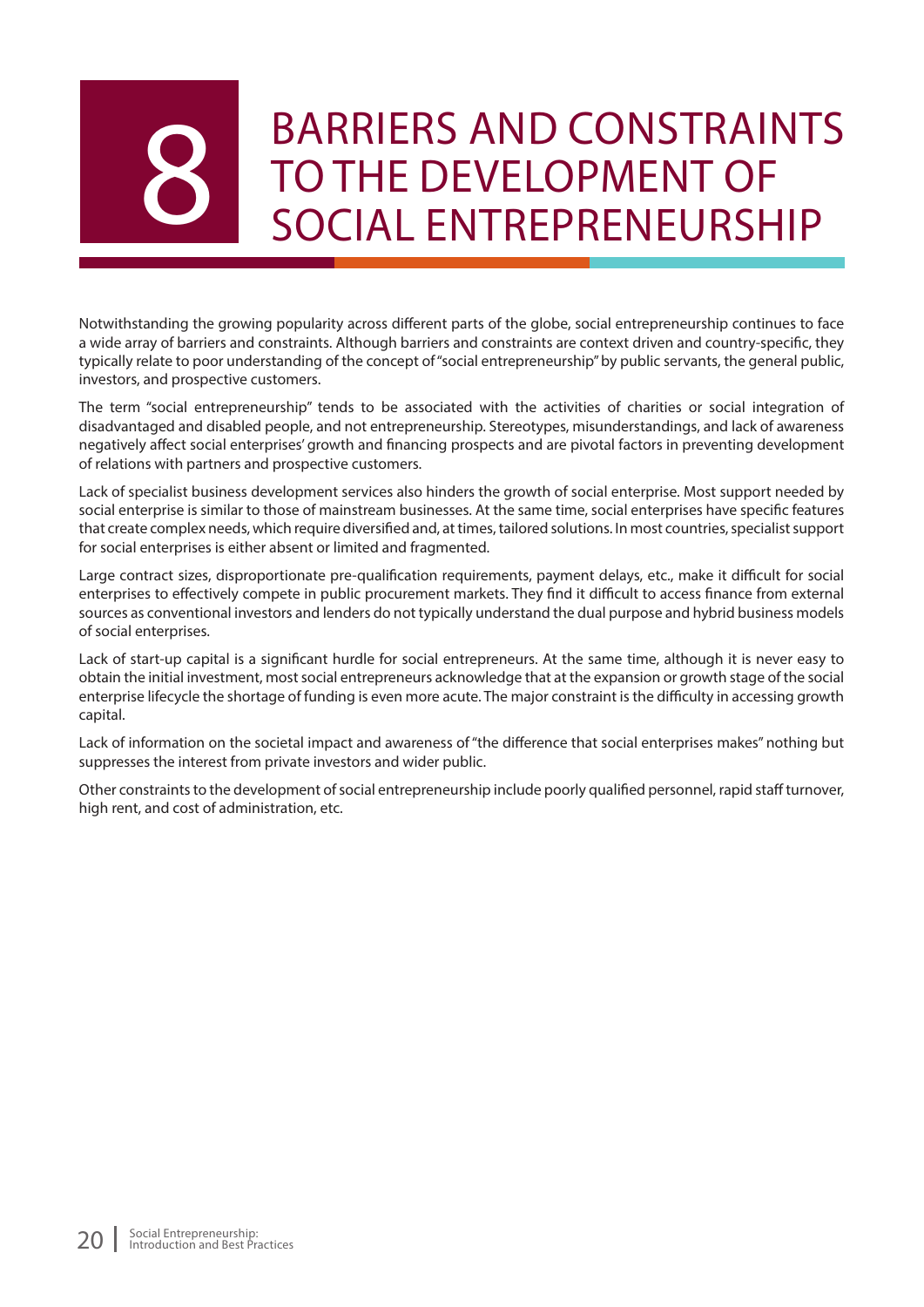MEASURES TO SUPPORT<br>SOCIAL ENTREPRENEURSHIP

In 2014, over 2000 social entrepreneurs and stakeholders from across Europe came together in Strasbourg to take stock and agree on some key actions for the future. Delegates concluded that: "There is no part of Europe that cannot benefit from social entrepreneurship. At this time of economic crisis and with the challenges of an ageing population, youth unemployment, climate change and increasing inequalities, Europe needs more social enterprises."

A key recommendation was: "In partnership with the social enterprise sector, Member States, regional and local authorities must fully support the growth of social enterprises and help them build capacity. For example, through legal frameworks, access to finance, business start-up and development support, training and education, and public procurement."49

A list of tasks and services of local governments and business community that could positively affect social entrepreneurship development is available below. At the different stages of their life cycle, most social enterprises support needs are similar to those of mainstream businesses. However, some specifics manifest themselves in the specialised services.

#### Initial idea and vision

- Disseminating knowledge about social entrepreneurship as well as national and international social enterprise best practices through seminars, trainings, round tables, meetings with practitioners, social networks, case study collections, etc.
- Making a list of the most pressing social issues for a city or region and the target groups for social value creation.
- Conducting a preliminary market analysis (in terms of prospective buyers of produced goods or services).
- Identifying social enterprise development niches with little or no competition with mainstream businesses with a view to increase opportunities for cooperation and implementation of joint projects.
- Enhancing cooperation and partnership among non-governmental organisations, businesses, and local governments.
- **Forming a coalition of like-minded persons.**

An important task is to raise awareness of social entrepreneurship, popularize social enterprise ideas and concept, and communicate to entrepreneurs that social entrepreneurship is an exciting and promising field of activity. Ideally, a social entrepreneurship popularisation block should be added to general training and consultancy. Setting up an appropriate online platform of a given city / region providing useful information on social entrepreneurship, locally available opportunities, and prospective partners could be a practical solution. A good example is the Social Entrepreneurship in Ukraine web portal at http://www.socialbusiness.in.ua.<sup>50</sup>

#### Set up and start up

- Gaining an insight into legal forms of social enterprises and ways to achieve social impact (reinvestment of profit, employment integration of vulnerable groups, provision of socially essential services, etc.).
- Formulating a social enterprise idea and developing a business plan.
- Teaching business basics: taxation, accounting, social enterprise management specifics.
- Holding a contest for the best social enterprise idea.
- Looking for seed funding.
- Advising on the preparation and substantiation of grant seeking projects.
- **Networking.**

<sup>49</sup> Social Enterprise in Europe: Developing Legal Systems which Support Social Enterprise. Growth http://www.bwbllp.com/knowledge/2015/10/21/ocial-enterprise-in-europe-developing-legal-systems-which-support-social-enterprise-growth p. 16.

<sup>50</sup> http://www.socialbusiness.in.ua/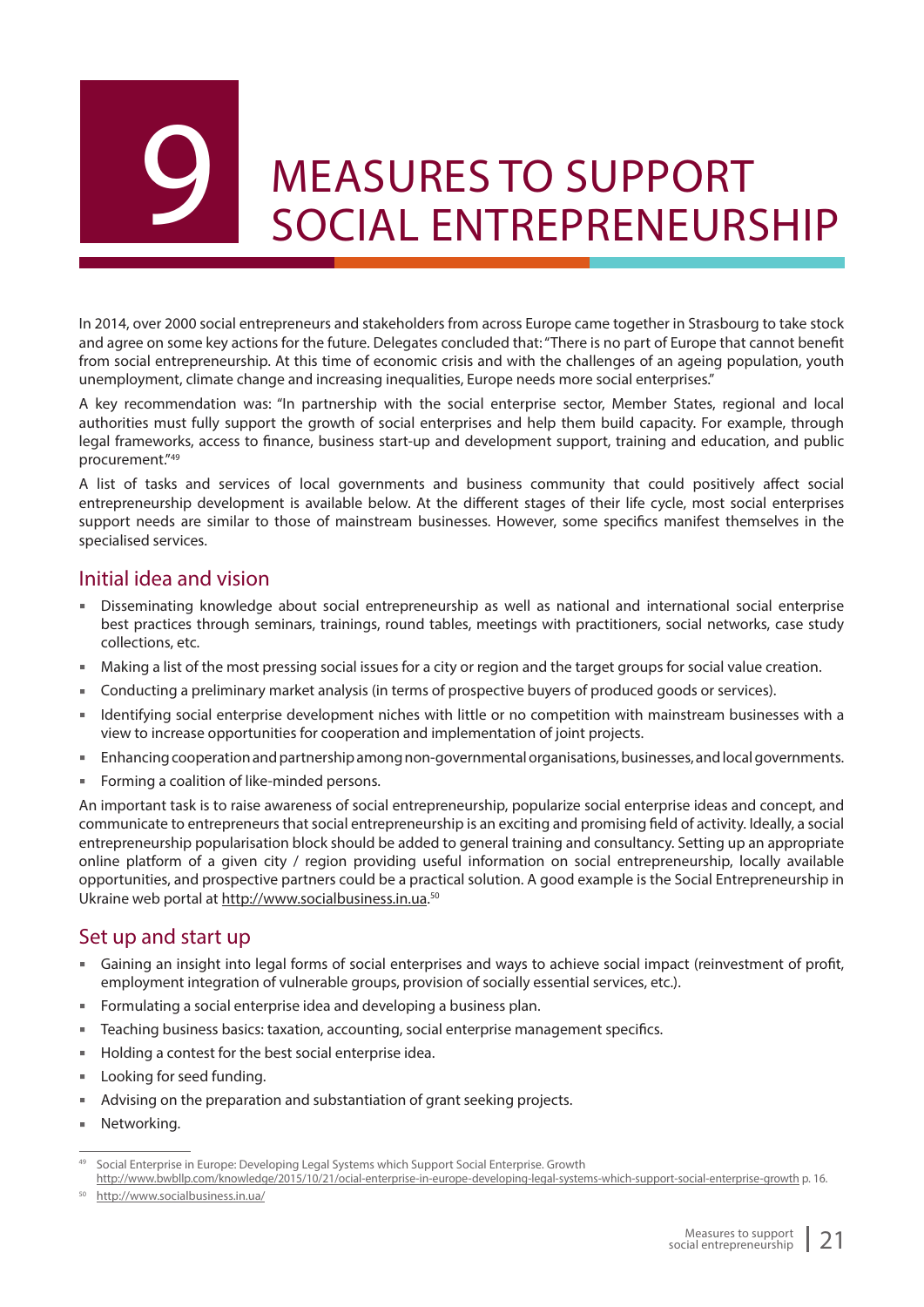An example of a network of social enterprise is the launch of Enterprising Non-Profits Canada, enp-Canada. In 2012 a national network of independent organizations, dedicated to advancing Canada's social enterprise sector, came together under an agreement funded by Employment and Social Development Canada (ESDC) to create a national social enterprise capacity building network. Their purpose was simple, "To build sector and practitioner capacity by collectively designing and delivering training, resources and technical assistance to nonprofit organizations for the development and growth of social enterprises."<sup>51</sup>

#### Growth

At the growth stage, social enterprises and mainstream businesses have the same needs for the following services:

- marketing support (social enterprise branding, advertising of goods or services, market research, etc.);
- legal, accounting, tax, business or other professional advice;
- customer solicitation and public procurement.

Social enterprise specific services include:

- studying and factoring in the accumulated social enterprise operating experience;
- seeking concessional loans;
- HR management advice, especially for enterprises dealing with vulnerable groups.

For this group of entrepreneurs, it is also important to form a business community by holding roundtables with representatives of local governments, non-governmental organisations, business infrastructure facilities, business companies, and large-scale enterprises.

**A good example of a social enterprise providing consultancy services is Social Impact.** For over 20 years in Germany, Social Impact has been developing products and services that contribute towards securing future viability and social equity as the start-up consultancy. To date, several thousand companies have been set up with the support of Social Impact. Since 2011, Social Impact has been developing labs offering the start-up programmes. The Social Impact Labs are a platform for social entrepreneurs, freelancers and companies working in all aspects of social entrepreneurship. The Labs offer an ecosystem for social entrepreneurs: physical space for working, networking and exchange, business advice and start-up support. Here social entrepreneurs are treated as "dreamers and innovative realists with a social improvement mission."52

#### **Maturity**

At the stage of maturity, the needs of social enterprises are similar to those of other businesses. However, they are somewhat broader because of the specific nature of a social enterprise. These include:

- disseminating information about a social enterprise to raise consumer awareness of its social purposes;
- auditing and advising on opportunities for further development without relying on grants and charitable contributions;
- exchanging social enterprise experience through study tours, master classes, and topical training.

Enterprising Non-Profits Canada (ENP-CA). http://www.socialenterprisecanada.ca/

Nazaruk V, Social Entrepreneurship: a New Trend in Ukraine // Novoye Vremya, http://nv.ua/ukr/opinion/nazaruk/sotsialni-pidprijemstva-novijtrend-v-ukrajini-338577.html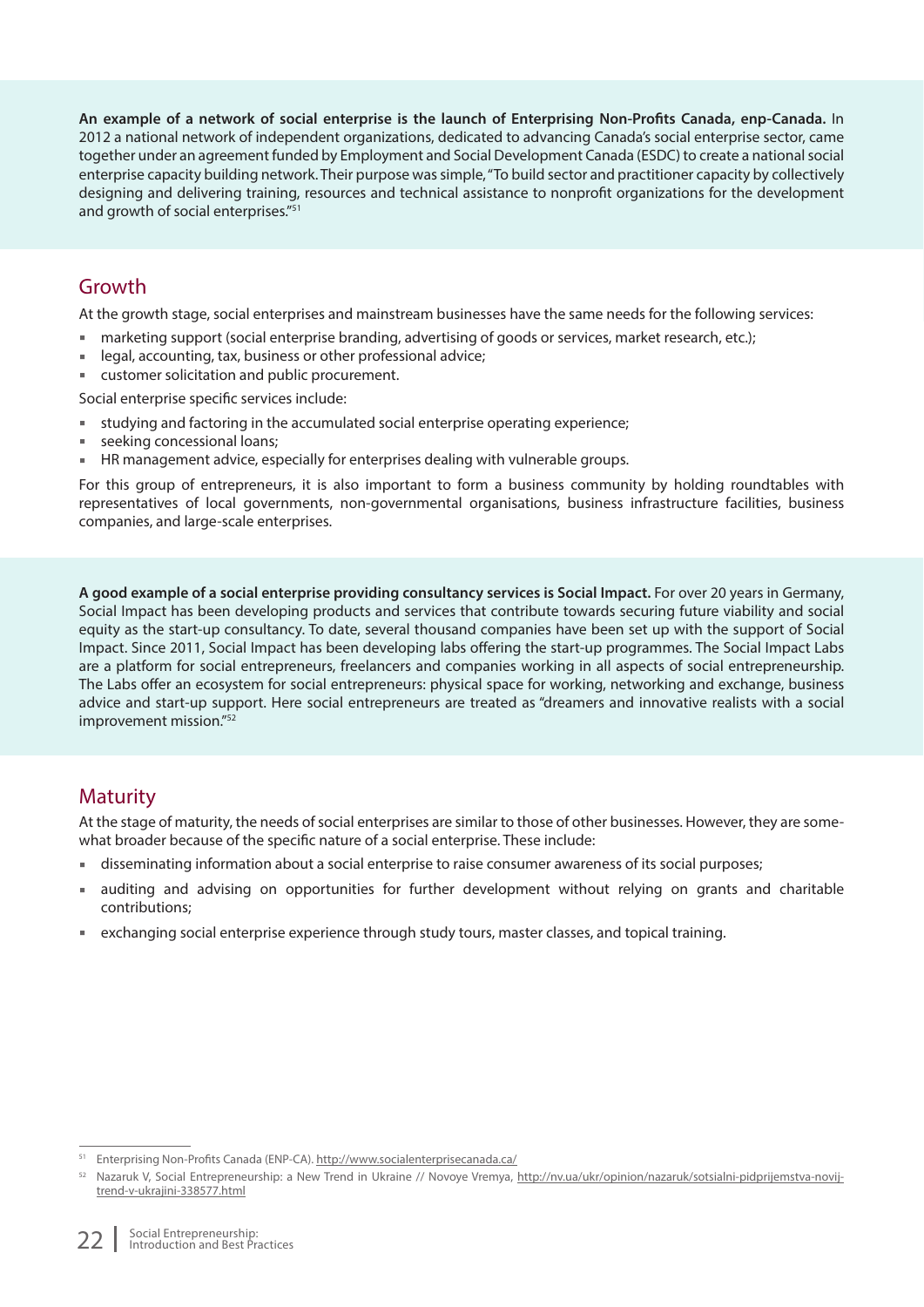**An example of social entrepreneurship development award programme is the UK's Santander Social Enterprise Development Awards** funded by Santander, one of the UK's leading financial services companies (www.santanderseda.co.uk). The award is a national community investment programme, to help support growing social enterprises and enterprising charities working for the direct benefit of their community. Prizes of between £5,000 or £10,000 are available to help Registered Charities and Community Groups grow their enterprise activities and services under one of the following social outcomes: improving social inclusion,<sup>53</sup> supporting disadvantaged people through skills, training and employment, or creating a greener environment. In addition to the financial awards, the winners will also have access to a business support programme including; the opportunity to have a three-month intern working in the organisation to help implement enterprising growth plans and specialist social enterprise consultancy support from Inspire2Enterprise.54

#### Stagnation, market exit

At the stage of stagnation, it is crucial that the social enterprise identifies the reasons for fadeout, be it exhaustion of development opportunities as a form of company or complete solution of a social problem, management issues, etc. It is also important that business associations and local governments facilitate the synthesis of experience and its use either to rehabilitate the existing social enterprise or to set up a new one.

<sup>&</sup>lt;sup>53</sup> Social inclusion is the act of making all groups of people within a society feel valued and important.

<sup>54</sup> Inspire2Enterprise (I2E), http://www.inspire2enterprise.org/about-us/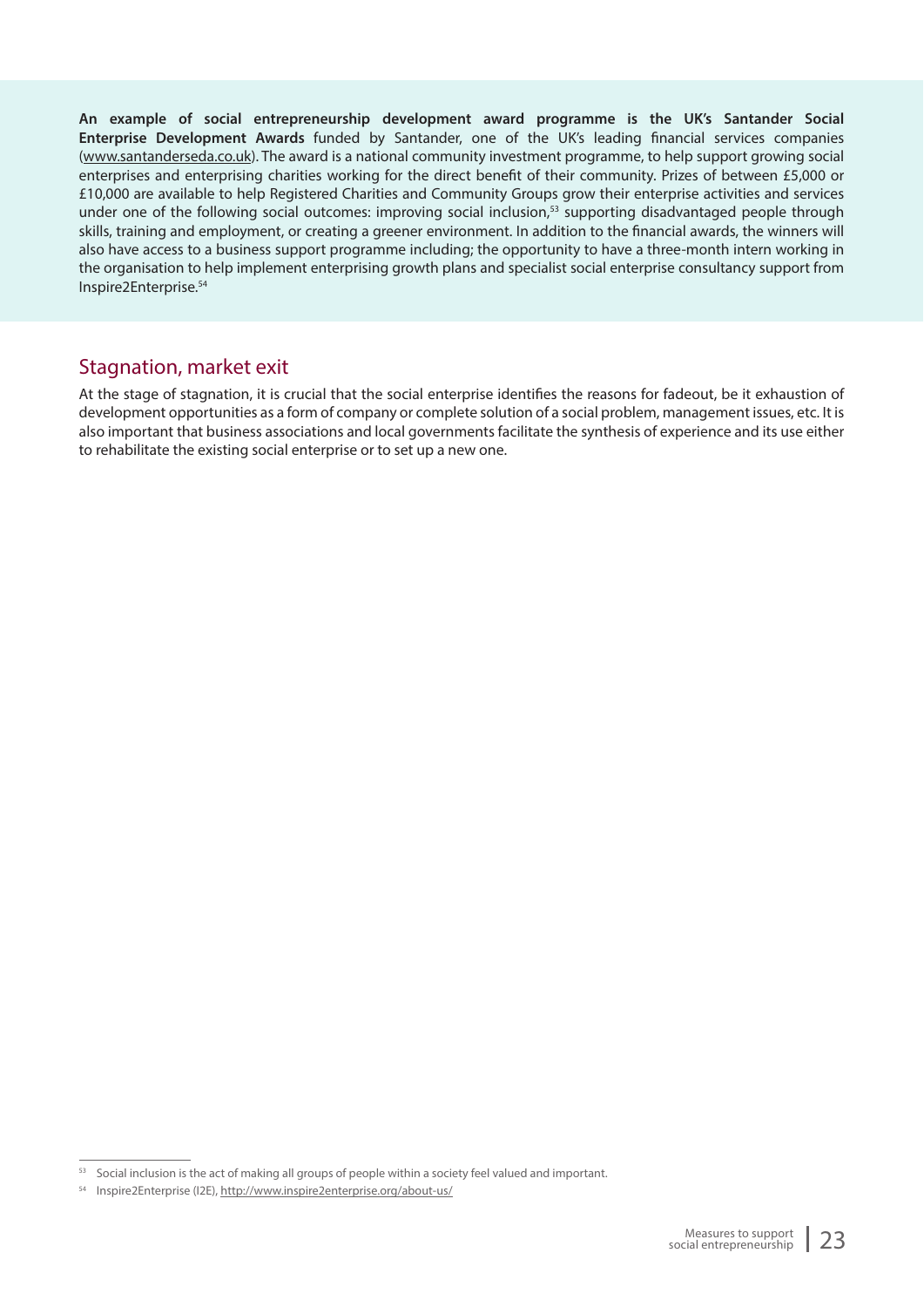## SOCIAL ENTERPRISE DEVELOPMENT: INTERNA-<br>TIONAL CASE STUDIES

An effective method of gaining knowledge and clarifying the concept of social enterprise is reviewing social entrepreneurship case studies. People who found innovative approaches to advancing solutions to social problems also deserve attention. After all, we typically know more about global problems than about the people who make the effort to address them.

The authors of Social Entrepreneurship: A Content Analysis55 reviewed 567 unique articles and identified 123 articles which referenced case studies on social enterprises. They analysed the 123 articles in more detail and found a total of 366 cases studies cited within. Further analysis of these showed that only 35 of the 366 cases were cited in more than one article. The rest were mentioned only once in one article. The cases most often cited were Grameen Bank (14 mentions); Bangladesh Rural Advancement Committee (6); Ashoka (6); Ben and Jerry's (6); Partnership for a Drug-Free America (4); Delancey Street Foundation (4); and Pioneer Human Services (4). Several social enterprise examples are available below.



#### Grameen Bank

http://www.grameen-bank.net

Muhammad Yunus and the Grameen Bank (the "Village Bank"), which he founded, provides a classic example of social entrepreneurship. Unable to qualify for loans through the formal banking system, poor villagers had no other choice but to accept exorbitant interest rates from local moneylenders. More commonly, they simply succumbed to begging on the streets. Yunus lent \$27 from his own pocket to 42 women from the village of Jobra, interest free. The women repaid all of the loan. Yunus found that with even tiny amounts of capital, women invested in their own capacity for generating income. With a sewing machine, for example, women could tailor garments, earning enough to pay back the loan, buy food, educate their children, and lift themselves up from poverty.

Grameen Bank sustained itself by charging interest on its loans and then recycling the capital to help other women. Started as a small-scale local project, the Grameen Bank has grown into a powerful force having over six million borrowers in Bangladesh. It has become a role model for other microcredit institutions serving the poor in various parts of the globe. Since its inception, the Grameen Bank has turned into a global network, which employs more than 22,000 people. The model developed by Yunus was adapted to other countries and cultures, firmly establishing microcredit as a worldwide industry. In 2006, Yunus and the Grameen Bank were jointly awarded the Nobel Peace Prize.



**BRAC** 

#### http://www.brac.net/partnership

BRAC is an international development organisation established by Sir Fazle Hasan Abed in 1972 after the independence of Bangladesh. It is the largest non-governmental organisation in the world, in terms of both the number of employees (111,000, 70% of whom are women) and the number of people it reached with its services (138 million). BRAC is present in all 64 districts of Bangladesh as well as other countries in Asia, Africa, and the Americas. The organisation is 70-80% selffunded through a number of social enterprises that include a dairy and food project, and a chain of retail handicraft stores called BRAC Aarong, BRAC Seed and Agro, BRAC Poultry, etc. BRAC has operations in 14 countries of the world. Its major donors include DFID, DFAT, The Global Fund, EKN/NOVIB, BRAC USA, EACI QATAR, UNICEF, and Family Health International 360.

Initiated in 1972 at Shallah Upazillah in the district of Sunamganj as a small-scale relief and rehabilitation project to help returning war refugees after the Bangladesh Liberation War, BRAC rebuilt 14 thousand homes and several hundred fishing

<sup>55</sup> Wendy Cukier, Susan Trenholm, Dale Carl, George Gekas, Social Entrepreneurship: A Content Analysis // Journal of Strategic Innovation and Sustainability, vol. 7(1). – 2011. p. 108.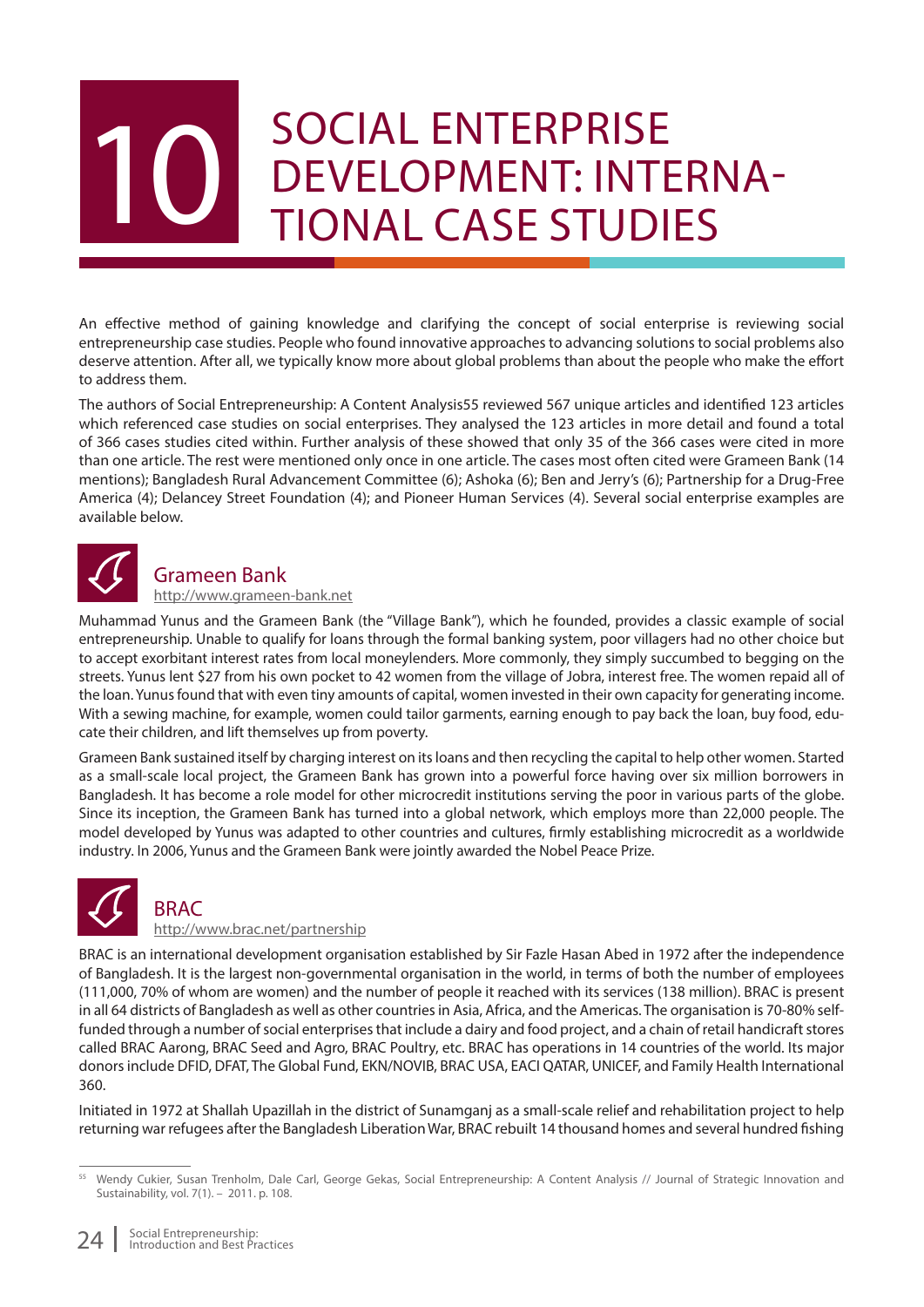boats, opened medical centres and provided other essential services. Following a period of post-war reconstruction, BRAC focused on addressing the issues of poverty, landless farmers, and women's health and safety.

In 1974, BRAC launched its microfinance activities. Until the mid-1970s, BRAC concentrated on community development through village development programmes that included agriculture, fisheries, co-operatives, rural crafts, adult literacy, health and family planning, vocational training for women and construction of community centres. BRAC has achieved significant progress in combating tuberculosis and diarrhoea.



Rugmark (now GoodWeave International)

http://www.rugmarkindia.org

In the early 1980s the children's rights activist Kailash Satyarthi, joint winner with Malala Yousafzai of the 2014 Nobel Peace Prize, saw that poor children were easy prey for labour brokers who recruited workers for Indian industries, including carpet weaving. Captured by these middlemen, the children were sold to business owners who forced them to work 12 or more hours a day under brutal conditions, their small hands producing the handsome but inexpensive rugs retailers demanded.

Satyarthi began his career in activism primarily through advocacy and organizing raids on companies, in the hope that he could raise awareness of child exploitation. He recalls the point at which he forced himself to admit that this approach would never change the system. Following a harrowing but successful raid, he was headed home when he confronted yet another bunch of labour brokers boarding a train with dozens of children bound for a life of servitude. He realized that freeing 10 or 20 or 200 children was not the solution when another 200 or 2,000 would come right behind them.

Satyarthi's insight came when an elderly woman told him she had bought a carpet in utter ignorance of how it had been made, but once she learned that it had probably been woven by child labourers, she felt she had no recourse but to throw it out. "I'm very old," she told the activist, "but you're very young – you must do something so that I can buy a new carpet." What could make a difference, he discovered, was enlightened consumers who would refuse to buy rugs that had been made with slave labour in favour of those produced responsibly.

In the mid-1990s he launched Rugmark (now GoodWeave International) as the first voluntary labelling scheme to certify rugs produced without child labour. Today GoodWeave International operates globally, providing a certification programme that allows companies that pass inspection to attach a logo certifying that their product is made without child labour. More than 130 carpet importers and retailers – including Target – have signed on, pledging to source woven rugs that have been certified by GoodWeave.



#### APOPO

https://www.apopo.org/en

APOPO – which stands for Anti-Persoonsmijnen Ontmijnende Product Ontwikkeling in Dutch or Anti-Personnel Landmines Detection Product Development in English – is a registered Belgian NGO that trains and deploys African giant pouched rats (Cricetomys gambianus) for the detection of abandoned landmines and tuberculosis. So far, APOPO rats have found around 1,000 mines and released more than 8 million square metres of land. In addition, they have helped identify more than 7,000 tuberculosis patients who were missed by human technicians.

Bart Weetjens, APOPO's founder, realized that the greatest hurdle to clearing landmines was the high cost of the prevailing technologies, which included expensive equipment and trained dogs. For countries riddled with mines, demining machinery was hard to come by. Furthermore, the weight of the dogs made them vulnerable to death from an exploding mine. Consequently, efforts to clear minefields were slow to gain momentum.

Having kept rats as childhood pets, Weetjens knew they were smart and trainable enough to sniff out landmines. He showed that African giant pouched rats were perfect for the job, weighing so little that they wouldn't detonate the mines.

Landmine detection training typically takes about seven months and costs USD 7,770 on average. The cost of dog training is 3-times as much. Once the training is complete, "HeroRATs" (the terms used to refer to fully trained and accredited rats) go to countries affected by landmines. Incepted in 1997 in Belgium, since 2000 APOPO has been headquartered in Tanzania. Thirty rats have detected 1,500 mines and helped return over 2.5 million square meters of land to the population in Mozambique since the start of APOPO's operations in this country in 2003. Countries and organizations can use APOPO's services to remove mines at a radically lower cost and thus de-mine more land faster than was previously possible. Weetjens has also trained his rats to sniff out tuberculosis in sputum samples. This cheap and readily available "technology" enables remote, isolated clinics to diagnose TB and get patients into treatment sooner.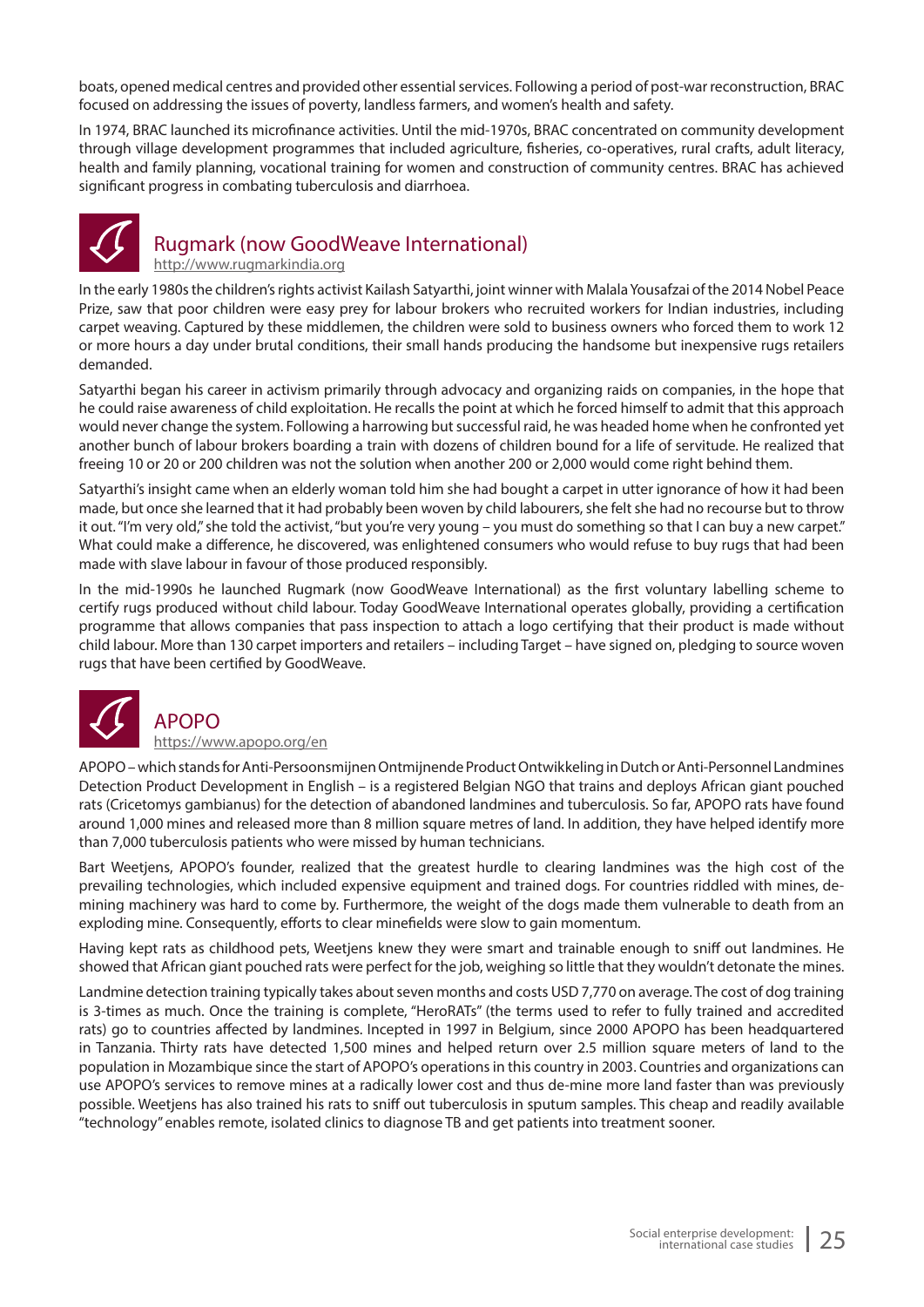

#### Textbooks for Change

https://textbooksforchange.com https://twitter.com/textbooks4c https://www.facebook.com/TextbooksForChange

In 2012, Chris Janssen was trying to figure out a way to raise money for the Terry-Fox/Shinerama campaign at Western University (London, Canada). He came up with a model of collecting used textbooks from upper year students and selling them back to first year students looking for affordable alternatives to the bookstore. After this small trial run, about USD 500 was raised. After Janssen had a long discussion with a good friend Tom Hartford, the idea moved a few steps further. Together they started collecting textbooks across Western University in preparation to sell directly to students at the beginning of the next school year They planned to use the proceeds to give microfinance loans to entrepreneurs through an online network of microfinance institutions called Kiva. As demand for their services continued to grow, Janssen and Hartford quickly started listing collected inventory online. Their business idea has soon become popular not only at Western University, but also nationwide and beyond. Chris and Tom formed a General Partnership at the beginning of 2014, and soon transitioned into a corporation that received a Benefi t Corporation (B Corporation) status certifying that the Textbooks for Change does not only act in the interest of its shareholders, but the society and environment as well. Textbooks for Change is proudly the first certified B Corporation out of London, Ontario and part of over 100 in Canada.

According to the Textbooks for Change website, students have donated 250,000 textbooks thereby helping save 3,054 trees under the slogan "One man's junk is another man's treasure." Textbooks (not older than 15 years) are collected from drop boxes located on 28 university campuses in Canada. Half of donated textbooks are sent to African universities, 20% are resold online across Canada at affordable prices and 30% are recycled.

The idea of sending textbooks to Africa came across Janssen in Kenya. He noticed that due to lack of textbooks students exchange photocopies of what often appears to be outdated educational material. Today the Textbooks for Change has 7 campus partners in East Africa. "Let's make education a right, not a privilege," is their guiding principle. By operating as a social enterprise, Textbooks for Change provided over 220,000 students in East Africa with access to high-quality textbooks and journals.

Textbooks for Change has a team of 15 staffers and part-time ambassadors at various campuses across Canada under the Campus Ambassador Programme. Textbooks for Change has office in Toronto and warehouse in Hamilton.

Proceeds from textbooks sold are directed at distributing microfinance loans, and donating to non-profit organisations and socially purposed student clubs. Plans are to expand the business from Canada into the United States.



In Africa, especially in the hardest-to-reach communities, the shortage of doctors and nurses is particularly acute. Social entrepreneurs have discovered that when equipped with proper communication tools paraprofessionals can deliver outstanding results in managing patients doing tasks that would otherwise fall to professionals, distracting them from their more specialized, and critical, responsibilities. Medic Mobile is a non-profit organisation that equips community health workers' phones with necessary applications (such as Frontline SMS and other modules). Medic Mobile software enables health workers to respond to remote patient monitoring requests, provide a timely response to exacerbations, determine vaccines needed, coordinate maternal and neonatal care, inform of appropriate drug doses, connect HIVpositive patients with support groups, save doctors' time and fuel needed to get to the communities that are hardest to reach. Medic Mobile operates in twenty countries, primarily in Sub-Saharan Africa, Asia, and Americas. Medic Mobile's apps helps over 8,000 doctors and nurses provide care for nearly 6 million people. In 2014, Medic Mobile received a Skoll Award for Social Entrepreneurship.

Josh Nesbit is the Chief Executive Officer and co-founder of Medic Mobile. He also launched Hope Phones to encourage people to recycle their old phones. Josh Nesbit closely cooperates with Ashoka, Echoing Green, Rainer Arnhold, and PopTech Social Innovation. In 2011, Josh Nesbit was put on Forbes Impact 30 List.



#### Women Like Us

http://www.womenlikeus.org.uk https://www.facebook.com/womenlikeus?fref=ts

Women Like Us was set up in 2005 by business consultants Emma Stewart and Karen Mattison, colleagues and mothers, who were looking for flexible jobs to fit with raising their young children. They realised women in similar shoes needed help with a few things: figuring out what they wanted from work, finding part time job opportunities, getting back to work in a role that suited both their professional skills and their new family life, and regaining their confidence and demonstrating their talents.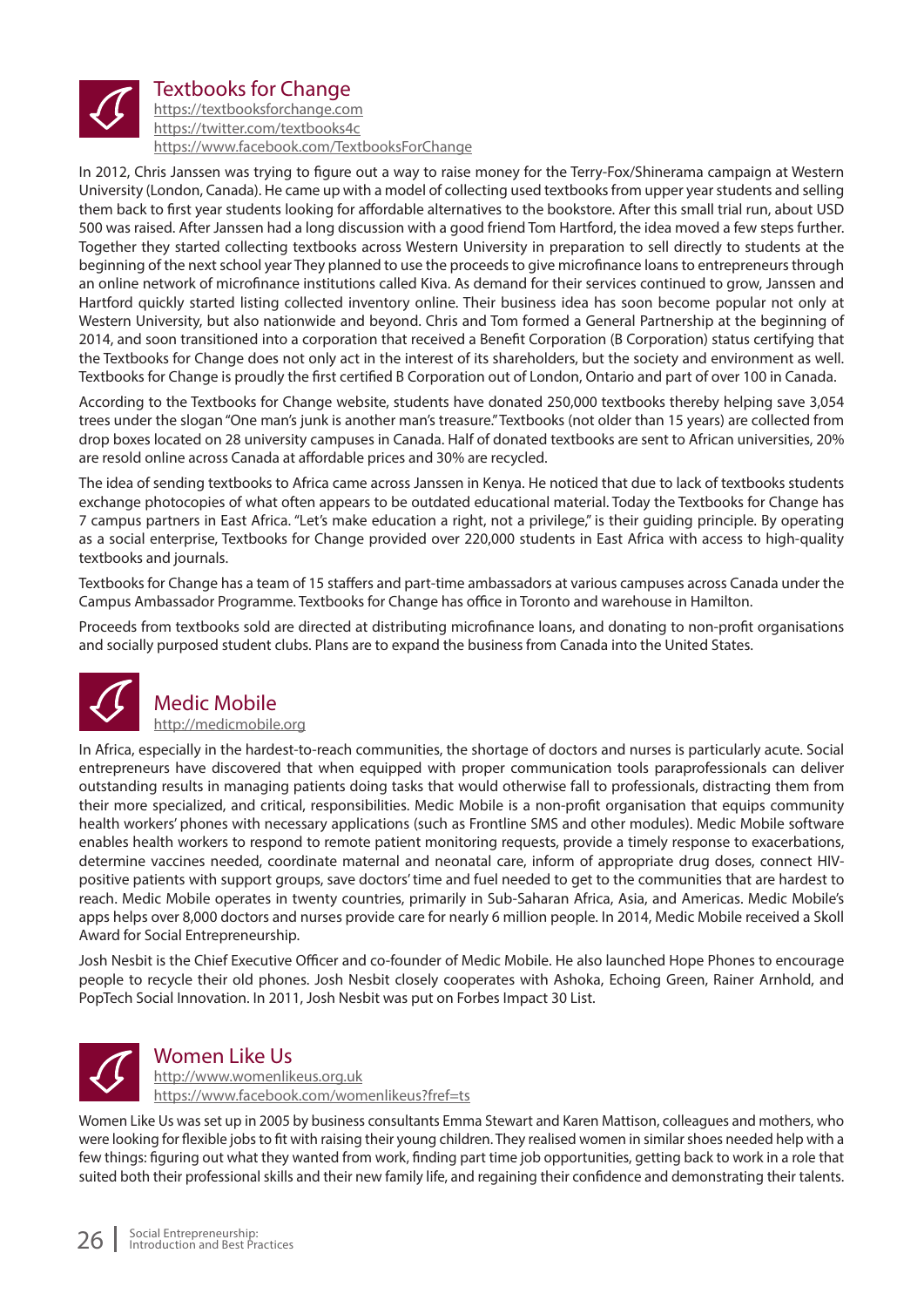Women Like Us was born, offering down to earth career support for women with children, from qualified career coaches. Women can access advice in the form of free online advice packs or face-to-face workshops in London.

In 2007, the business structure was changed to a community interest company (CIC). As a CIC, Women Like Us was able to protect its social mission and operate as a business, working with employers and government on commercial terms. The model has been so successful that it has been recommended to roll out the scheme nationally. In 2012, an online job-search service to find part time jobs and flexible working options was launched. In the three months following its launch, Women Like Us online had over 50,000 visits from 34,000 unique users. In 2014, Women Like Us added an online consultancy service for employers seeking to hire people on a flexible basis. Emma Stewart engages with policy makers, opinion formers and funders to seek new initiatives improving the future for working women. Karen Mattison cooperates with employers in all sorts of businesses about flexible recruitment as a way of getting and keeping hold of talented employees.

Their work at Women Like Us has been impressive enough to gain recognition from a number of notable organisations. They won a string of awards both for the essential help they provide to women, and for their innovative work as a social enterprise.

All business come together under the Timewise Foundation, a social business that aims to develop the part time jobs market. In addition, Timewise runs the Hire Me My Way campaign for flexible working and part time job seekers.



#### Kiva Microfunds https://www.kiva.org

Kiva Microfunds is a U.S. non-profit organisation that provides for interest-free person-to-person lending. Kiva's mission is "to connect people through lending to alleviate poverty".

Kiva succeeded by creating a new enabling technology that allows users to do things they could not previously do. Before Matt Flannery and Jessica Jackley created the Kiva platform, it was nearly impossible for small-scale lenders in wealthy countries to lend to small-scale borrowers in poor countries. The would-be lenders had no way to funnel funds through microfinance institutions (MFIs). Instead, they had to stick with charitable giving by making donations to NGOs that offered microfinance programmes in poor countries.

The Kiva platform provides a technology to break through these barriers. It enables microlenders worldwide to make loans as small as \$25 to micro-borrowers in poor countries. Kiva manages the transaction and legal costs and requirements with its global network of MFIs and validates borrowers through locally based partners. Transaction costs on both sides have plummeted as more lenders and borrowers have begun to use the platform. Kiva has enjoyed a 98% repayment rate since its founding in 2005.



Victoria Hale, a former pharmaceutical company scientist and U.S. Food and Drug Administration staffer, created the Institute for OneWorld Health (iOWH) to scour pharmaceutical company shelves for drugs deemed unsuitable for developed world markets and incapable of generating profits in the developing world. She reasoned that some of this latent intellectual property could be repurposed to fight diseases endemic in the poorest parts of the world.

An early target for iOWH was visceral leishmaniasis (black fever), a fly-borne disease that infects half a million people and kills 30,000 each year, principally in rural India and East Africa. Black fever's fatality rate existed not because the disease was incurable but because treatment was prohibitively expensive. Hale identified a drug that had been fully developed but was no longer in production, paromomycin, which she believed could be used to cure black fever. Clinical trials in India proved her right. Eliminating the huge costs of drug development enabled iOWH to persuade the Indian government to make paromomycin available for those afflicted.

The Institute for One World Health, based in San Francisco, was founded in 2000. In December 2011, OneWorld Health became a drug development program of PATH, an international non-profi t organization that transforms global health through innovation. It works with partners around the globe to identify potential new medicines for diseases affecting vulnerable populations, collaborate to manufacture and distribute new medicines, and ensure that medicines will be affordable and available for distribution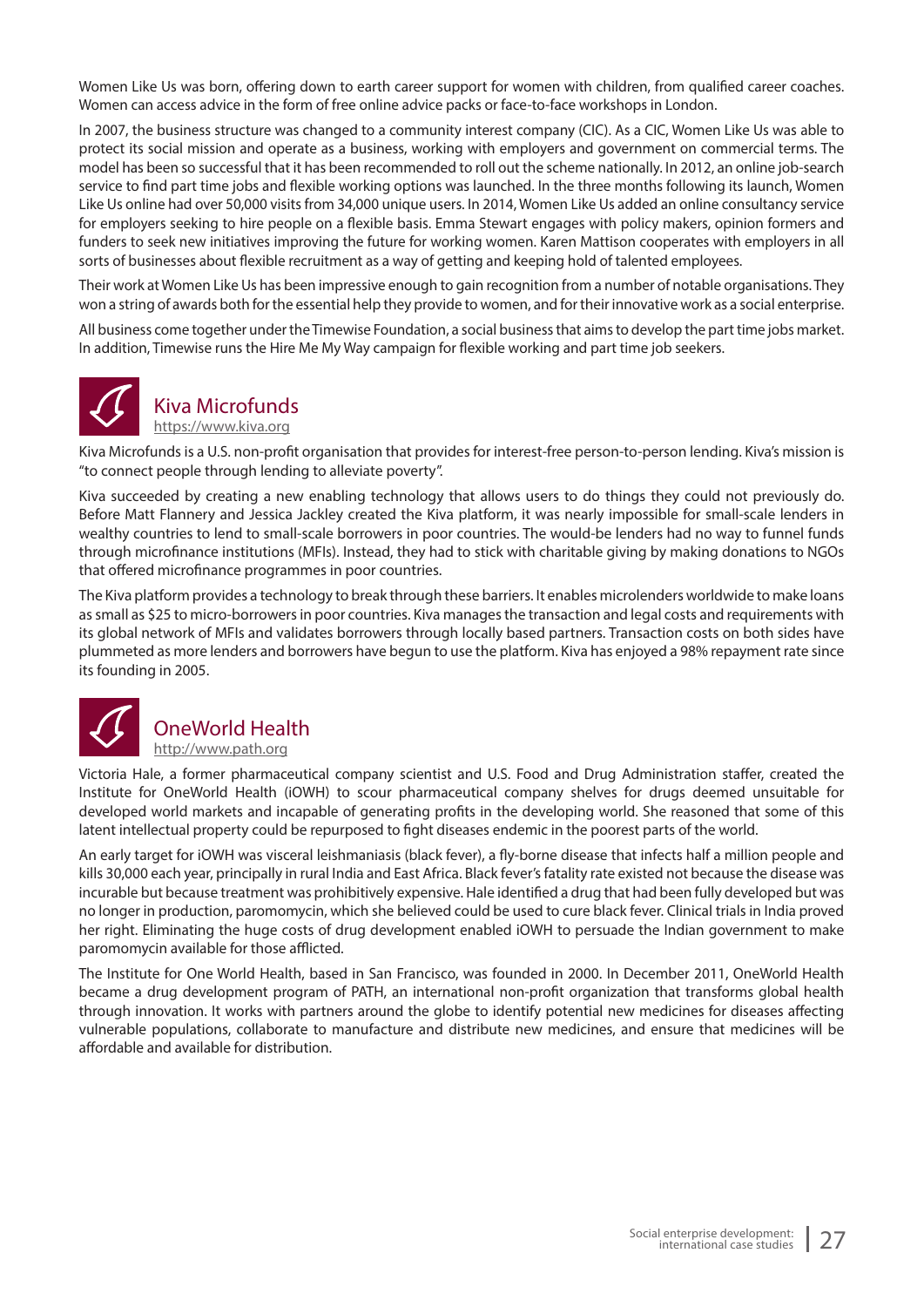

More than 70% of Myanmar population depends on agriculture, and most farmers cultivate subsistence plots in rural locations. Only now emerging from decades of dictatorship, the government has neither the financial resources nor the capability to support this population. Private sector businesses entering the region are focused on the larger and more sophisticated rice farmers. Rural farmers are left to eke out an existence on their own, effectively denied the information, tools, and training that would decrease their vulnerability and increase their productivity.

The co-founders of Proximity Designs were determined to transform this miserable equilibrium. In 2004, Jim Taylor and Debbie Aung Din opened a country programme under International Development Enterprises. The new entity was established as a wholly independent organisation in 2008 and renamed Proximity Designs. The mission of the organisation is to help reduce poverty for rural families in Myanmar through designing and marketing products and services that lowincome farmers purchase and use to increase their incomes.

Proximity Designs employs professional designers, engineers and ethnographers to discover unmet needs and opportunities for new products and services. The organisation operates a local design lab in Myanmar where its product designers create and test multiple prototypes. Proximity Designs also offers after-sales support and repair services to user households and conducts surveys to measure customer satisfaction and to document improvements in farm family incomes. Proximity Design's products are marketed under the Yetagon brand in Myanmar and include foot-operated irrigation pumps that draw water from wells, streams or ponds, gravity-fed drip irrigation systems and portable water storage tanks. In addition, the organisation delivers farm advisory services featuring training in selected low-cost, simple agricultural practices that increase yields and protect farmers against losses caused by pets, diseases and overuse of pesticides.

Proximity Designs also designs and implements humanitarian village stimulus programmes that build community infrastructure and provide employment. Since 2008, more than 1,000 village projects have been completed in the cyclonehit Irrawaddy Delta and the drought-prone central Dry Zone region of Myanmar. Since its inception, Proximity Designs has sold more than 110,000 products, with an estimated 400,000 people across rural Myanmar achieving higher incomes. Proximity Designs and its founders are the recipients of the 2012 Skoll Award for Social Entrepreneurship.



iDE, formerly International Development Enterprises, is an international non-profi t organisation that promotes a business approach to increasing income and creating livelihood opportunities for poor rural households.

iDE was founded in 1982 by Paul Polak, a Denver, Colorado psychiatrist. Originally, iDE was devoted to the manufacture, marketing, and distribution of affordable, scalable micro-irrigation and low-cost water recovery systems throughout the developing world. iDE facilitates local manufacture and distribution of these products through local supply chains that sell to farmers at an affordable price which they can repay in one growing season. This strategy allows farmers to grow higher value and surplus crops, and in turn links them to high-value crop markets where they can realize profits from their higher yields. iDE has funding affiliates in the United Kingdom and Canada. The head office is located in Denver, United States.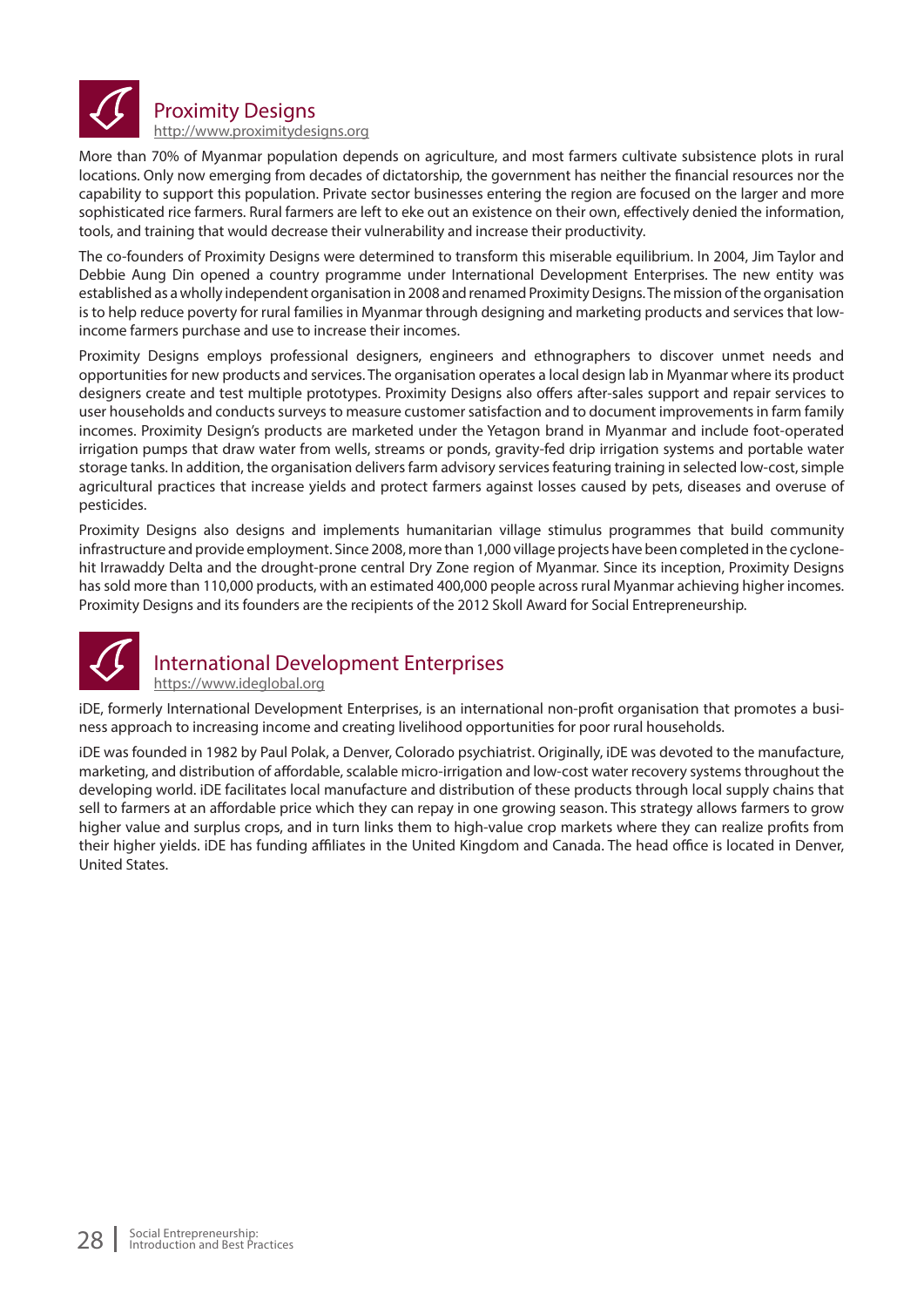

# UKRAINIAN SOCIAL<br>ENTERPRISE CASE STUDIES



#### Teple Misto

http://warm.if.ua https://facebook.com/warmifua

Teple Misto ("Warm City") is a platform for initiatives and the synergy between them.

Its mission is to ensure a high quality of life through greater capacity, trust, and opportunity for the residents of Ivano-Frankivsk. Its values are openness, proactivity, dignity, and warmth. In implementing projects and providing grant funding, Teple Misto focuses on the following seven areas: progressive education, contemporary art, urban space, progressive entrepreneurship development, sustainable mobility, sports, environmental and energy efficiency.

Yuriy Filyuk, a local 34-year-old entrepreneur, founded Teple Misto. Before the 2008 financial crisis, he worked in Kyiv as a loan officer. Having returned to Ivano-Frankivsk for rest, he decided to stay in his native city and went into the restaurant business. Filyuk is the co-founder of the 23 Restaurants network. Without giving up his stake in the restaurant network as a co-owner, Filyuk directed his efforts towards making the urban environment comfortable for all residents.

While in Ivano-Frankivsk, Filyuk pondered the ways of making the city more comfortable and dynamic. His idea was to engage residents in urban development so that Ivano-Frankivsk eventually sits among the top 10 most progressive cities in the world. A warm welcome he received from his native city, its cafes and residents, gave the name Teple Misto ("Warm City".

The predecessor of the Teple Misto platform was the City Visual Identity project. Filyuk worked with Roman Havrysh, an expert at Aimbulance, to design the new Ivano-Frankivsk emblem which combined the architecture of the Ratusha (city hall) with the embroidery of the traditional vyshyvanka shirt. The new logo was shortlisted by Cannes Lions International Festival of Creativity in the Large Scale Logo category, and became one of the 5 best logos in the world in 2014.

As part of the project, activists also embarked on developing the "right signboards" for the city. Aimbulance developed the signboard guidelines. Layout production was the responsibility of a team of designers and architects led by Mykola Shkvark. They joined efforts with Yuriy Filyuk and his group to create Ivano-Frankivsk visual identity. Forty-six philanthropists from among business circles and ordinary people supported the project. Their joint effort helped fully meet the USD 8,500 budget.

The City Visual Identity project set the stage for Teple Misto, which emerged as an organization in spring 2014. It brings together activists who generate Ivano-Frankivsk development ideas and translate them into action. Each new project attracted a growing circle of co-initiators and supporters including architects and designers led by Andriy Nazarenko. They came up with The Griunvaldska Project, which was to develop a model of an ideal city based on a single street, and began with the small Griunvaldska Street which represented buildings from throughout Ivano-Frankivsk's history. Over the next seven years they are reviewing transport routes, preserving the boulevard's trees, converting two public gardens into recreation zones, replacing signboards, restoring facades of buildings, and providing alternative energy supplies.

Teple Misto's Urban Space 100 opened on 27 December 2014 as a contemporary, urban-style restaurant offering an excellent example of a social enterprise that brings together activists around the city development idea. The concept of the Urban Space 100 emerged by chance during a mere conversation with friends. Initially, 100 activists invested USD 1,000 each, and evolved the restaurant into a platform providing fertile ground for discussion, presentations, press conferences, and film screenings as well as a space offering Ukrainian products and publications. In 2016, Urban Space 100 opened its summer terrace.

Urban Space 100 is managed by 23 Restaurants which charges 20% of the restaurant's net profit for its management services. The remaining 80% is reinvested in social projects decided upon by the shareholders.

Urban Space 100 has become one of Ivano-Frankivsk's must-visit tourist destinations. In 2016 alone, the restaurant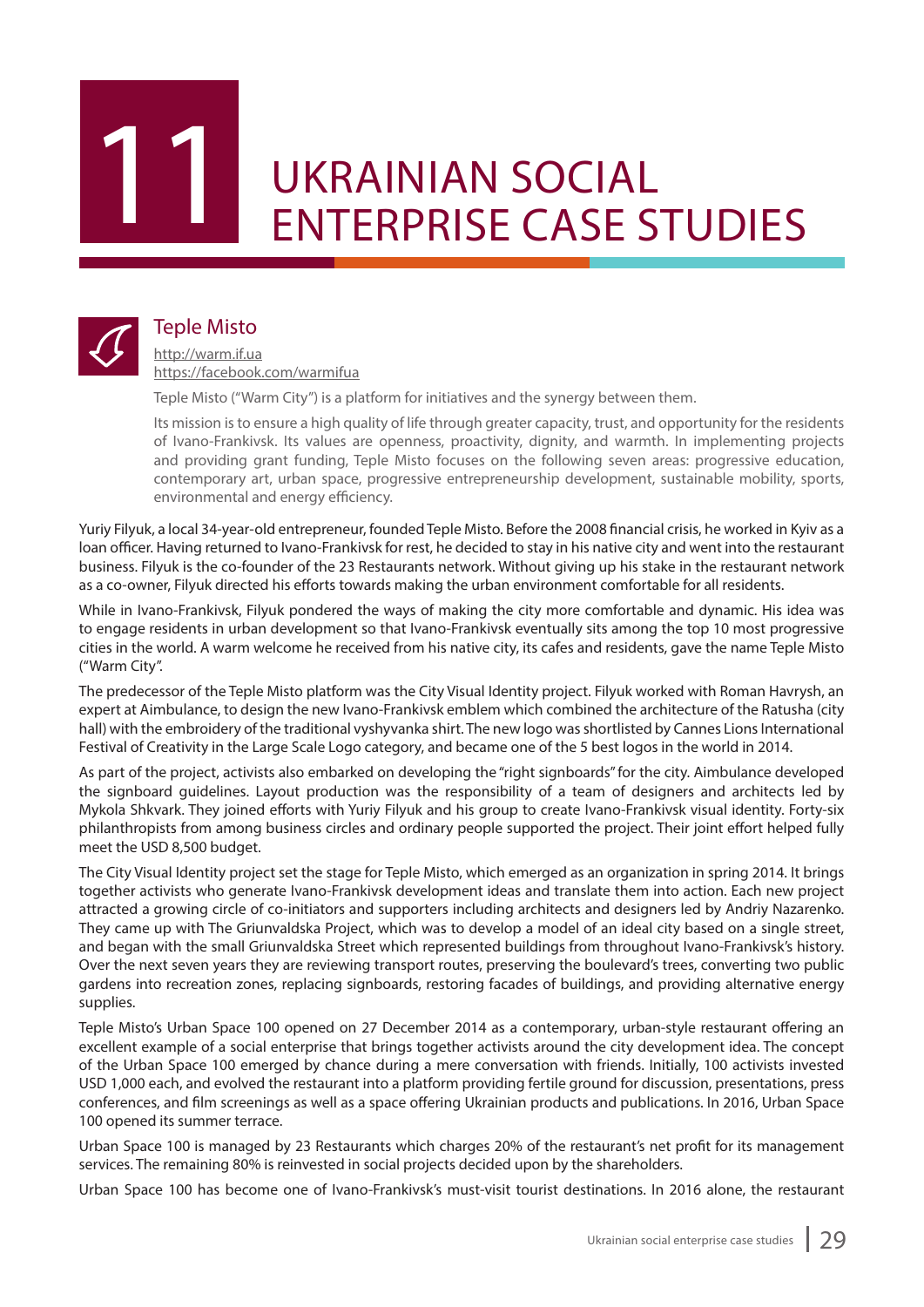enjoyed 115,429 visitors, sold 453 books and held 229 events broadcasted online. Urban Space 100 has provided a total of UAH 594,820.00 in grants to 38 projects. In 2016, it won multiple prizes and awards including:

- Second Prize, Leipzig Prizes for Integrated Urban Development in Ukraine
- Finalist, Best Urban Cafe, National SALT Restaurant Awards
- TOP 100 Ukrainian Restaurants according to New Time magazine
- Accessibility for People with Disabilities Accessibility Award
- STALO Contest Award for Sustainable Development Business Solutions

The concept of Urban Space 100 is unique both nationally and globally. Over its two years of operation, Teple Misto has received more than 200 applications to franchise from Russia, Kazakhstan, Moldova, Belgium, Germany, France, Ireland, and the US. Plans for 2017 include opening of Urban Space 500 in Kyiv in partnership with NGO Insha Osvita. DRUZI Cafe & Bar will provide the restaurant management services. Urban Space 500 will be the fi rst restaurant opened using social franchising. Five hundred social investors will co-fi nance the social restaurant project by contributing \$ 1,000 each on a non-repayable basis. Further plans are to open the restaurant in Kramatorsk and Berlin based on the social enterprise's experience.

Beginning with volunteers and semi-volunteers, today Teple Misto has a team of 18 full-time employees, and a 12-member Supervisory Board comprised of experts in various fi elds which guides strategic development. Four members of the Supervisory Board are replaced every two years to ensure succession in evolving and pursuing the mission and goals. Using Facebook and other social networking tools, volunteers are also involved in the implementation of various projects.

Businesses have supported Teple Misto through charitable contributions or providing professional services. So far, 57 business partners have joined the project. For its part, the Teple Misto makes every eff ort to equip businesses with new knowledge. Several times a year, Teple Misto invites business lecturers and arranges study tours for its partners. The platform regularly brings all its partners together to improve communication among local businesses. Negotiations are underway for training programmes facilitated by the prestigious Kyiv Mohyla Business School.

Mid-2016 saw the launch of the competitive City Grants programme, which distributes UAH 60,000 to winning fi fty initiatives annually including festivals, artistic events, training programmes, and infrastructure projects. The programme is primarily focused on progressive education, contemporary art, energy effi ciency, urban space development, sports, sustainable mobility, and development of progressive entrepreneurship. All projects are structured in such a way so as to avoid or reduce dependence on government. Teple Misto is a platform that seeks to drive change through social activation, training and project diversity. It attempts to attract greater societal attention, increase community engagement and build solidarity.

A grant from the co-founders of the Urban Space 100 allowed Urban Space Radio to begin broadcasting on 4 November 2015. As the fi r st r adio s tation o f i ts k ind d edicated t o u rbanism, i t b roadcasts c ontemporary U krainian m usic a nd self-produced programmes on solutions to city issues. Over the last couple years, the station has hosted 280 guests, conducted 180 interviews, produced 80 programmes, and surveyed 2,000 respondents.

Promprylad is a large-scale project currently in progress creating a new-format training and creative platform at the Promprylad industrial plant located in downtown Ivano-Frankivsk. Filyuk's idea is to turn a former industrial plant into a large-scale self-sustaining platform for the development of local business and culture that will motivate Ukrainian immigrants to return home. The platform will lie at the intersection of new economy, contemporary art, informal education, and urbanism. California's SRI International, a company credited with assisting in the creation of the Internet and credit cards, will develop the project's business plan. CANactions is developing the architectural plan. Launched in 2015, the platform is expected to be completed by 2020.

Operating openly and transparently, the Teple Misto platform regularly updates information about projects and grants distribution, and publishes annual and quarterly reports on its website.

References:

- 1. http://warm.if.ua/
- 2. Kucheryava, N., Teple Misto: Yuriy Filyuk about Projects Making a Difference in Ivano-Frankiysk, Platforma, 18 July 2015, http://pb.platfor.ma/yuriy-filyuk/
- 3. Teple Misto: Ivano-Frankivsk Urban Initiatives, INSIDER, 11 August 2014, http://www.theinsider.ua/lifestyle/teplemisto-urban-initsiativi-ivano-frankivska/
- 4. Rokitskaya, A., Warm City of Ivano-Frankivsk, Vokrug Sveta, 13 December 2016, https://vokrugsveta.ua/people/teplemisto-ivano-frankivsk-13-12-2016
- 5. Interview with the founder of the Teple Misto Platform. Moi Gorod, 15 April 2016. https://mg.od.ua/blog/interview\_ Yuri\_Filvuk/
- 6. Pjetsukh, M., A Recipe for Success from Yuri Filyuk, the Founder of Teple Misto Platform, Ukrayinska Pravda, 13 December 2016, http://www.pravda.com.ua/articles/2016/12/13/7129607/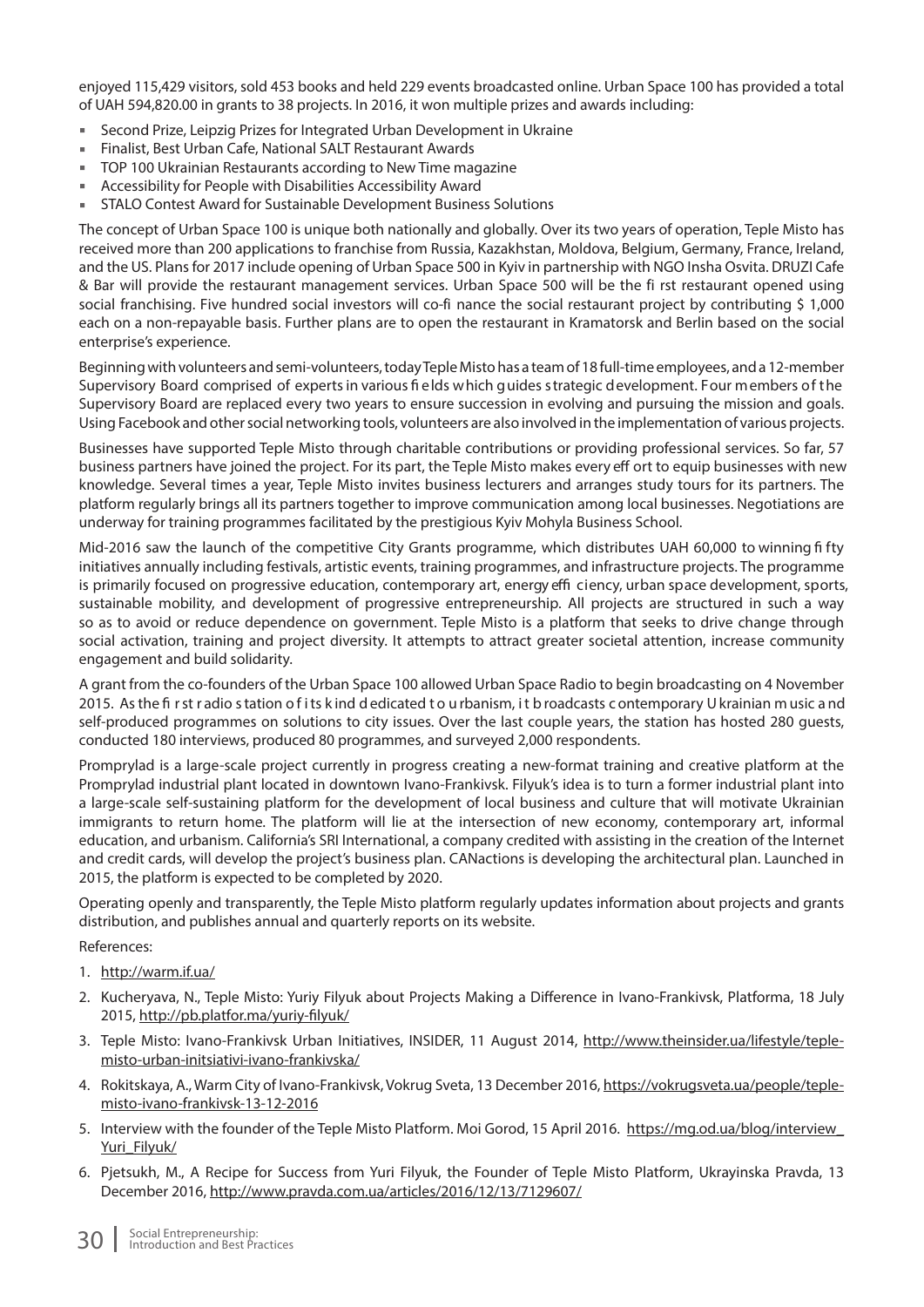

#### Walnut House Social Bakery

http://gorihoviydim.com.ua https://www.facebook.com/pg/HD.Pekarnia

Walnut House sees its mission in overcoming poverty through social entrepreneurship. The company has two components: a business component consisting of the bakery, catering, and lunch delivery services as well as a social component consisting of the Centre for the Integration of Women Facing Difficult Life Circumstances, employment integration of vulnerable groups in Lviv, and the provision of meals for the homeless.

Since its inception, the company has travelled a challenging developmental path. Walnut House was established in Lviv in 2011 to generate income to finance the Centre for the Integration of Women Facing Difficult Life Circumstances. The Centre was originally set up by the community-based organisation Narodna Dopomoha in Lviv a year earlier, but the local government failed to provide promised financial assistance, and its Dutch grants and concessional loans were insufficient.

Walnut House was founded by Yuriy Lopatynskyi, Director of Narodna Dopomoha, and Ostap Onyshko, who became CEO. The bakery was opened with funds from the East Europe Foundation, the American Chamber of Commerce in Ukraine, and the United States Agency for International Development (USAID).

Part of the canteen was rented at the Trottola garment factory, and Lopatinsky baked cookies with the help of two assistants until two professional bakers with their assistants joined soon after. The enlarged staff allowed for two shifts with cookies and buns baked during the day which were sold fresh from the factory or packed and shipped to shops. At night, pretzels (a type of baked bread product made from dough and shaped into a twisted knot) and muffins were produced.

Shortly after its launch, the bakery broke even. Gradually, the bakery began expanding and widening its range. Today, it offers more than 30 varieties of cookies and 10 types of buns and muffins. Walnut House's market share and product range continues to increase growing from cafes and confectioneries to stores and supermarkets. In addition, the bakery has its own outlet and offers home delivery services.

The Walnut House fresh baked cookies are free of artificial colours, flavouring, or emulsifiers. Specially designed or adapted formulas enable the cookies to be stored for a long time without resorting to any chemical additives. Communicating the social mission to customers is integral to the bakery's success and operations.

In 2014, the company moved to larger premises of 300 square metres. June 2016 saw the establishment of the Walnut House Foundation, a charitable organisation. A UAH 700,000 concessional (subsidized low-interest) loan from Western NIS Enterprise Fund helped the bakery embark on new lines of business such as catering, a social canteen for those in need, and lunch delivery services.

Walnut House reinvested its profit into a 12-person hostel for the homeless and women in difficult circumstances. In addition to shelter, women receive psychological and social counselling, assistance in recovering their lost ID documents, and other services. Less than 20% of women have returned to their former lifestyle – whereas, similar government programmes report a 45% rate of recidivism. Women from the Centre also work at the bakery, and the Walnut House cooperates with the Homeless Registration and Night Accommodation Centre by delivering hot meals to warming centres.

On 31 October 2016, the team had to suspend the Centre's operation due to rent problems. Women who lived in the Centre were assisted with finding shelter and jobs, and by 1 January 2017 a new building rental agreement with Lviv City Council was signed. The new space includes a women's centre consisting of accommodation and integration space for women in difficult circumstances, public space, canteen, and a mini-bakery where these women will work.

In partnership with Renovabis and the Metropolitan Andriy Sheptytsky Charitable Foundation, the Walnut House team has been providing social enterprise development training for public activists, as well as priests, monks, and nuns of the Ukrainian Greek Catholic Church. The Social Enterprise: from Inception to Implementation training course has already been successfully delivered in Ternopil, Uzhhorod, and Yaremche. Kyiv, Lviv, and Odesa are to follow. At the same time, the team extensively learns from German, French, and US experience to further enrich their social enterprise development.

As part of USAID RESPOND Project, Yuriy Lopatynskyi became a Social Enterprise Start-up Mentor.

References:

- 1. http://gorihoviydim.com.ua/
- 2. Khyliuk, M., Cookies from the Walnut House Social Bakery, Open Lviv, 4 February 2014, http://openlviv.com/pechivovid-sotsialnoyi-pekarni-gorihoviy-dim/
- 3. A Taste of Good Cause in Lviv, Lviv NGO Portal, August 2013, http://ngo.lviv.ua/index.php?catid=1»id=16246:2013-09-04-13-36-52»Itemid=3»option=com\_content»view=article
- 4. Social Entrepreneurship: Doing Business that Makes a Difference, Chasopys, http://www.chasopys.ua/events/ event-391.html
- 5. Nagornyak, I., Social Entrepreneurship in Ukraine: a Dream or a Necessity? Social Democratic Platform, https://sdplatform.org.ua/blogs/50/socialne-pidpriemnictvo-v-ukraini-mria-ci-neobhidnist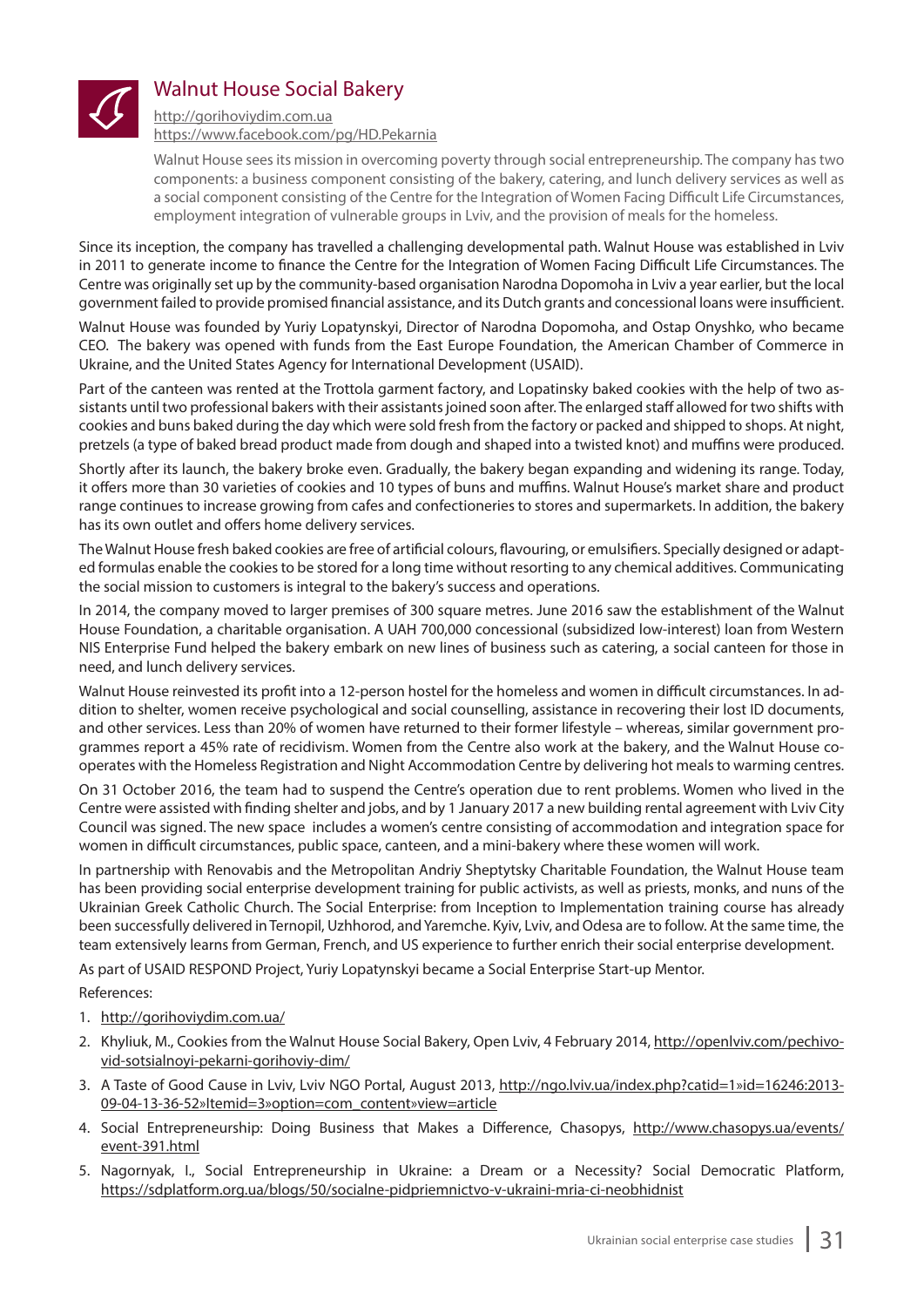- 6. A Master of Good Deeds. Social Enterprise: a New Type of Business Emerging in Ukraine, Korrespondent.net, 5 March 2014, http://ua.korrespondent.net/business/economics/3314885-korrespondent-dobrykh-sprav-maistry-v-ukrainizarodzhuietsia-novyi-typ-biznesu-sotsialni-pidpryiemstva
- 7. NGO Narodna Dopomoha and Walnut House Social Bakery. Social Entrepreneurship in Ukraine, http://www.socialbusiness.in.ua/index.php/sotsialni-pidpryiemstva/katalog/97-ho-narodna-dopomoha-tasotsialna-pekarnia-horikhovyi-dim-lviv
- 8. Ligostova. O., Walnut House: Combining a Successful Business with Good Deeds, Video / Voice of America, 24 January 2017, http://ukrainian.voanews.com/a/3688578.html
- 9. Nazaruk. V., Social Entrepreneurship: a New Trend in Ukraine, Novoye Vremya, 20 December 2016, http://nv.ua/ukr/ opinion/nazaruk/sotsialni-pidprijemstva-novij-trend-v-ukrajini-338577.html
- 10. Good Deeds of the Walnut House, Facebook, 13 January 2017, https://www.facebook.com/notes/Горіховийдімwalnut-house/добрі-справи-горіхового-дому/1195524057151931
- 11. Tulup. M., Walnut House, http://ukr.lb.ua/society/2016/11/23/351522\_gorihoviy\_dim.html



#### Manivci Tourist Club

http://manivci.org https://www.facebook.com/manivci.org https://vk.com/manivci

The Manivci Tourist Club is a Lviv community-based organization that facilitates wilderness (mountains, rivers, caves) training, camping, tourist trips, and competitions as well as runs sports and cultural events, parties and festivals, and delivers corporate retreat solutions. Its profits are reinvested in its social projects which support the Club's mission is to promote sports and recreational tourism in Lviv.

The Club funds its projects out of charitable contributions, grants, and profits derived from its operation as a social enterprise providing corporate retreat and single-traveller tour solutions, and organising competitions, festivals, and training camps. The Club reinvests 60% of its profits to implement social projects aimed primarily at engaging children with active tourism and sports. The funds are used to build community sports facilities, operate youth athletic centres, and organize training camps, competitions, sporting, tourist and cultural events.

The Club's governing bodies are the General Meeting and the Presidium. The Club's senior executive is the President. Projects are carried out with the extensive involvement of the Club members and like-minded volunteers.

Formally registered as a Lviv community-based organisation on 23 December 2003, the Founder and President of the Manivci Tourist Club Taras Biloshitsky originally formed the group in the late '90s at the Lviv State Institute of Physical Culture to deliver the first hiking tours in the Carpathian Mountains and expeditions to the Optymistychna Cave.

In 2005, the Club delivered its first large-scale corporate retreat – a three-day adventure for 150 employees celebrating the corporate anniversary of Spline Software (now EpamSystems). Since then, the Club has been organising large-scale corporate retreats for various companies. The Club provides corporate retreats to nearly 1,000 groups each year.

In 2008-2009, members of the Club, students of Lviv universities, NGOs, and concerned residents cleaned up the neglected Lake Pogulyantsi. Today, it is used for water activities training in the summer, and in winter is a perfect spot for a skating and sauna services.

In 2010, the Club held its first Manivci Extreme Tourism and Leisure Festival, which has since become the project's traditional event that brings together over 800 competitors and attracts up to 2,000 spectators. It promotes healthy, active lifestyles, and enables youth and adults to experience (often for the first time) this kind of recreational tourism. Partner companies sponsor free-of-charge participation in competitions for children and youth. The organizers place particular emphasis on involving vulnerable children and invite orphanages, foster homes, and NGOs engaged in the work with children and youth to participate. This social project is implemented with support from the Tourism Department and Department for Family, Youth and Sports of the Lviv City Council and Office of Children's Affairs of the Lviv Oblast State Administration.

In 2013-2014, a group of concerned residents and companies helped the Club set up a multi-hall sports facility. The total budget of the project was more than UAH 420,000. Since 10 April 2014, the facility has been providing sports training to 12 groups for activities such as parkour, rock climbing, wrestling, acrobatics, break dancing, and hip hop. In addition, there is a special group for children under three years of age. Although most groups charge UAH 50 monthly, disadvantaged children are trained free of charge.

Negotiations for transforming a dilapidated pumping station in Berezyna village on the Dniester River into a social multisports school have been underway since 2015 (kayaking and canoe polo training groups have already been operating there since 2016).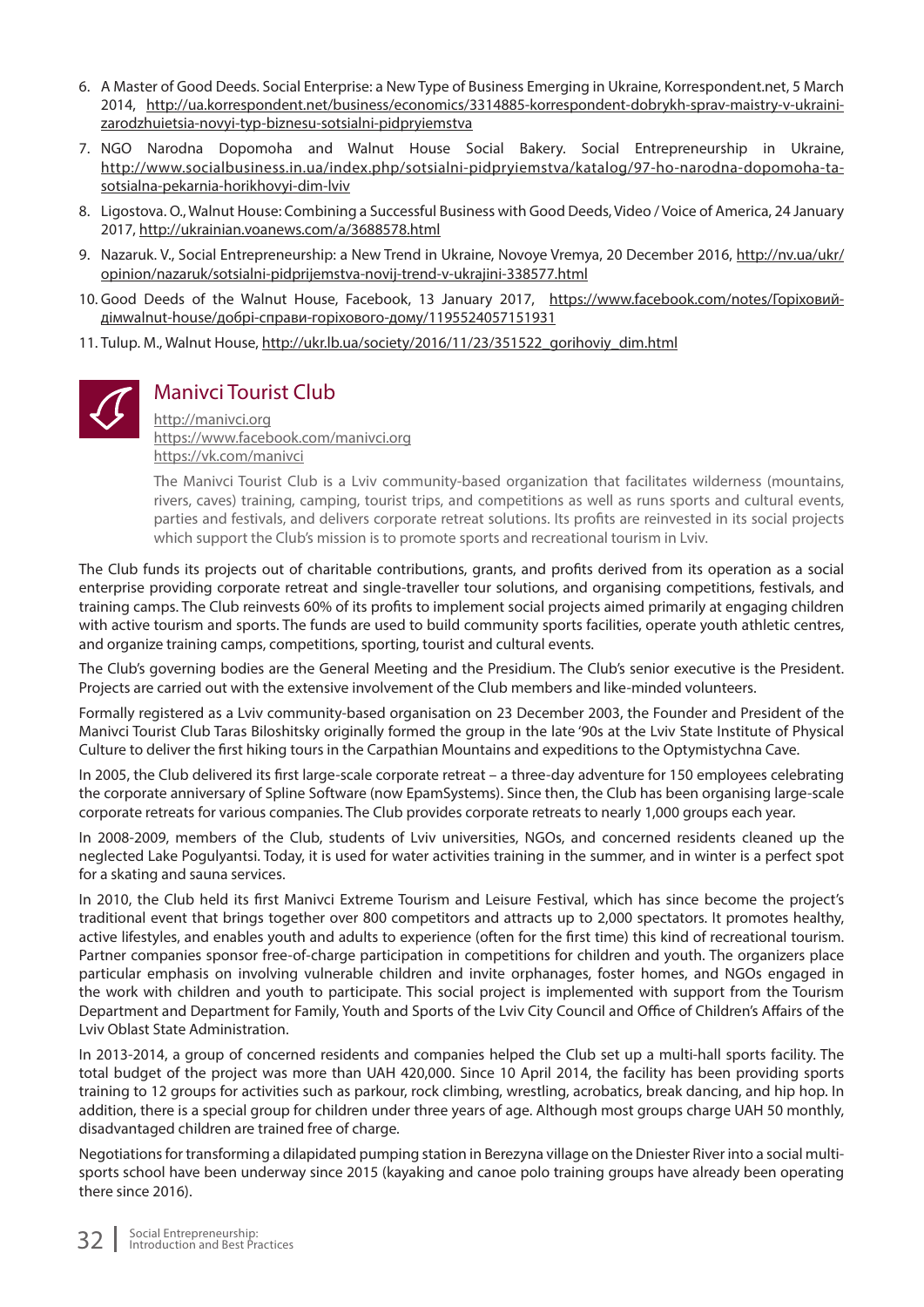The Club holds the following annual events:

- Epiphany Ice Bath (around 600 participants). Funds raised by the 2017 Epiphany Ice Bath participants were used to treat children cared for by the Wings of Hope Charitable Foundation;
- Social skating rink (around 100 participants);
- Nebu-KHAI! Space for Music and Movement Festival (Berezyna village), a creative alcohol-free event that brings together young people from across Ukraine (around 1,500 participants);
- Active Summer on Pogulyantsi Lake, providing free-of-charge kayaking, parkour, and rock climbing training for nearly 300 children during summer holidays.
- Ivana Kupala Day on Pogulyantsi Lake, promoting revival of traditional activities (around 600 participants);
- Water rafting and nomadic life camps for nearly 250 kids;
- Manivci Extreme Tourism and Leisure Festival, aimed at engaging children, youth, and adults in active sport tourism (11 facilities, nearly 800 competitors and 1,500 visitors).

In 2016, the Club was involved in 60 events, involving almost 6,000 people, including 20 social events (4,693 participants) and 40 social enterprise events (1,218 participants). As a social enterprise, the Club paid UAH 95,000 in taxes.

The following large-scale social events are scheduled for 2017:

- The 3rd Nebu-KHAI! Space for Music and Movement Festival (26-29 May 2017);
- Construction of a social multi-sports school in Berezyna village;
- Manivci Tourism and Leisure Festival (8-10 September 2017).

References:

- 1. Ukraine's Social Enterprise Directory 2014, Social Entrepreneurship in Ukraine, http://www.socialbusiness.in.ua/ index.php/sotsialni-pidpryiemstva/katalog/149-turklub-manivtsi-m-lviv
- 2. http://manivci.org/
- 3. Sofia Styupko, Manivtsi Tourist Club: My Lifetime Project, Galinfo, 27 December 2016, http://galinfo.com.ua/news/ sofiya\_stupko\_turklub\_manivtsi\_sprava\_mogo\_zhyttya\_248225.html
- 4. Demchyna. M., IX Manivtsi Active Tourism Festival, Lviv City Council, 19 September 2016, http://city-adm.lviv.ua/ news/society/public-sector/234414-u-lvovi-vidbudetsia-ikh-miskyi-festyval-aktyvnoho-turyzmu-manivtsi
- 5. Manivtsi (club) in Wikipedia, https://ru.wikipedia.org/wiki/Манивци\_(клуб)
- 6. A Multi-Sports Hall Set up in Lviv, / Vashy Novyny, 10 April 2014, https://news.vash.ua/news/lviv/u-lvovi-zyavytsyasotsialnyy-multysportyvnyy-zal
- 7. Epiphany Ice Bath from Manivtsi Tourist Club, Daily Lviv, 16 January 2017, http://dailylviv.com/news/kultura/manivtsivlashtuyut-na-vodokhreshcha-u-lvovi-opolonku-40964
- 8. Manivtsi Tourist Club Presentation, 22 July 2016, https://prezi.com/ jw2a\_u0eldw/manivci\_pro-klub-2017/?utm\_ca mpaign=share%C2%BButm\_+medium%3Dcopy



#### Pizza Veterano Restaurant

http://veteranopizza.com https://ru-ru.facebook.com/Pizza.Veterano https://vk.com/pizza.veterano (Pizza Veterano, Трускавець)

Pizza Veterano is a social entrepreneurship venture that helps ex-combatants of the war in east Ukraine adjust to normal life. Ten percent of Pizza Veterano's profits goes toward supporting Anti-Terrorist Operation (ATO) combatants and their families. ATO combatants enjoy bonuses and discounts. In addition, any diner can pay for a pizza, which is then cooked and delivered to the wounded in hospitals or to the soldiers at the railway station's transit centre. ATO veterans account for the lion's share of staff.

The idea of opening a pizzeria belongs to Leonid Ostaltsev, an ATO ex-combatant. Before the war, he had worked as a pizza maker in Kyivan pizza restaurants, delivered master classes, and trained pizzeria staff for five years. Upon demobilisation, Ostaltsev decided to start his own business opening a pizzeria where pizzas are made exclusively by ATO veterans. The idea was to set up a high-end restaurant to bring together ATO ex-combatants, volunteers, and concerned residents to exchange experience of adjusting to peaceful life and befriend one other.

The Union of ATO Veterans advised Ostaltsev to undergo special training for those wishing to start their own business. Having registered with the Employment Centre, Ostaltsev took a four-week entrepreneurship course at the National Pedagogical Dragomanov University. His wife helped him prepare a business plan. He then met with Andriy Halytsky, a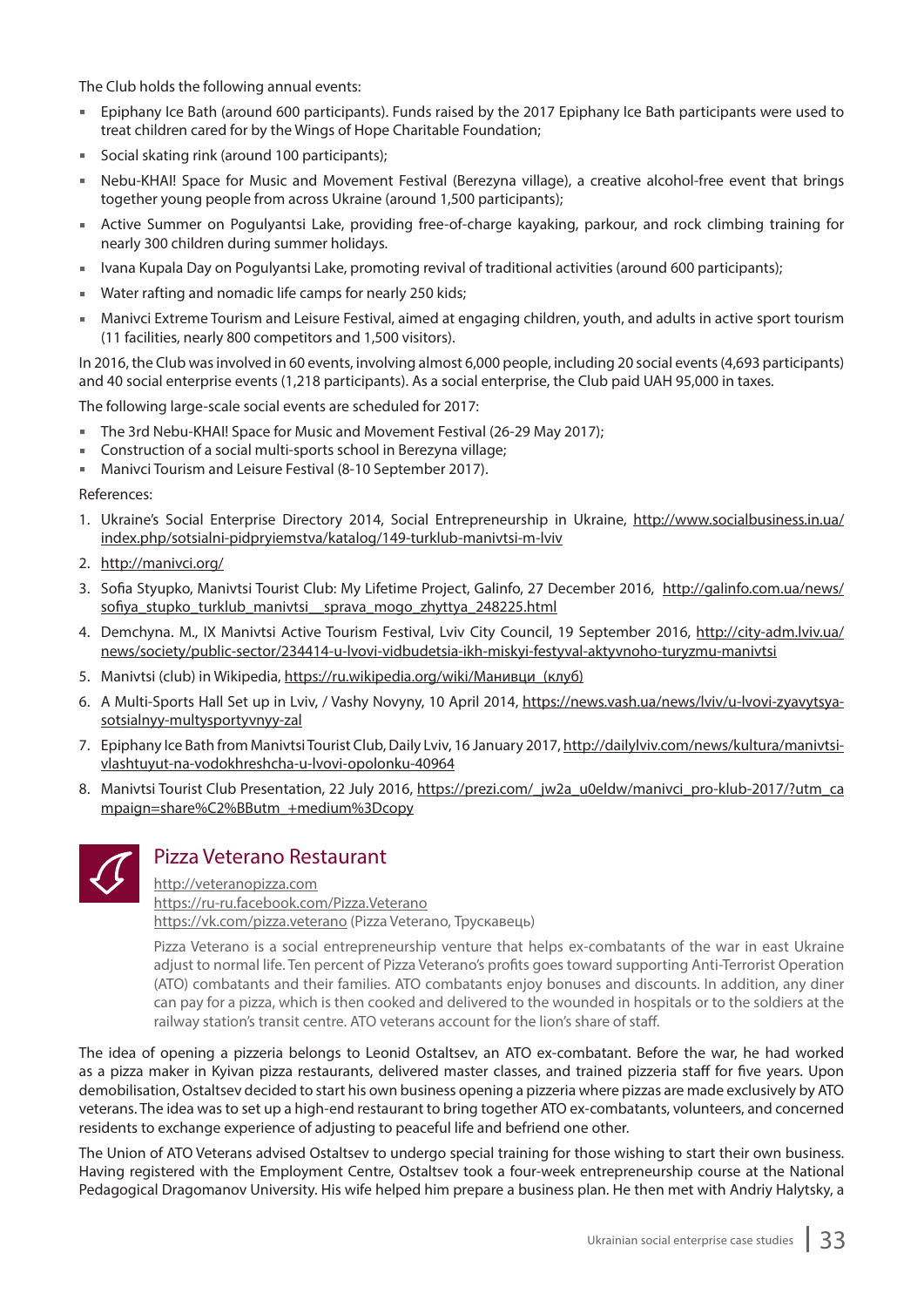Ukrainian entrepreneur from the United States, who helped him draft the business plan.

The cost of the project implementation was around UAH 300,000. A two-month search for investors resulted in more than twenty rejections. Sergiy, a friend of Ostaltsey, offered to test the project at his cafe, Kaizen which reduced the initial project cost to UAH 64,000, of which Sergiy invested UAH 50,000, Ostaltsev invested UAH 5,000 and USD 1,200 came from Andriy Halytsky on a non-refundable basis. They purchased pizza oven, a dough-making machine and other equipment for a small-scale pizza business that could make 30-40 pizzas a day.

The pilot project was launched on 4 December 2015. Leonid Ostaltsev and Rafail Agayev, ATO ex-combatant and a Kyivrenowned pizza maker, were the first employees. It was Agayev who taught Ostaltsev to make pizza before the war. Waitresses were recruited to work in the restaurant hall.

Dissemination of information through Facebook made the project a tremendous success from the outset – with a demand for over a hundred pizzas a day exceeding their daily target of fifty. More staff were urgently needed including Kyrylo Deineka, a former marksman, becoming the second pizza maker, and former soldiers from the air assault brigade filling the ranks of the wait staff.

Despite the many difficulties and challenges (unreliable suppliers, shortage of pizza packs, insufficiently powerful equipment, overhead costs, etc.), Pizza Veterano paid for itself in two months. Ostaltsev is confident that their social mission inspired various forms of support from the community which saved the new enterprise around USD 11,000 in early costs.

The pizzeria has a social component with ten percent of Pizza Veterano profits supporting the children of the deceased ATO combatants. Also, ATO combatants enjoy bonuses and discounts. In addition, any diner can pay for a pizza, which is then cooked and delivered to the wounded in hospitals or to the soldiers at the railway station's transit centre. Nearly 150 pizzas worth a total of UAH 13,000 were provided during the first five days of the restaurant's operation. USD 3,500 were contributed for these needs during the first month of operation.

Pizza Veterano runs a re-entry programme for ATO veterans helping them obtain skills that can earn them a living while reintegrating into society. The restaurant employs full-time counselling psychologist. All those who came to work at Pizza Veterano must undergo counselling. As of January 2016, five pizza makers cooked 150 pizzas a day on average. The restaurant also provided delivery services. On weekends, the restaurant held free-of-charge pizza making master classes for kids. Unfortunately, in November 2016 the restaurant was closed due to a conflict between partners. New premises had to be found. VIP Electric, a company run by Pavel Yakymchuk employing ATO veterans, helped Pizza Veterano with the seven weeks of repairs required for the new premises. On 27 January 2017, Ostaltsev opened the new pizzeria decorated with presents from ATO combatants. Military awards and decorations of Pizza Veterano staffers are also on display.

Pizza Veterano offers 14 different toppings, including Kulbaba (Ukrainian for dandelion), which was Ostaltsev's call sign. A pizza from Pizza Veterano has its unique Ukrainian spice. The menu also offers a large variety of nutritional toppings including bacon, ham, salami and even cured pork fat. Pizzas are cooked from both Ukrainian and Italian food ingredients. In addition, the restaurant offers a variety of pasta and salads, as well as an extensive bar menu prepared by a combatant from Mariupol. In February 2017, the pizzeria was connected to the Internet for free by NetAssist LLC.

Plans are to create a "Viennese courtyard" next to the pizzeria and open a 130 square metre summer terrace with alcoves and a stage.

Pizza Veterano is gradually turning into a network of restaurants that provide for employment integration of ATO veterans. On 11 February 2017, Pizza Veterano opened its doors in Dnipro. ATO ex-combatants and volunteers account for more than 60% of its staff. It is also planned to use the restaurant as a venue for themed evenings, meetings, and various ATO-related events. Part of the menu is offered to ATO combatants at a 50% discount. On 13 February 2017, Pizza Veterano arranged for pizza delivery services across Drohobych municipality in Lviv Oblast.

Anyone who wants to join the pizzeria must prepare a business plan for their future venture, and are assisted by the company's existing team and volunteers.

Franchising Full Cycle has been preparing a Pizza Veterano franchising package to open similar restaurants in other cities on franchising terms on condition that ATO veterans account for at least half of the restaurant staff .

References:

- 1. How to support ATO veterans... with pizza, Delo, 13 December 2015, https://delo.ua/business/kak-podderzhatveteranov-ato-piccej-308856/
- 2. Unable to Divvy it up: ATO Veterans' Pizzeria in Kyiv Closes Down, Kyiv News Sobytiya, 10 November 2016, http://kiev.vgorode.ua/news/sobytyia/311719-v-chem-prychyna-v-kyeve-zakryvaetsia-pytstseryia-veteranov-ato
- 3. Zyryanova. A., Hard, Hot, but Brothers are Here with it Me. Pizza with Bacon from ATO Veterans, Republic, 27 January 2016, https://republic.ru/posts/63085
- 4. Ishchenko. E., Pizza from ATO: New Pizza Veterano Restaurant Opens in Dnipro, Informator, 11 February 2017, https://informator.dp.ua/2017/02/11/pitstsa-rodom-iz-ato-v-dnepre-otkryli-novuyu-pitstseriyu-veterano-pizza-foto/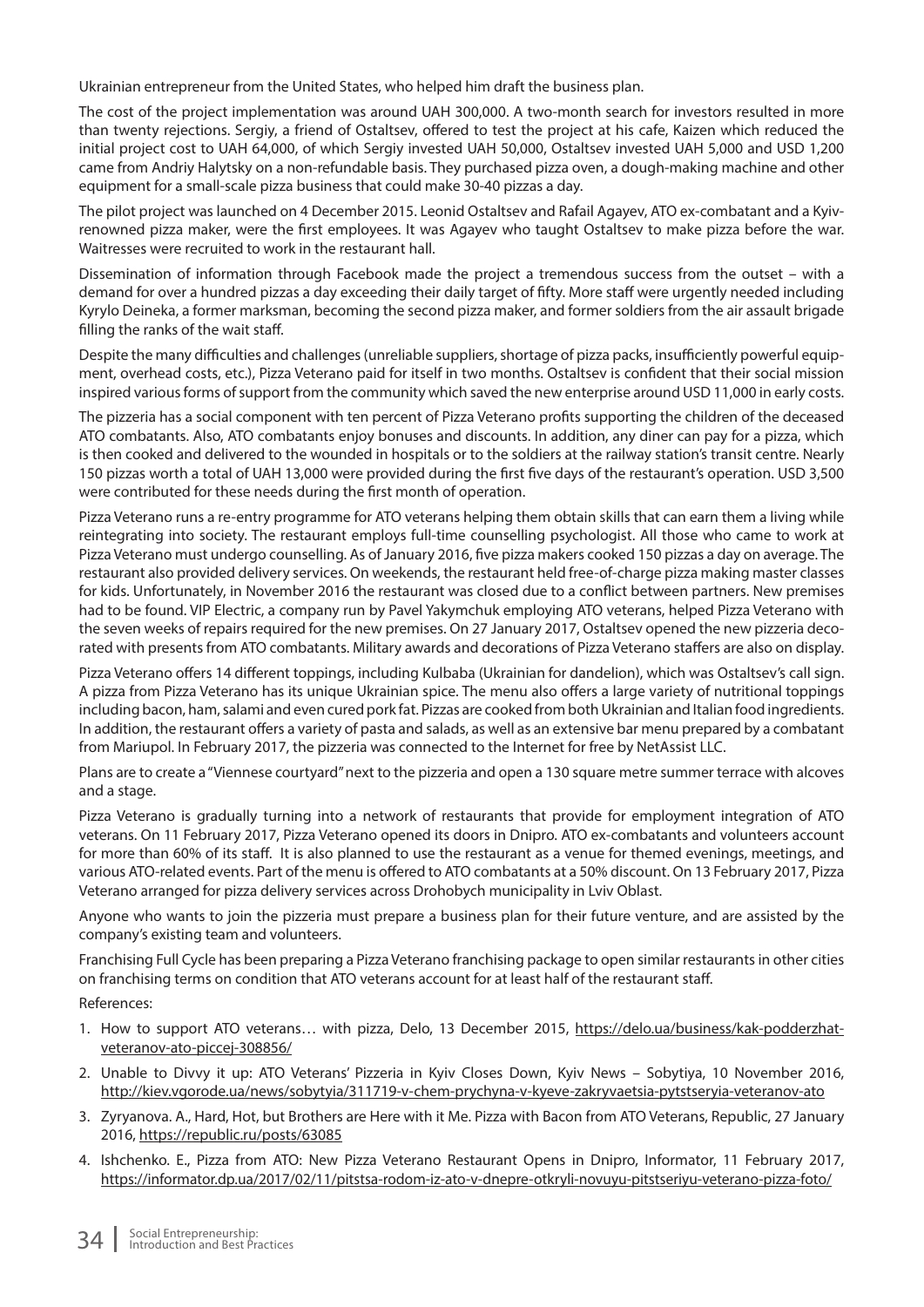- 5. Maranchak. N, Pizza by ATO Veterans: Pizza Veterano Restaurant Opens its Doors in Kyiv, 29 January 2017, https://rau.ua/news/opening/pizza-veterano-ot-veteranov-ato-fotoreportazh/
- 6. Denysenko. L., Slavynskaya. D., ATO Veteran's Cafes to Open Soon, Pizza Veterano Founder, Hromadske Radio, Kyiv-Donbas, 9 June 2016, https://hromadskeradio.org/ru/programs/kyiv-donbas/vskore-otkroyutsya-kofeyni-veteranovato-osnovatel-pizza-veterano
- 7. Yelovykova. E., Leonid Ostaltsev Plies Kyiv with Soldier Pizza, Domashniy Ochag, 17 October 2016, http://my.goodhouse.com.ua/leonid-osovcev-nakormil-kiev-soldatskoy-piccey/
- 8. Morris. N., ATO Veterans: Everything will be Pizza! / UA1 Media, 4 January 2016, http://ua1.com.ua/rus/publications/ veterany-ato-vse-budetpizza-14889.html
- 9. https://uk.wikipedia.org/wiki/Остальцев Леонід Валерійович



#### Laska Charity Shop

http://laskastore.com https://www.facebook.com/laskastore https://vk.com/laskastore

Laska is Ukraine's first charity shop. In addition to used clothing, Laska sells new clothes from more than twenty Ukrainian brands, thereby promoting and supporting the domestic garment industry. Around 40% of the shop's profi t are reinvested into charitable foundations. The lion's share (70% to 80%) of used clothing is distributed to aid the needy. Since its inception, the project has donated UAH 619,668 to charity and provided around 159 tonnes of clothing items to those in need.

Laska charity opened its doors in August 2012. The project consists of commercial (selling clothes) and charitable components. The shop was founded and initially conceived by Olena Klymencheva who was joined by Ganna Uvarova, Ganna Gryshchenko, and Ganna Baturkina. Beginning with online sales, they soon after open a physical retail shop using grants totalling UAH 17,000 from Bigggg Idea Fest, the Future Leaders Exchange (FLEX) Programme, and the Sunday BORSCH Mini-Grant Programme. The first shop operated out of the Fazenda bar's attic in Kyiv. The project's co-founders did everything themselves: from repairing the shop premises and selecting clothes to conducting negotiations with partners. Relatives and friends donated clothes.

Revenue from the first month was used to install of several bicycle stands in Kyiv. Additionally, the shop also ran master classes, theme parties, and a literary society, as well as delivered yoga classes on the rooftop.

Six months after opening, the shop moved to a more spacious and convenient location. Three shop assistants joined the team by the end of 2013. In 2015, Laska won the Best Social Projects of Ukraine contest. Late 2015 saw the opening of the second Laska charity shop and expansion of the team to 10 persons. Since February 2017, Laska has been operating an outlet at the Kyiv Central Department Store. Laska accepts clothing donations at its two shops and seeks out opportunities for accepting clothing donations at other retail outlets. Clothing donation drop boxes have already been installed in SkyMall and Ocean Plaza shopping malls. Some companies agree to help in collecting clothing donations and invite Laska experts to tell about their charitable activities.

Today Laska has 15 employees, and is focused on the following areas:

- **selling clothes made by local designers;**
- selling donated items, including clothes, shoes, and accessories (hats, scarves, wraps, belts), bags, books, fashion jewellery, vinyl records, cameras, furnishings and furniture;
- distributing used clothes among needy;
- people with disabilities making environmentally friendly rugs from old clothes;
- collecting spent batteries for recycling;
- delivering lectures and master classes;
- gift wrapping and packaging;
- **self-service laundry.**

Laska charity shop's profits go towards:

- financial support to seriously ill children (Tabletochky Foundation), which accounts for 40% of the shop's total amount donated to charity;
- financial support to stray animal shelters (Happy Paw Foundation, Hostomel Stray Animal Shelter), which accounts for around 25% of the shop's total amount donated to charity;
- fi nancial support to vulnerable groups (Zhyttelyub project to support pensioners, Peremoga elderly care home);
- financial support to providing urban amenities in Kyiv (Dyvovyzhni social project);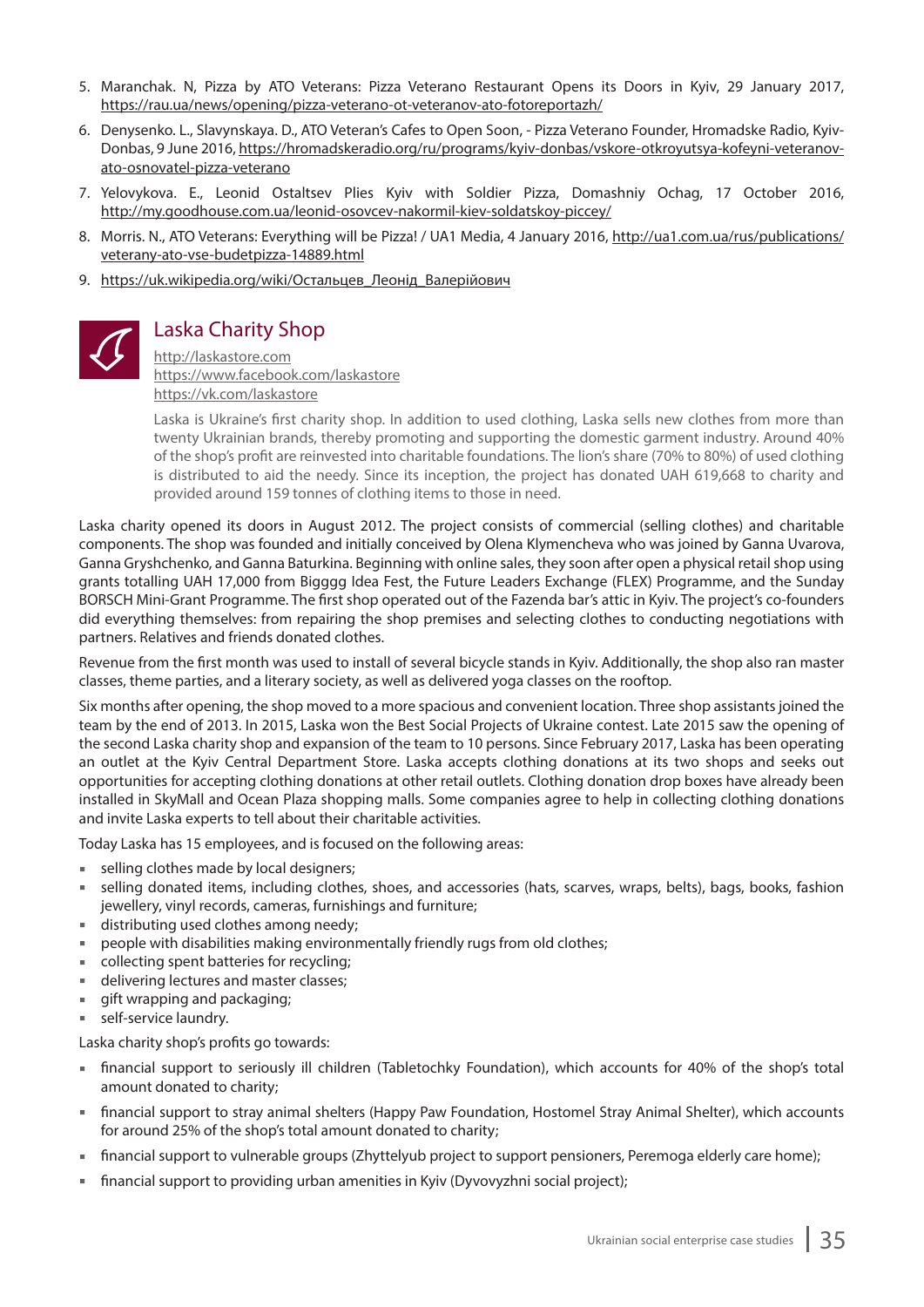- targeted support (payment for rehabilitation of a child with infantile cerebral palsy);
- provision of clothing to ATO combatants and internally displaced persons.

Dity (Children) is social project run by Laska to facilitate social adaptation of foster care graduates through communication skill training, career guidance, and further education.

Plans are to shape a network of outlets, continue providing targeted support to those in need, and developing a charitable project for the social adaptation of teenagers.

References:

- 1. http://laskastore.com
- 2. Charity Store: Doing Good Business in Ukraine. A Charity Shop Example, http://womo.ua/charity-store-kak-delaetsyadobryiy-biznes-v-ukraine/
- 3. Turanska. K., Behind the Scenes: Laska Charity Shop, Velyka Idea, https://biggggidea.com/practices/995/
- 4. On a shelf: Laska Charity Shop, The Village, Moscow, St. Petersburg and Kiev News, http://www.the-village.ru/village/ service-shopping/shops/117409-laskastore
- 5. Sugonyako. A., Laska Charity Shop Review, 27 November 2012, http://gloss.ua/story/places/article/73129
- 6. Laska Charity Shop: a Small Cluster with Big Ideas, INSIDER, 16 October 2013, http://www.theinsider.ua/ lifestyle/525e3d5577cd5/
- 7. Social Entrepreneurship in Ukraine, http://www.socialbusiness.in.ua/index.php/novyny/podii-zakhody/anonsy/117- 19-aprelya-v-kieve-otkroetsya-pervyj-blagotvoritel-nyj-magazin-laska
- 8. STALO Contest for Business Solutions for Sustainable Development, http://stalo.delo.ua/uchasnyki/top-50-laska.html



#### CHAS YE!, the First Anti-Cafe in Berdyansk

http://berdyansk.space https://www.facebook.com/brd.anticafe https://vk.com/brd\_anticafe

Chas Ye! ("Take Your Time") is the first anti-cafe in Berdyansk. It is an open art space used for cultural activities, meetings, work events, and leisure time. Part of the proceeds from the cafe's activities is spent to finance various social initiatives.

The cafe was opened in May 2015. Its founder, Ksenia Kleynos and her partners wanted to create a space where people could have fun, express themselves, and discuss interesting topics without the need for alcohol. The owners raised enough capital to rent, furnish, and equip the premises. The main source of the anti-cafe's profi t is the per minute charge customers pay for visiting the space – UAH 0.33 per minute or UAH 20 per for the first hour, and UAH 0.25 per minute or UAH 15 per hour for additional time spent. Those having birthdays on the day of the visit are entitled to enter and stay free of charge. The visitors are offered tea, coffee, biscuits, sweets, and fruits free of charge.

The convenient co-working space is also a perfect place to deliver lectures, conduct workshops and master classes, give presentations, organize speaking clubs, hold tabletop game competitions, and show films. The anti-cafe has more than 20 active programs on cultural and social topics, including English and Ukrainian speaking clubs, psychology lectures, skills training, professional forums, assistance to civic activists in arranging various events, theatre/plays, open readings, acoustic music nights, as well as Open University and Open Library activities. The cafe holds International Restaurant Days and cooking classes. Restaurant days are four hour events which allow everyone a turn being an owner, chef, or waiter, not just a guest.

The cafe works as a social business. Profit is used to support social projects. For instance, the ongoing project called Urban Project Berdyansk aims to make the city more comfortable and interesting. The project activities include landscape design courses, creation of flowerbeds, public gardens, art objects, and murals, and a few flashmobs.

Part of the already raised funds went to buy tabletop learning games, organize charity events, meetings with interesting personalities, game competitions, and holidays for the Berdyansk Municipal Orphanage.

Initiatives that unite different types of people are organized as the Creativity for Integration project. One such initiative was the do-it-yourself master classes for both internally displaced persons (IDPs) and local citizens. The special shop window was created to display handmade works prepared during these classes, and are available for purchase. More than 300 items have been sold.

Chas Ye! organized web development courses for IDPs and website design courses for community leaders in cooperation with the No Borders organization. In February 2017, under the Technology Nation project the Brain Basket Foundation opened a free computer coding school for those interested in entering the IT field.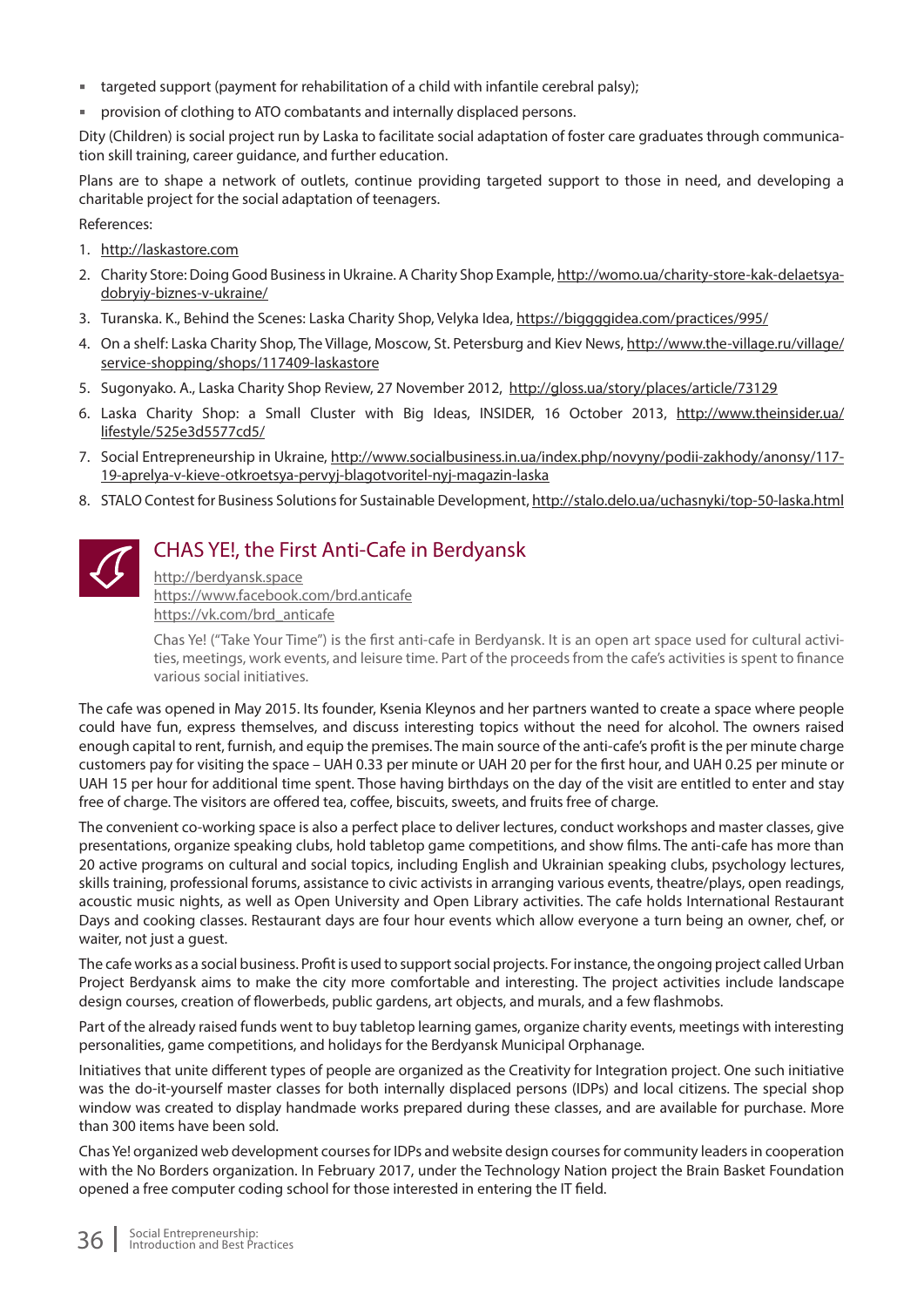Future plans include a summer open air cinema as well as a social initiatives platform for every active citizen wishing to put their ideas into action.

References:

- 1. http://berdyansk.space/
- 2. Restaurant Day in Berdyansk Anti-Cafe, Gorod, 23 August 2016, http://gorod-online.net/news/kultura/7383 restorannyj-den-v-antikafe-berdyanska-vtoroj-god-polet-normalnyj
- 3. CHAS YE!, the First Anti-Cafe in Berdyansk, Tourist Ukraine, http://www.turystam.in.ua/2012-03-20-20-34-10/14346 chas-ye-pershe-antykafe-berdianska
- 4. CHAS YE! Anti-Cafe: Does that Ring a Bell? / Ukraine's Local Activity Centres, 8 November 2016, http://www.lacenter. org.ua/2013-09-10-08-52-50/69-2013-09-10-09-57-01/1792-2016-11-08-07-24-24.html



#### GoRodyna Social Enterprise

#### (Set up under the Terra Nova Charitable Foundation)

The social enterprise GoRodyna is a greenhouse facility in Lviv region dedicated to cultivating organic fruits and vegetables year-round. The project provides social reintegration and job security for those facing difficult life circumstances.

The greenhouse idea was first brought up by Norik (Nver Vemirovych Ovakymyan), a former homeless person involved in the Emaus-Oselya mutual benefit society. The 0.6 ha of land needed to set up the greenhouse was provided by Father Oleg Zharovskyi, also an Oselya member. The money to build the greenhouse was given by Volodymyr Kovalevskyi, Chair of the Terra Nova Charity Foundation, who at that time served as the society's psychologist.

Norik engaged his friends from Oselya to help create the enterprise. It took them two months to build the greenhouse and start growing coriander, dill, parsley, and onion. No chemicals are used. The selection of products is being determined as relationships are established with the cafes and restaurants in nearby Lviv. The prices offered by the greenhouse are below market prices.

GoRodyna was supported by a local think tank, the City Institute, which operated under the auspices of the Lviv City Council. The City Institute cooperates with the City Development Institute in Krakow and is financed by the Polish Ministry of Foreign Affairs. The idea suggested by Norik won first prize and a financial grant at the School of Social Entrepreneurship's Second Annual Competition organized by the City Institute. The Institute bought and delivered various equipment (greenhouse, stove, gas chainsaw, scales, instruments, etc.) valued at UAH 100,000.

In February 2017, Norik took part in a self-employment project organized by the non-profit Business People Club, and financially supported by the International Organization for Migration. He got approval for the business plan that foresaw the delivery of another greenhouse at the cost of UAH 20,000.

GoRodyna future plans include growing radishes, arugula, spinach, cabbage, champignon mushrooms, raspberries, and blackberries as well as expanding distribution networks with supermarkets, and building a special oven for baking traditional lavash flatbread. The expansion will allow them to engage more socially vulnerable people by providing them with employment. Net profit is expected to be achieved in two years. Currently, the enterprise budget is used to purchase seeds and firewood in addition to salaries.

References:

- 1. GoRodyna Projects Wins the 2nd Social Enterprise School, 15 December 2016, https://www.youtube.com/ watch?v=\_8xmMintF38
- 2. Smakocha Healthy Diet Delivery Project, https://www.facebook.com/SMakocha/photos/pcb.1605978582761650/16 05978322761676/?type=3



#### Rukomysly Social Enterprise

http://rukomysly.com.ua http://rukomysly.prom.ua https://www.facebook.com/rukomysly

Rukomysly provides jobs to socially vulnerable groups, and supports the Women Perspectives Center's fight against human trafficking. The enterprise produces and sells various wood, felt, and textile painting handicrafts.

On 21 July 2015, the Women Perspectives Center established Rukomysly in Lviv to provide employment assistance to women in difficult situations (including internally displaced women), especially those at high risk of becoming trafficking victims. The project is implemented out of OSCE grants and financial support from the Norwegian and Canadian governments.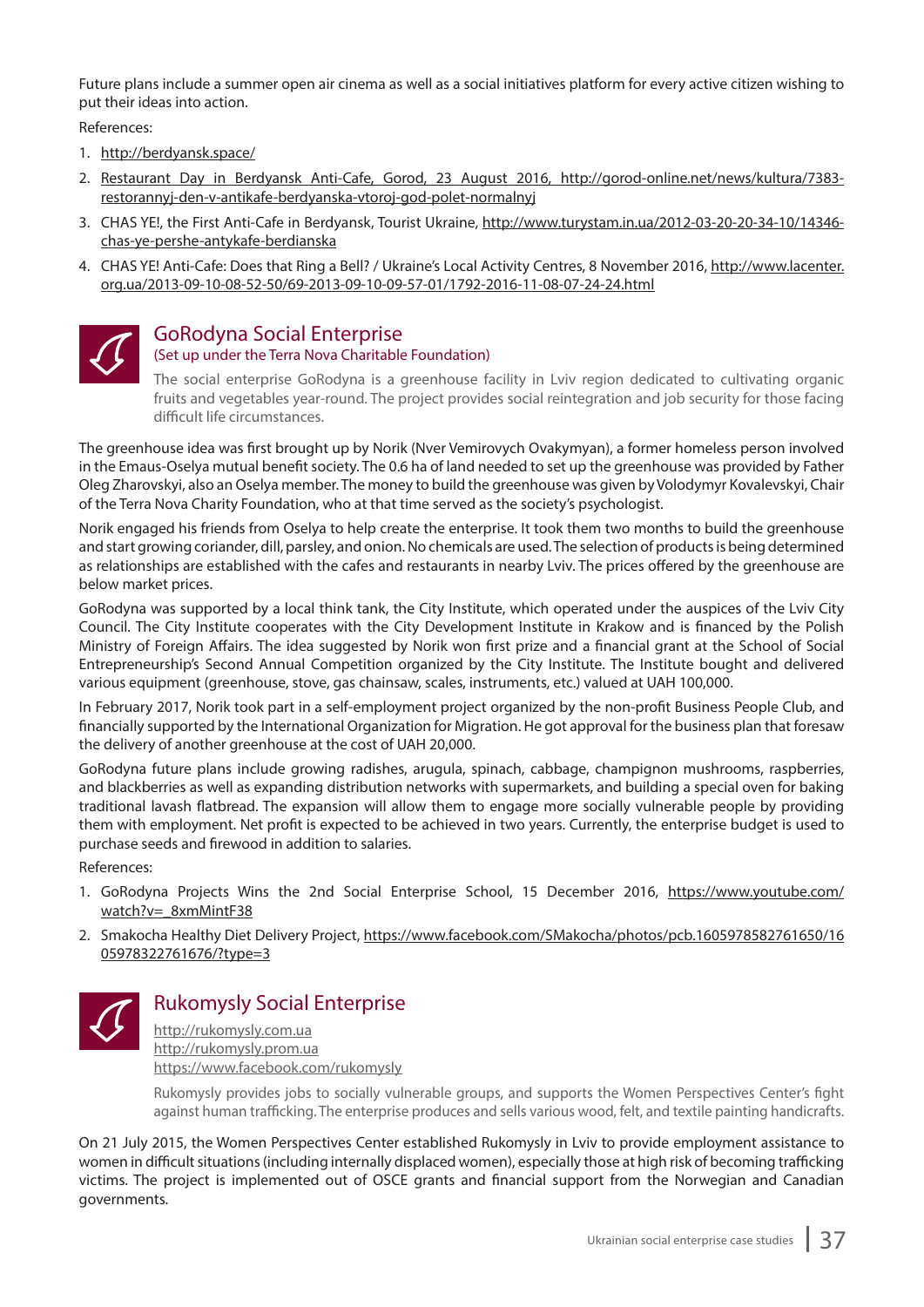Rukomysly is a play on its original name Remesla ("Handicrafts") as part of the enterprise's branding efforts.

Rukomysly plans to add a floral workshop to its existing wood, felt, and textile painting activities. The enterprise produces and sells handmade jewellery, carpentry for parks and gardens as well as repairs, renews, redesigns, and decorates clothing and furniture.

Free courses on felting, batik, and woodcraft techniques are being offered with the support of the BEARR Trust as part of the Social Entrepreneurship Program promoting "A next step into a new life." In addition to vocational guidance, psychological help and legal advisory services are also provided.

To date, nearly 70 internally displaced people received training after which they can work at Rukomysly or at home by selling their craftworks through the social enterprise or by starting their own business. As of the end of 2016, the social enterprise had nine employees.

The enterprise sells its products mainly through local fairs and online with 30% of the online store's revenues used to support the social programs of the Zhinochi Perspektyvy Center. The enterprise also conducts seminars, training, and master classes on plastic arts for gardens and parks as well as on crafting other artistic and household products. Rukomysly organizes the All-Ukrainian and international forums on woodcarving in addition to glyptic art, ergo- and art-therapy training.

References:

- 1. http://rukomysly.prom.ua/
- 2. Voronovych. Z., Brooches and Pins are the Only Things People Can Afford, Vysokyi Zamok Online, 6 October 2015, http://wz.lviv.ua/economics/143556-liudiam-vystachaie-hroshei-lyshe-na-broshky-i-zakolky
- 3. Likhnovska. N., Rukomysly: a Place You Want to Hurry to, Dukhovnist Project, 6 October 2016, http://www.dukhovnist. in.ua/uk/initsiatyvy/1370-rukomysly-robota-na-iaku-khochetsia-pospishaty



#### Podillia - The Vinnytsya Interregional Centre for Vocational Rehabilitation of the Disabled

http://www.vcri.gov.ua https://facebook.com/VinnitsaCenterPodillia https://vk.com/podilvrc

Podillia – the Vinnytsya Interregional Centre for Vocational Rehabilitation of the Disabled is one of the 15 special institutions for the vocational rehabilitation of the disabled in Ukraine, and was created to solve issues of vocational education and employment of disabled people.

#### The centre was founded on 3 February 2005 by the Ministry of Social Policy of Ukraine.

The Centre prepares persons with disabilities for a future career, provides vocational rehabilitation, and assists in gaining them entry into a profession. The Centre delivers rehabilitation services to the disabled helping them learn a trade according to their medical condition and requirements of the labour market, and provides medical services, social and psychological support. The Centre is headed by Roman Leonidovych Shtogryn. The Centre is a state institution, but still requires assistance both from the regional administration and the private sector.

Since its inception the Centre has provided services to over two thousand people with 1,284 receiving certificates of qualification, and 55% of them finding employment.

Until recently, rehabilitation was focused on fifteen vocations: bartender, tailor-made shoe specialist, footwear repair specialist, makeup artist, stylist, bank teller, confectioner, desk clerk (bookkeeping), apparel cutter, tile setter, nail artist, typesetting operator, boiler operator, hair designer, florist, landscaper, and seamstress. Since 2014, photographer, elevator operator, knitwear specialist, and corporate personal assistant have been added.

The Centre can accommodate up to 100 people pursuing one of twenty-two possibilities over 1.5 to 12 months. The training and services for the disabled are provided free of charge, and include three meals daily, leisure activities, social and psychological rehabilitation, and dormitories for those coming from the other cities.

The premises of the Centre include training classes, 4 laboratories, 14 training workshops, vocational rehabilitation complex, library, canteen, and medical rooms. Socially-oriented business works at the Centre as well, including a garment manufacturer, shoe-making and repair, set-meal preparation, and a confectionery.

Podillia is the only rehabilitation center from among 15 similar institutions in Ukraine to have undergone state certification for 15 different professions. All those who complete the vocational rehabilitation and service job training course at the Centre, get a state certificate and employment assistance.

This is the only centre in Ukraine providing inclusive learning environment (groups are formed from among (sponsored) disabled people, (paying) non-disabled people and the unemployed registered with the State Employment Service.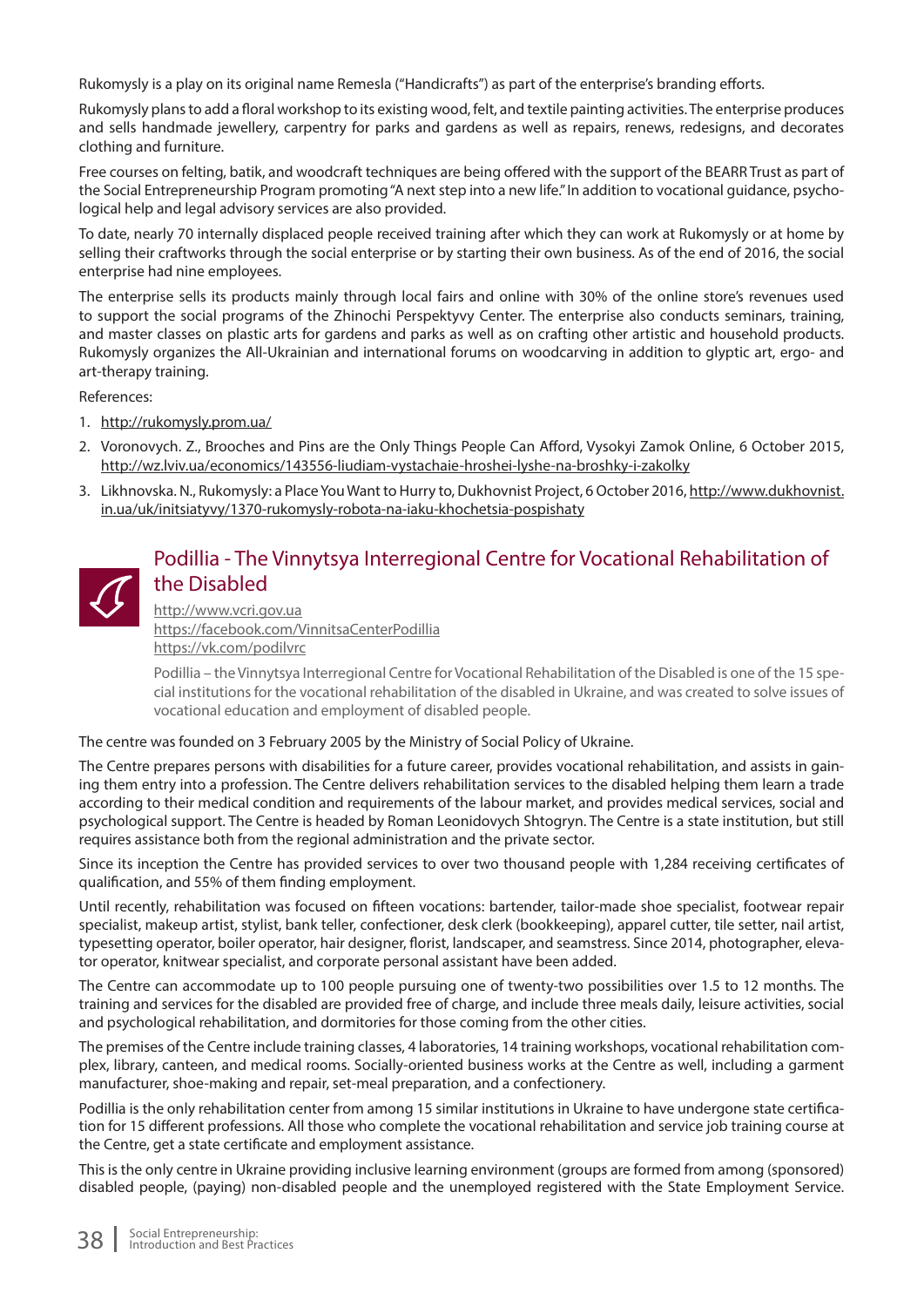Participants are from 24 regions of Ukraine.

In 2015, the Centre greatly enhanced the quality of services provided and exceeded its government targets while launching training in computer typesetting for the blind and doubling the number of deaf participants – 251 of its 322 trainees were persons with disabilities.

In order to increase the graduates' competitiveness, a practical training curriculum was advanced, and a new subject Job Search Techniques was added. The Centre actively cooperates with employment centers, social security divisions, firms that employ people with disabilities, and is constantly inviting employers searching for the candidates to fulfill the state requirement to fill 4% of their vacancies with the disabled. The Centre has created a database both of the disabled people willing to work, and all the potential places of their employment.

In 2015, for the first time in Vinnytsia region, a competition to determine the most socially responsible employer in the region was held. The main aim was to promote employment and build the positive image of those firms that have the best results in employing disabled people.

The Centre studies foreign experience in the field of disabled people employment and in the beginning of 2016 it developed its own project to create a branch with transitional employers. Transitional working places provide temporary employment within the enterprise which enables people to gain practical knowledge, experience and skills in the field he or she was previously trained. As a result, such practice will simplify the transition period between the training and long-term employment, as well as train the worker in the basics of customer service.

Within six months the Centre's graduates will be able to advance their professional knowledge and practical skills through transitional work at places such as a beauty salon (as hairdressers, nail and makeup artists), tailor shops, and shoe-making workshops (as apparel cutters, seamstresses, footwear repair specialists, tailor-made shoe specialists), florists, photo studios, and cafes. There are also opportunities requiring transitional clerks and administrators.

The social enterprises union will operate as a self-financing separate unit of the Centre. In the long run, it will not require funding from the state as it will become self-sufficient. The project costs are estimated at UAH 600 million.

References:

- 1. Order of the Ministry of Social Policy On Setting up Vinnytsia Interregional Center for Vocational Rehabilitation of the Disabled 'Podillia' No. 66 of 3 February 2005, http://www.ispf.gov.ua/(S(ka5wosfkvhabt545fomslx45)A(52QB755w0 QEkAAAAMmI0YjE5ZWMtOWMyOS00NmM0LTlmMjYtMzNjNTg4YWIyYzEwq-7rfxkYpHTRNvPdbOqBOi9wCb81))/ ShowPage.aspx?PageID=226»Print=P»AspxAutoDetectCookieSupport=1
- 2. http://www.vcri.gov.ua/
- 3. Social Protection Department, Ternopil Oblast State Administration, http://sobes-ter.gov.ua/dovid\_infor/32nformacya-pro-vnnickiy-mzhregonalniy-centr-profesynoyi-reabltacyi-nvaldv-podllya.html
- 4. Vinnytsia Centre for Vocational Rehabilitation of Disabled: In the New Phase, 21 June 2013, http://www.vinrada.gov. ua/vinnickij-centr-profesijnoi-reabilitacii-invalidiv-%E2%80%93-na-novomu-etapi-rozvitku.htm
- 5. Bershad Rayon City Council, http://www.rdabershad.gov.ua/news/vinnyckyy-mizhregionalnyy-centr-profesiynoyireabilitaciyi-invalidiv-podillya-zaproshuye-na
- 6. Shtogryn. R. Benefits are Good, but Opportunities are Better, 10 February 2016, https://vn.20minut.ua/blogs/pil-ghidobre-mozhlivosti-krashe.html
- 7. Vocational Training at Podillia Centre. / VITA TV Channel, 10 January 2017, https://www.youtube.com/watch?v=ycuK 0uh9NNQ»feature=share
- 8. Directory of Occupational Rehabilitation Centres, https://www.kremen.gov.ua/index.php/rozdil/gromadyanam/ social/infocenter#1
- 9. Podillia Vocational Rehabilitation Centre Offers Training not only to People with Disabilities, Vinnytsia News, 27 January 2016, http://vinnitsaok.com.ua/2016/01/27/208805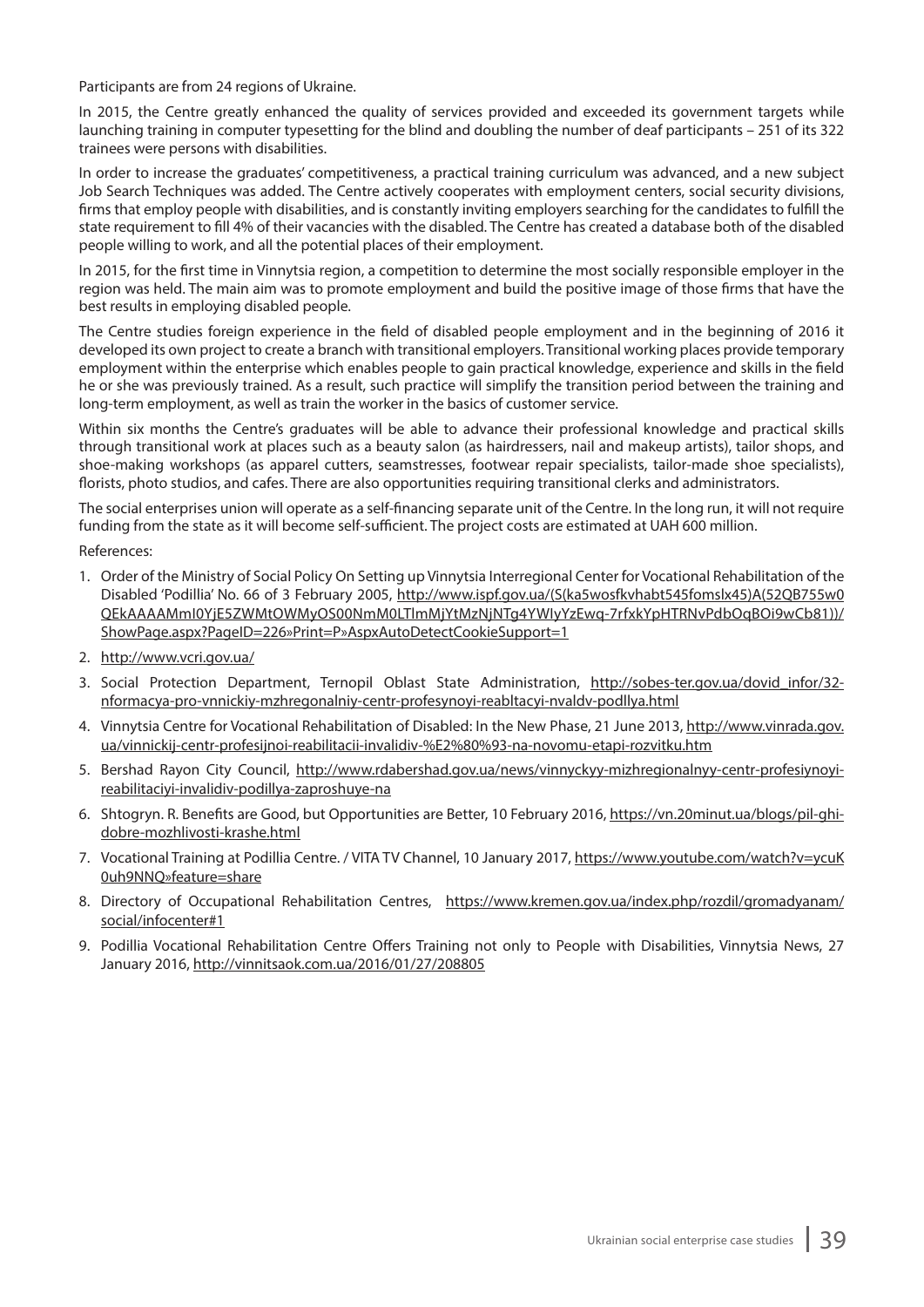

#### Training and Production Centre (Poltava)

http://www.lightofhope.com.ua/projects/dopomoga-zvilnenim-iz-misc-pozbavlennya-voli-ta-bezdomnim https://www.facebook.com/LightOfHopeUkraine

The Training and Production Centre was created by the Light of Hope charitable organization which is focused on assisting the homeless, former convicts, and drug addicts.

The idea of creating a centre was initially proposed by the employees of the Light of Hope charitable organization who were taking care of the vulnerable groups at the Centre for Reintegration of the Homeless and Former Convicts. People seeking help from the Centre do not need only meals and a place to live. Important steps on their way to social reintegration involve bringing back their self-esteem, creating motivation, restoring self-confidence, and, eventually, finding financial independence. Obtaining new professional skills and a job is one of the tools of achieving reintegration successfully. Thus, in 2013 the training and production department was opened for the Centre's inhabitants in order to train them how to weld, sew, or be a carpenter. The list of specializations was approved after thorough market research and discovery of those market segments where the Adaptation Centre trainees might complement local businesses. The number of those willing to obtain a new profession went from 18 in 2014 to 28 in 2015, and 32 in 2016.

The Centre was founded in 2014 with the establishment of the sewing and cabinet-making courses. The local authorities provided the spacious premises for the production centre, and essential equipment was bought with the support of an NGO from one of Poltava's sister cities in Germany.

The first items produced by the Centre, portable outdoor grills, found high demand in the local market, and furniture produced by the social enterprise is sold mostly to local private and corporate consumers, while the clothes produced have customers even in European markets.

The enterprise is steadily growing despite all the difficulties connected with the absence of both proper economic education and business experience, and the individual characteristics of the personnel. As of February 2017, there were 46 graduates employed by the enterprise. All the social firm's revenues are spent on developing additional production, and starting from 2018 the Centre plans to spend nearly 70% of its income to support the social programmes.

References:

- 1. Homeless Shelter Opens in Poltava, http://poltava.to/news/13375/
- 2. Gavrysh. B., Poltava as the Pioneer of Probation Development in Ukraine, https://tribuna.pl.ua/news/rozvitokprobatsiyi-v-ukrayini-rozpochavsya-z-poltavi/
- 3. Council of Europe Representatives to Visit Poltava, http://ru.vpoltave.info/post/21596-u-poltavu-pri%D1%97dutpredstavniki-radi-%D0%84vropi
- 4. Svitlo Nadii Charitable Organisation Shares Social Entrepreneurship Experience, http://www.lightofhope.com.ua/ news/bo-svitlo-nadiyi-podilylasya-dosvidom-socialnogo-pidpryyemnyctva
- 5. Krolevska. K., Becoming Successful in Entrepreneurship as a Non-Profi t Organisation. The Experience of Svitlo Nadii Charitable Organisation, Hromadyanske Suspilstvo, – 2016. - №8(28) – 28 p. - pp.15-17.



#### Dream Workshop

https://www.facebook.com/maysternia.mriyi

The Dream Workshop is a day-care centre for adults with special needs that also produces herbal tea. The aim of the organization is to socialize people with mental challenges, train them in everyday life skills, deliver art and ergo-therapy.

Hanna Ivanicheva and her colleagues developed the workshop and a social enterprise selling herbal tea. At first, they started a resource centre as a platform for existing organizations working with mentally challenged people by helping with fundraising, legal services, etc. However, to get their own experience in establishing and maintaining a social enterprise, they decided to establish the Dream Workshop as a private model for others to follow.

The Dream Workshop was registered in the summer of 2015 and opened a workshop for mentally challenged adults with a budget of UAH 448,400.

The workshop was for ten people with special needs working together with assistants to develop both themselves and their talents. It was planned as a social enterprise that over two years would become self-sufficient.

In October 2016 the rent agreement was signed. Successful participation in the Youth Entrepreneurship Incubator resulted in funds for acquiring tea packing equipment and money to furnish and equip the workshop came from additional donations.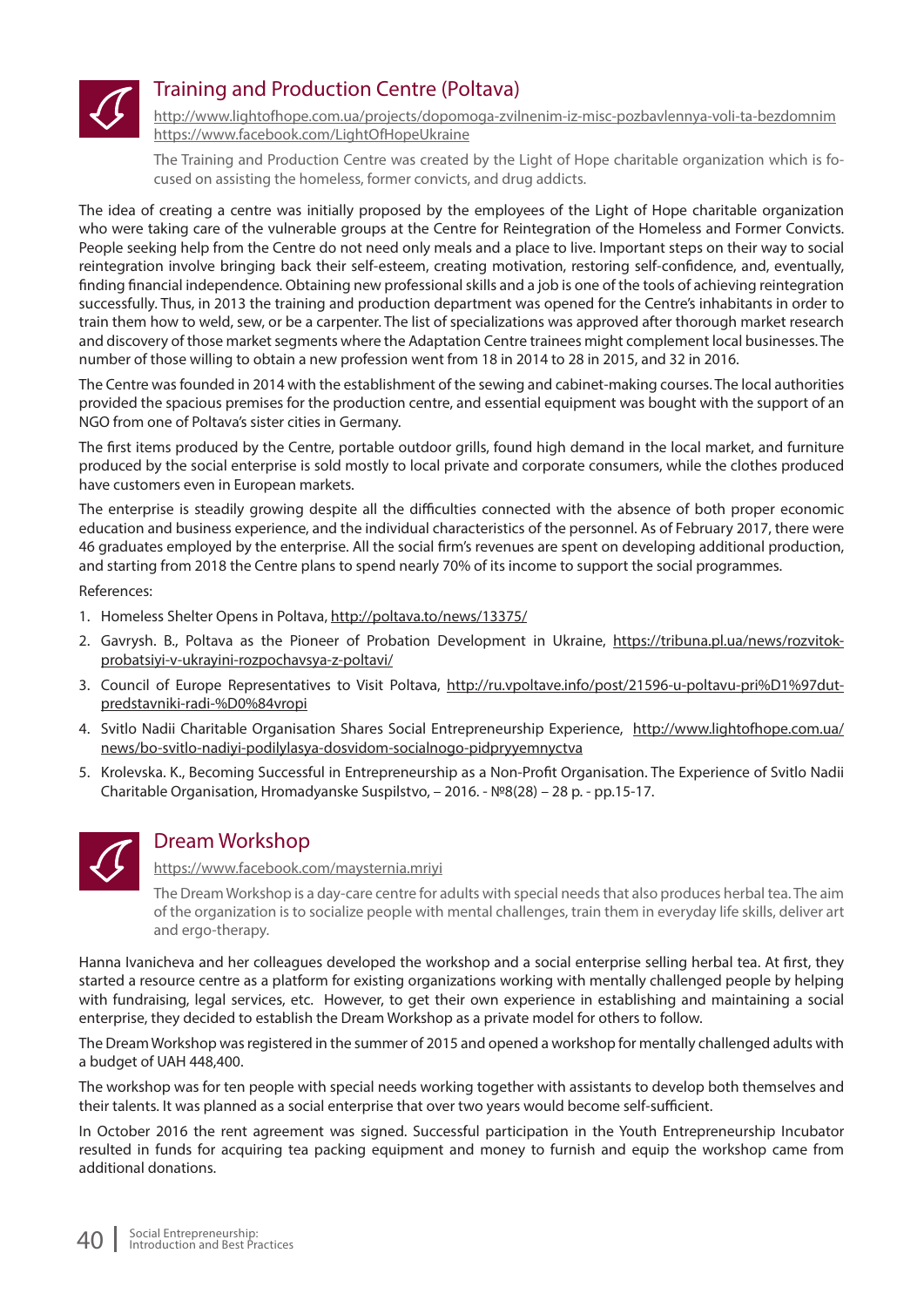The workshop started operating on 23 January 2017 and currently is opened twice per week. Assistants are working with eight people suffering from autism and Down's Syndrome. In the future, ten people will be able to visit the centre from 10 am to 4 pm five times per week. People with special needs will be able to get various therapeutic services, paint, embroider, make postcards, create felt toys, and chat with the others. There will be three assistants working with the visitors on a full-time basis.

The assistants usually come to the workshop at 9 am to clean the rooms and plan the day. People with special needs arrive at 10 am. Everyone first discusses how the previous evening was spent. Afterwards each visitor fulfils his or her own duties, together they make meals, and after lunch, people watch movies, read books, or foster the skills they have an interest in. The Facebook page of the Dream Workshop has a special section describing the success stories to inspire and model.

The workshop's vitamin teas are packed into handmade linen bags with the logo made by the trainees. They also attach a colourful label with a wish inside the bag. In the future, each bag will also contain a handmade toy. Each linen package is sewed with the stitching of a different colour depending on the type of the tea inside.

Future plans include producing tea bags and compote mixes, and distributing to IT companies, private firms, universities, etc. as well as opening branches in the smaller towns of the Lviv region.

References:

1. Dream Masters: How will Lviv Care for People with Special Needs, Dyvys.info, 29 October 2016, http://dyvys. info/2016/10/29/majstry-mriyi-yak-u-lvovi/



#### Mistok Social Shop

https://www.facebook.com/mistok.vn

Mistok was launched in Vinnytsia during the spring of 2016 by the charitable foundation Podil'ska Gromada. The shop sells new or second-hand goods that are given free to the shop by their owners. Mistok sells 20% of what is receives and gives 80% away for free to those in need. Net income is used to support competitive grants to youth initiatives and charities in Vinnytsia, or to provide individual support to those in difficult situations.

Mistok means "a tiny bridge" in Ukrainian, and believes in creating connections between the people who have something to give, and the people who need help.

The shop accepts and sells clothes and shoes (for women, children, and men), books, educational toys, accessories, decorations, jewellery, and stationery as well as turns old clothes into small rugs.

Photo sessions showing the clothes on sale are carried out by the volunteers and afterwards the photos are posted on the Facebook page of the shop. It is possible to buy clothes online, directly from the shop, or during fairs. Those in need can take clothes free of charge.

References:

1. http://gromada.vn.ua/programsarticle/item/id/23



#### Sanguszko Princes Park

https://www.facebook.com/Sanguszkopark

Once abandoned, Sanguszko Princes Park is being transformed into a city garden supporting culture, recreation, communication, education, development, exchange of ideas and project implementation.

The Park of the Sanguszko Princes (formerly Mykhailov's Park, Slavuta, Khmelnytskyi) was established in 1772 by Princess Barbara, wife of Prince Pavel Karol' Sanguszko. For the last few decades, the 15 ha park had fallen into disrepair despite being protected by Ukrainian law as a monument of significance.

The idea to revitalize the park was introduced by the young citizens of the town in June 2015 during the Creative Workshop Party youth forum. The joint efforts of the ten non-profits and a few local businesses led to the establishment of the RAZOM (TOGETHER) public initiative. The main task of RAZOM was rehabilitating the park. The initiative was headed by Viktor Zakurdaiev, member of the Slavuta City Council, and chair of the working group on the Park's renovation consisting of concerned citizens, civic activists and entrepreneurs.

To bring attention and unity to their park restoration efforts, RAZOM organized a festival which raised UAH 60,000, and was supplemented by funds from local authorities, businesses, non-profits, and foreign donors. In 2016, the project raised UAH 250,000 to provide free WiFi, partly renovate the dance floor, finish the current stage of reconstruction, and place benches and trash cans in the park. Additionally, an 40 KW electric power line was laid to further develop the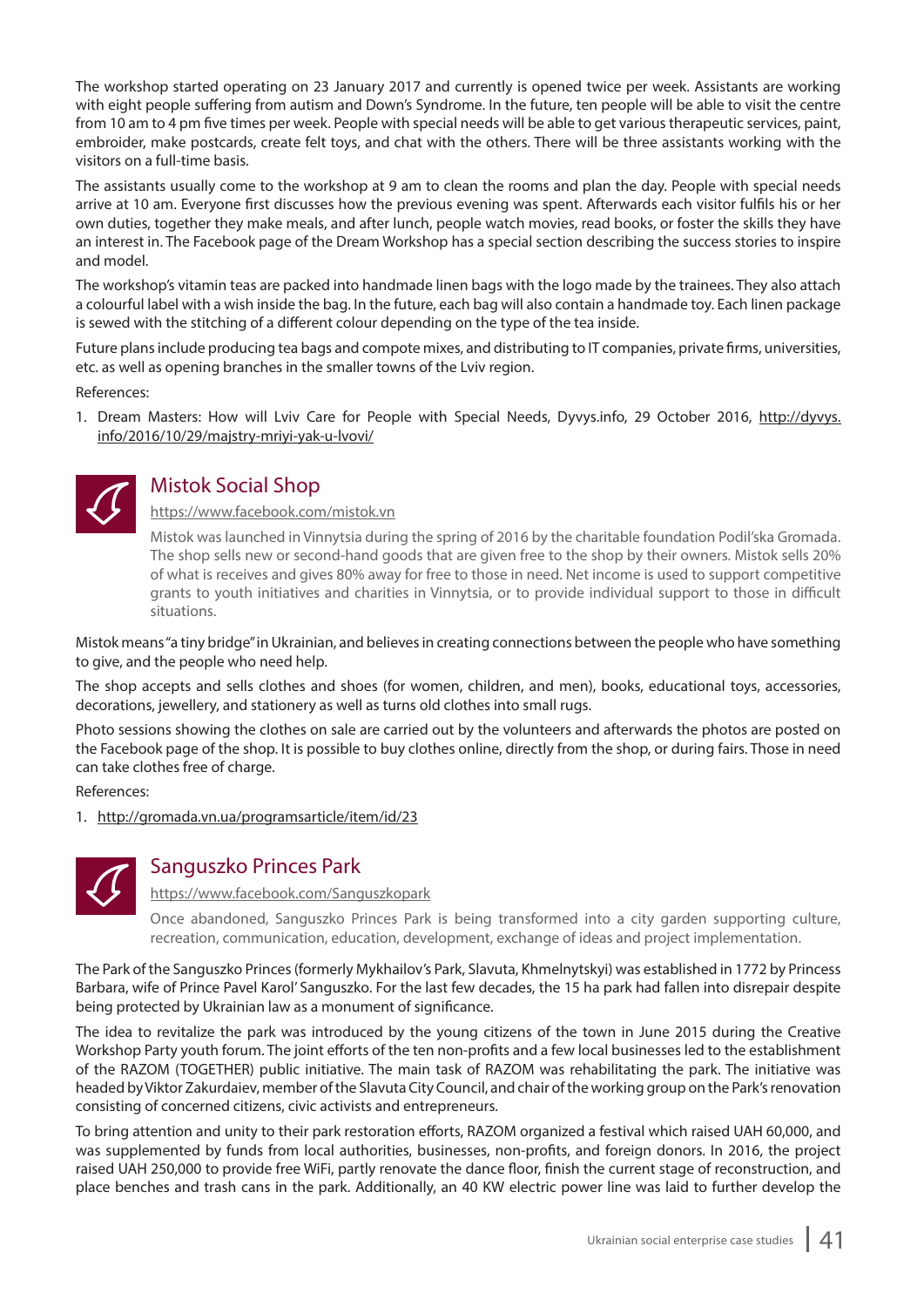infrastructure and engage other entrepreneurs willing to invest in the park. In May 2016, the official opening of the park's summer season was held with the Mayor of Lyubartov (Poland) taking part in the event via Skype. Slavuta's art teams greeted Polish dignitaries and citizens on the occasion of the Polish Constitution Day.

In 2016, The Park: Art on the Ruins festival was held, and throughout the summer the park hosted classes, handicraft fairs, entertaining events and performances of artistic youth, and on-going discussions regarding the park's improvement.

At the beginning of 2017, different options of the park's entrance renovation and a petition to rename the park from Mykhailov's Cultural Park to Sanguszko Princes Park were brought up for public discussion.

Plans for 2017 include drafting the Park 2020 Development Strategy, and setting up Sanguszko Park creative cluster to serve as an open art space for the local community to organize various cultural and recreational activities to make the park a perfect example of the revitalization of degraded areas.

References:

- 1. Uniform System of Municipal Petitions. Renaming the 'Mykhailov's Cultural Park' to the 'Park of the Sanguszko Princes', http://e-dem.in.ua/slavuta/Petition/View/36
- 2. Presentation by Victor Zakurdayev.
- 3. Park of the Sanguszko Princes: a Space for Culture, Leisure and Development, https://www.youtube.com/ watch?v=BXsjm-qRJrM



#### Myti Social Enterprise

https://sites.google.com/site/socmomemnts https://www.facebook.com/socmoments

The Myti (Moments) social enterprise started in 2015 under the auspices of the 100% of Life. Kyiv Region nonprofit organization which provides advanced care to people living with HIV. Myti produces and sells personal hygiene products to support their mission of providing employment opportunities to women with special needs and financing social care to internally displaced people, women in difficult situations, handicapped persons, orphans, homeless, low-income, those suffered from domestic violence, natural disasters, and people living with HIV.

The trademark Myti was registered in September 2016. Personal hygiene and care products such as soaps, dry shampoos, lip balms, facial and body scrubs are sold under the Myti brand. All products are made from natural ingredients. The products consist of vegetable oils, and do not contain animal fats, alcohol, or sodium lauryl sulfate as well as have balanced pH which is between 7.5 and 8.5. Myti's goods are low-allergenic and high quality. The recipes reflect 100% natural chemical processes, and production is carried out in accordance with safety and hygienic norms. New products are introduced regularly, and new aromas and cosmetics are constantly being added.

In February 2017, Myti expanded its production and started offering creams for face, hands, feet as well as body lotions, lip balms, and hair balsams. Ingredients bought from France, Italy, and Germany are combined with plant and flower extracts grown in Ukraine.

The enterprise employs women with special needs and these jobs enable such women to stabilize their lives by improving their families' financial situations.

At first, the products were sold online, and the cosmetics were represented at various fairs and shopping malls. A shop was opened in December 2016.

Since January 2017, every month 10% of revenues are given to charity with the first UAH 1,000 used to help a 30-year old woman in a difficult situation, and in February 2017, the first recipient was a 42-year old woman with a medical condition.

References:

- 1. https://sites.google.com/site/socmomemnts/
- 2. Myti Social Enterprise, Kyiv Branch of All-Ukrainian Charitable Organisation "All-Ukrainian Network of People Living with HIV", 29 November 2016, http://plwh.kiev.ua/novini/sotsial-ne-pidpry-yemstvo-my-ti.html
- 3. Social Entrepreneurship In Ukraine, http://www.socialbusiness.in.ua/
- 4. Kyiv Branch of All-Ukrainian Charitable Organisation "All-Ukrainian Network of People Living with HIV", http://plwh. kiev.ua/novini/.html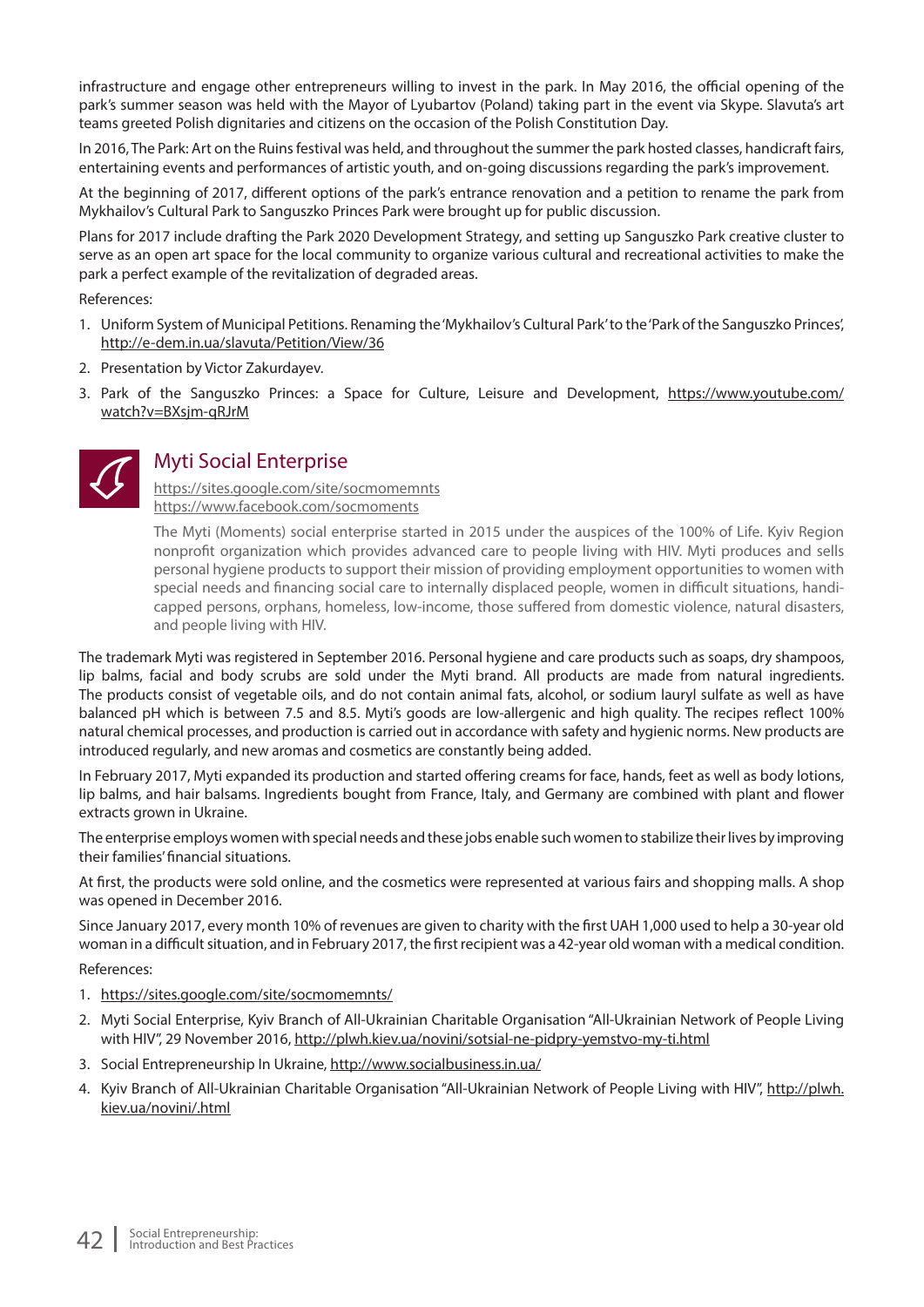

#### **Emaus-Oselya Mutual Benefit Society**

http://emaus-oselya.org https://www.facebook.com/EmausOselya https://vk.com/club33999308

Emaus-Oselya (Emaus Home) mutual benefit society is an NGO created for people in difficult situations. The organization's mission is to help people abandoned by society, rediscover a reason to live, and promote the idea of solidarity and mutual help in Ukraine. The commercial and charitable activities of the society are used to finance a homeless shelter and implement various social projects.

Emaus-Oselya is rooted in the international Emaus Movement which first appeared in post-war France. In 1949 Abbé Pierre (Anrie Gruet), a Catholic priest, launched a charitable foundation in Neuilly-sur-Seine in order to help homeless people. He named the organization in honour of a town in Palestine where two tired and hopeless apostles, Luke and James, were empowered by joy, faith, and hope from a visit by Jesus Christ.

The shelter was of particular importance during the winter of 1953-1954, when many people died in France due to severe cold, and Abbé Pierre was able to open shelters in several French cities with the support of thousands of private French donations.

Nowadays, Emaus has 350 member organizations in 37 countries operating homeless shelters and carrying out social work financed by through sales of second hand clothing, handicrafts, and organic farming.

In 2001, local social leaders worked with Emaus in Poland and by 2010 the Ukrainian society had become a full-member (making it the first branch from a post-Soviet country).

Emaus Ukraine is focused on people in dire circumstances such as alcoholics, homeless, unemployed, single parents with children, retired, and internally displaced people. Full-time employees and volunteers help them overcome personal crisis, rehabilitate after traumatic life-events, and believe in themselves once again.

The Emaus Lviv branch bought a house where the first shelter's inhabitants came to live and established computer literacy courses, a handicrafts workshop, and psychological support service. The location currently hosts 33 people (including three children) who receive psychological and therapeutic support, are gaining new professional and communication skills, and are able to take part in cultural and solidarity activities. Those who have their own home also may turn to this organization for help in obtaining professional and communication skills, and psycho-social assistance.

The shelter's residents, volunteers, and employees take part in gathering used goods (furniture, clothes, household appliances, books, plates, toys). People can give away their used items by arranging a pick-up or through special containers placed at gas stations and churches. Some items are recycled, others are refurbished for use or sale to lowincome people through the society's special shops. The Lviv location trains members in furniture repair (which has found success serving high demand in the city), and since 2008, the society has been supporting sanitary, hygienic, and nutritional assistance for the city's less fortunate.

The social campaigns of the organization already became a tradition: Christmas Eves for those in need which are no longer just a meal distribution, but also a mutual dinner with greetings and Christmas carols; breakfasts on Easter; free lunches every Thursday, garage sales, warming centres in winters, trainings, seminars, and master-classes. The street magazine Under the Blue Sky is published and famous journalists, writers, and public leaders contribute to the publication.

Every year the number of project partners and philanthropists grows with a significant portion of the revenues coming through social entrepreneurship. In 2007, social enterprise contributed UAH 69,000.00 or 11.6% of all the annual revenues, and by 2016 the UAH 2 million accounted for 54%. The business side is represented by generating profit from operating charity shops and garage sales, furniture refinishing, sale of recyclable materials and Under the Blue Sky street magazine. Profits are spent to cover the society's needs, maintain a social shelter, units to support the homeless, shops and workshops, and magazine publishing.

References:

- 1. Zhydetska. H., Help Us Help Others, http://www.top10ugcc.org/oselja
- 2. Baranov, A., Abbe Pierre: A Call For An Uprising Of Kindness, http://www.istina.religare.ru/article378.html
- 3. https://www.emmaus-international.org
- 4. Metelskyi. R., French Saloon in Lviv Raises Funding for Emaus-Oselya Community, http://photo-lviv.in.ua/yakfrantsuzkyj-salon-u-lvovi-zbyrav-koshty-dlya-spilnoty-emaus-oselya/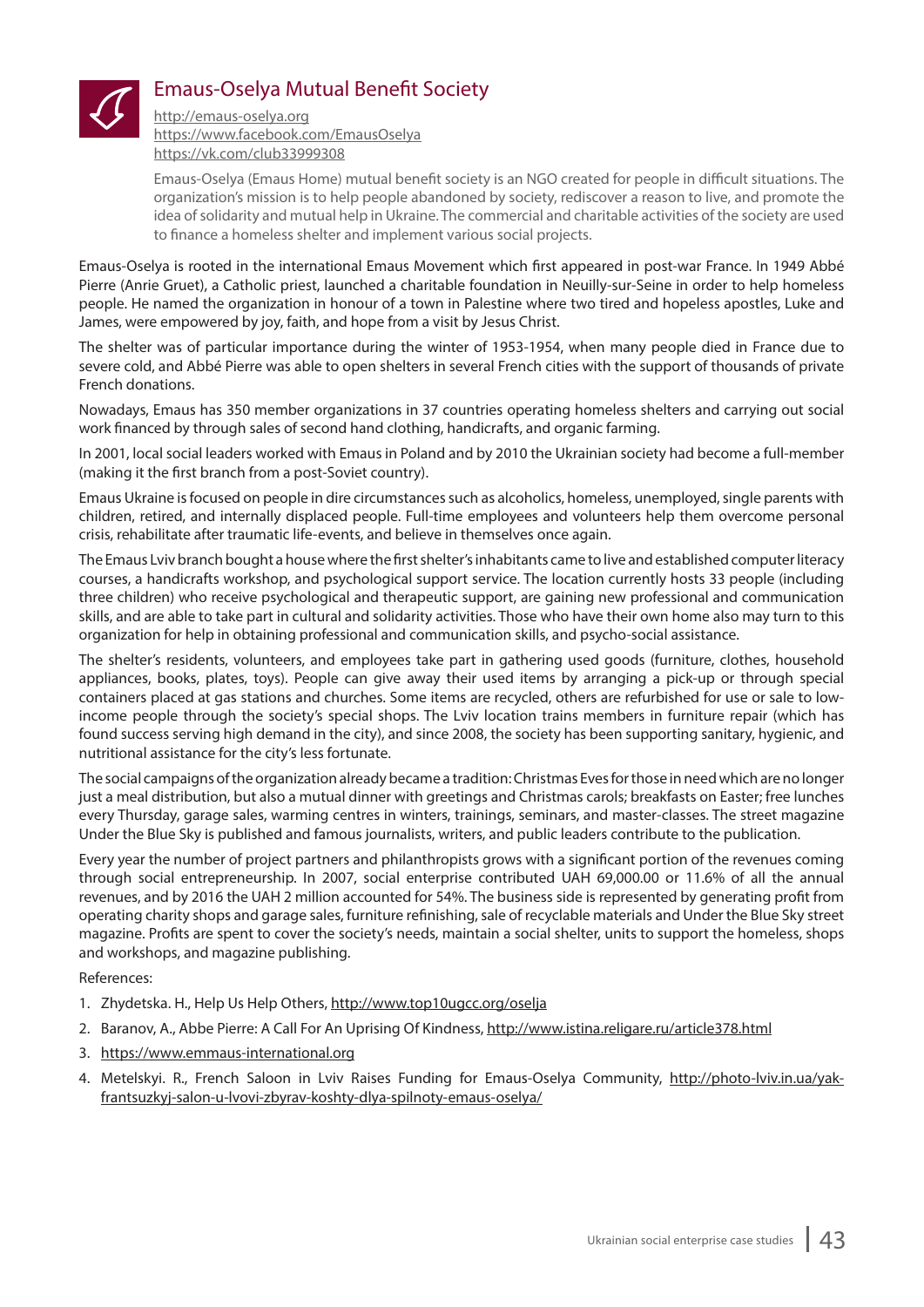

#### Regional Centre for Social Adaptation

The idea of setting up a re-socialisation facility for former prisoners came to Lviv journalist Igor Hnat in 1989, when he wrote a story about two young men who had just returned from prison. They were orphans and had nowhere to go. In legalese terms, "they lost social ties and had no means of subsistence." In Soviet times, such people often faced a vicious circle: if you fail to get a job, you are charged with social parasitism. According to Soviet law, what constituted the offence was "the long-term living of adult able-bodied person on unearned income with evasion from socially useful work." Rejected by society and marginalised, they ended up in prison again. When Igor questioned the government, they dismissed him saying, "If you are so clever, do something to change a situation." And Igor did. He decided to help ex-convicts re-enter society.

He set up the first shelter for ex-prisoners in the Carpathian Mountains on the boundary of Skole and Drohobych municipalities. However, the shelter had to wind down its operation due to protests of residents of the surrounding villages against such neighbours.

In 1994, a commune-type shelter for orphans and vulnerable ex-prisoners was set up at the dilapidated military base near Brody. Under the resolution of Lviv Oblast State Administration, the Regional Centre for Social Adaptation was granted a 30-year leasehold of the military base. This was where the government support ended. Hnat invested his own savings that he earned as chief security officer at the construction of the Urengoy-Pomary-Uzhgorod gas pipeline. Shelter residents had to earn a living themselves.

Having set up a number of ventures and a farm, the Centre has become self-sufficient. The Centre has a lumber mill, a briquette plant, and plans to provide tyre fitting services. In addition, 8.5 hectares (of the Centre's 17 hectares) are used to grow vegetables and provide hay to feed its livestock. The farm has 70 female goats, 14 cows and 7 calves, chickens, geese, etc. In addition, the Centre's residents gather mushrooms, wild berries, and medicinal plants.

The Centre operates as an NGO with residents registered as sole proprietors which provide part of their profits to meet community needs and remunerate those working in manufacturing.

Some ex-convicts have become arc welding professionals. Most of the Centre's participants do not return to jail, and while 20% return to prison this is still well-below Ukraine's average of 80% recidivism. Some of the Centre's residents manage to start a family. Twelve such families were provided with houses that were repaired through community efforts. Nine families continue to live in the original housing purchased by Igor Hnat.

Subject to proper funding, Hnat's shelter is capable of accommodating up to 50 individuals for social adaptation purposes. Since 1994, the Centre has worked with over 2,700 people. Today it provides shelter for 21 ex-convicts and 18 internally displaced persons. The commune has clear rules: 1) everyone works, 2) no one steals, and 3) no alcohol allowed. Discipline and order have been established since the Centre's inception. There is a clear daily routine, and every resident carries out their work, be it in the field, on the farm, in the kitchen, in the laundry, at a sawmill, in the joinery shop, or in the woods.

The founder and director of the Centre is a man out of the ordinary. "My hobby is finding people and releasing them from slavery," says Hnat. Over nearly two decades, he has freed about forty Ukrainian women from slavery abroad. His endeavours are funded by RTL, a German television channel that makes TV programmes about sex industry. Together with undercover reporter Burkhard Kress, Igor Hnat dives deep into crime business and records everything on hidden cameras. Hnat divides the earned income between his family and the Regional Centre for Social Adaptation.

Hnat's long-cherished dream has been to set up an elderly care home as part of the Centre. Unfortunately, it remains unfulfilled due to lack of funding. Older people have extensive life experience to share with ex-convicts, who for their part could take care of them.



#### Dog Toilets Social Project, LavGav Trademark

http://lovegaw.prom.ua http://lovegaw.com https://uk-ua.facebook.com/pg/welovegaw

Dog Toilets is all about dog owners learning to keep public spaces clean. This is Our Kyiv trademarked their LavGav brand to raise money for the Dog Toilets network in Kyiv parks and public gardens.

The author behind the Dog Toilets is Dmytro Fedorenko. He also initiated the launch of This is Our Kyiv, and founded NashKiev.UA information platform and murahy.com – the first charitable trade space.

While abroad, Dmytro Fedorenko noticed dog owners cleaning up after their pets. That approach was promoted by the availability of the special bins to clean the dog-fouling and penalties for breaking the cleaning rules. In Ukraine only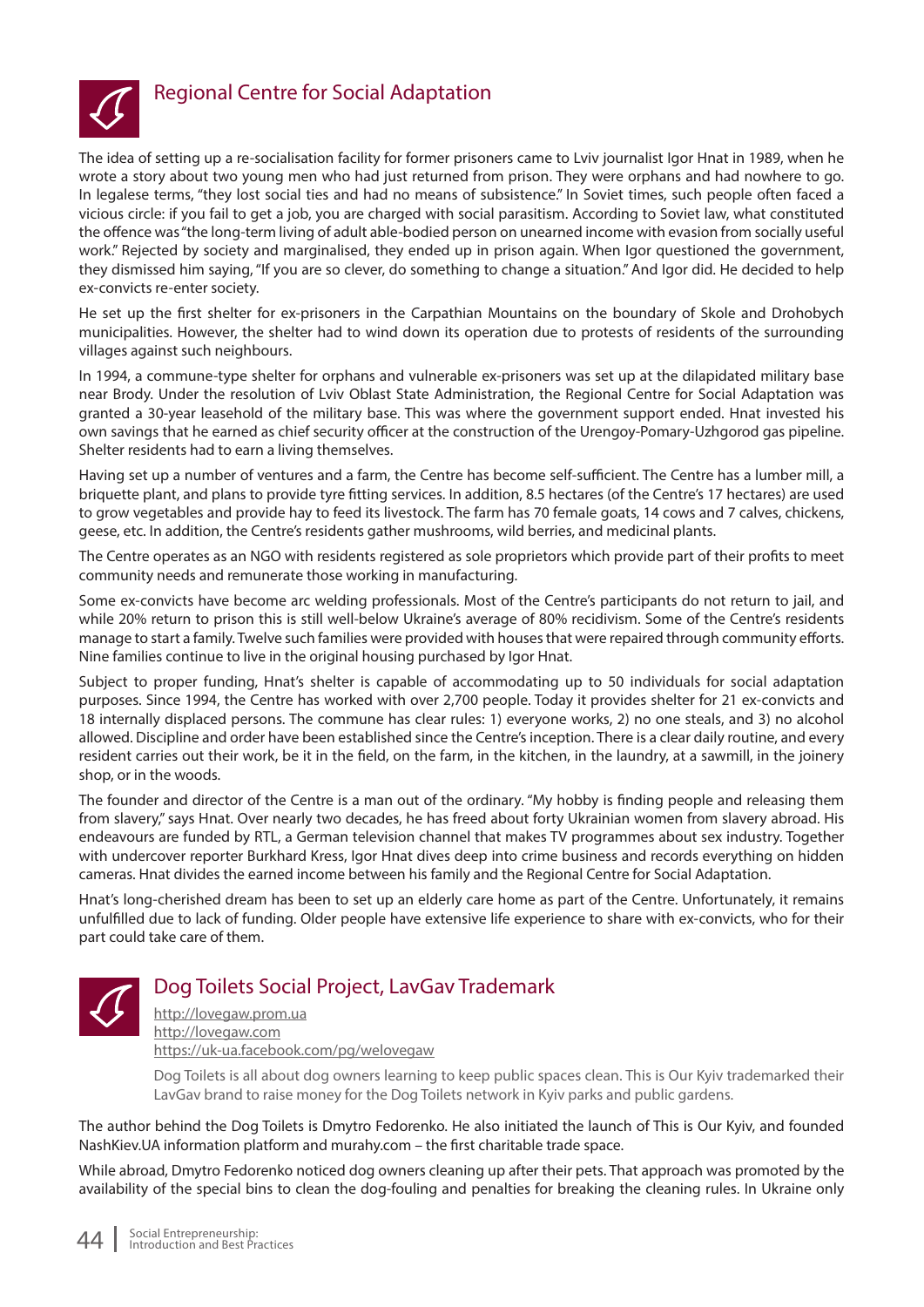1% of dog-owners clean up after their animals. At the beginning of 2015 Dmytro tagged a package with plastic bags nearby his house, and in advance expressed his gratitude to the neighbours for keeping the surrounding territory clean. The bags that were left were also used and new bags appeared. Dog Toilets was born and launched in spring 2015 by Fedorenko's This Is Our Kyiv.

The first five dog-fouling bins were presented in May 2015 at the PRO Misto festival. During the three summer months the leaders of the organization educated dog owners how dog waste harms the environment. The experiment carried out by the NGO team showed that in those areas where the special Dog Toilet bins were placed, the number of those people cleaning up after their domestic animals rose to 50%.

For some time the funds to maintain the Dog Toilets were given by Fedorenko's information platform Nash Kiev.UA. As the project expanded, state and private donations were insufficient, so Dog Toilets created the LavGav brand in early 2016. The LavGav company is the official designer and supplier of the Dog Toilet bins. The modern containers are constructed according to European and American standards, and are made from corrosion resistant steel. The construction cost of one container including delivery amounts to UAH 2,500 (under USD 100), while the American variant costs around USD 400. Besides the actual construction, the placement and regular monthly maintenance services (including delivery and obtaining of all the necessary permits) are provided.

LavGav produces and sells online eco-friendly packages, individual dispensers with changeable eco-packages, and tickkilling medications.

The project exists only because of the support of social entrepreneurship and private investments. The 'Dog Toilets' initiative addresses not only the dog owners, but also other citizens. Almost one-third of the enterprise's income goes to the purchase of eco-packages and equipment depreciation in Kyiv. Every tenth bin constructed is donated to This is Our Kyiv. As of the end of 2016, more than 100 bins with environment-friendly packages and litter bins have been placed in Kyiv.

After the project team conducted seminars and shared experiences in other cities, the project was enthusiastically joined by communities and municipalities such as Odesa, Lviv, Ternopil, Sumy, Cherkasy, and others. Dog Toilets won the contract to supply forty dog-fouling bins to Lviv and scored well based on their functionality, client accessibility, vandal resistance, design and integration into the general urban environment of the city.

In the future, LavGav products will be offered not only to municipalities, but also private firms including private house cooperatives. Dog Toilets are becoming popular abroad too. In conjunction with animal registration, the money raised from owners of the registered animals will finance special zones for pet walking, public recycling/cleaning, and provide quality veterinary care in municipal animal shelters.

References:

- 1. http://lovegaw.prom.ua/
- 2. Interview with LavGav Founder Dmytro Fedorenko, 20 December 2016, https://petadvisor.in.ua/ru/intervyu-sdmitriem-fedorenkom-osnovatelem-lavgav
- 3. Bezkorovainaya. I., A Creative Approach: Most Unusual Businesses in Kiev, Nash Kiev, 7 November 2016, https://nashkiev.ua/zhournal/rastouschiy-gorod/tvorcheskiy-podhod-samye-neobychnye-biznesy-kieva.html
- 4. Interview with Dmytro Fedorenko, IT and Media Entrepreneur, 17 July 2016, http://agronews.org/2454-ya-nikogdane-dumal-chto-budu-zanimatsya-kogda-nibud-organicheskimi-otkhodami-i-sobachej-uborkoj-chetvertaya-chastintervyu-s-it-i-media-predprinimatelem-dmitriem-fedorenko
- 5. http://prouspih.com/nash-kiev/
- 6. Shake! Nash Kiev to Launch Special Project about Man's Best Friends, Nash Kiev, 8 February 2017, https://nashkiev.ua/ novosti/day-lapou-nash-kiev-zapouskaet-spetsproekt-o-louchshih-drouz-yah-cheloveka.html?in\_parent=novosti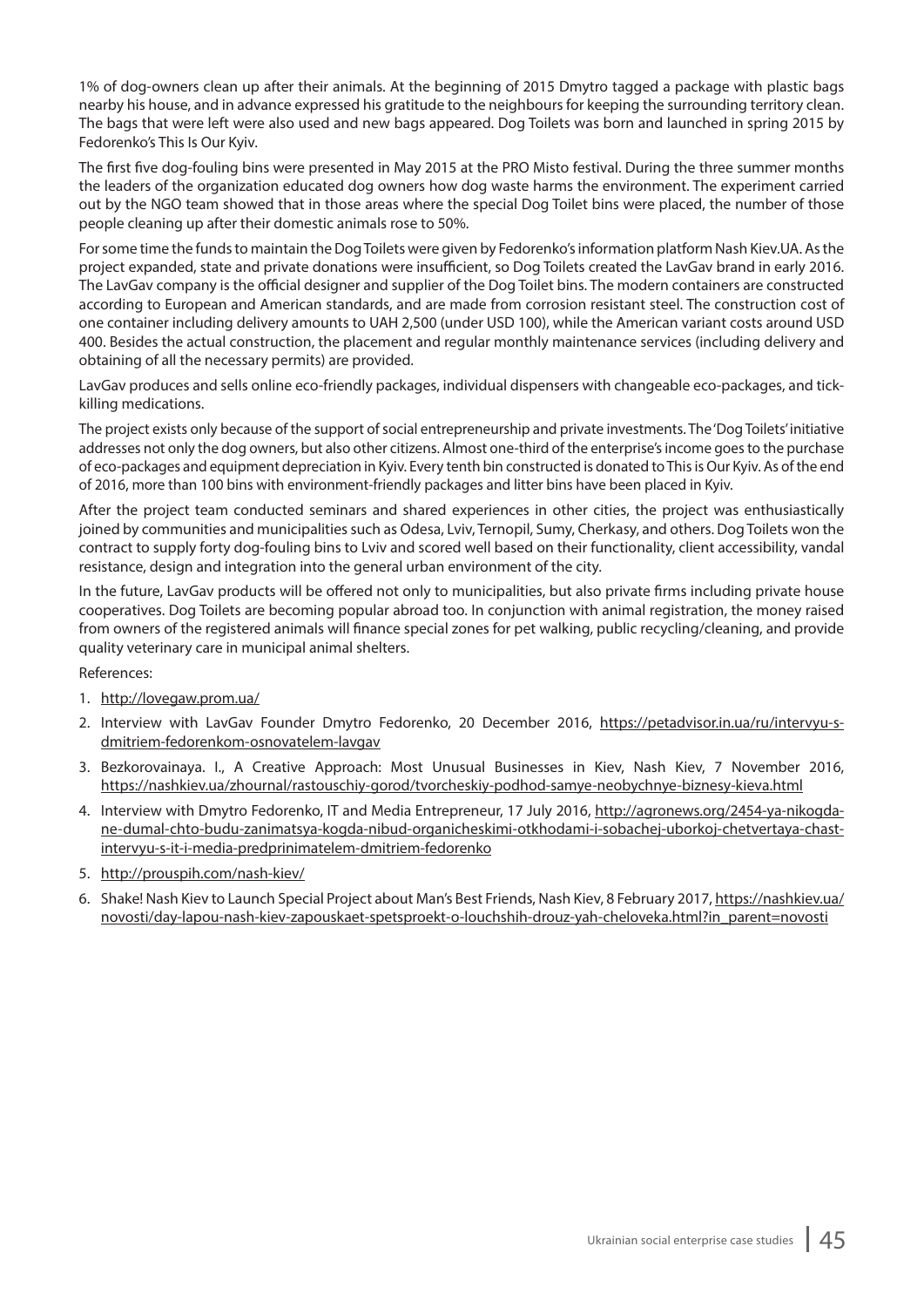#### Annex 1. Examples of social entrepreneurship programmes offered by selected universities

#### Duke University (USA)

#### **Center for the Advancement of Social Entrepreneurship (CASE)**

#### www.fuqua.duke.edu/centers/case

CASE promotes and supports social entrepreneurship through joint training programs that unite postgraduate students, professors, and social entrepreneurship leaders. CASE believes that mainstream and social entrepreneurship should be brought together with the help of existing business models, tools, and skills.

#### Tata Institute of Social Sciences (India)

#### **Masters in Social Entrepreneurship**

#### www.tiss.edu

The Tata Institute of Social Sciences developed a master program in Social Entrepreneurship which appeared to be the first of its kind not only in India, but in the whole world. The Center for Social Entrepreneurship together with the School of Management and Labour Force were created after thorough research of current social needs for a new generation of leaders able to start socially-oriented businesses to enhance living standards and reach sustainable development goals. The two-year graduate program in social entrepreneurship aims to train agents of change. It is expected that the highly-qualified graduates will become social entrepreneurs themselves. The training program targets the creation of innovative and sustainable approach to addressing the problems of disadvantaged groups.

#### Harvard University (USA)

#### **The Social Enterprise Initiative**

#### www.hbs.edu/socialenterprise

The Social Enterprise Initiative at the Harvard School of Business nurtures future leaders capable of driving sustained, high-impact social change. The Social Enterprise Initiative aims to inspire, educate, and support leaders across all sectors to use their managerial skills to tackle society's toughest challenges and make a difference in the world.

#### Miami University (USA)

#### **Center for Social Entrepreneurship**

#### www.fsb.muohio.edu/centers/social-entrepreneurship

The Center for Social Entrepreneurship has developed world-class curriculum for final year students. The training program combines education, research, and social entrepreneurship practice, placing particular emphasis on the practical component.

#### University of Oxford (United Kingdom)

#### **Skoll Centre for Social Entrepreneurship**

#### www.sbs.ox.ac.uk/skoll/mba

The Skoll Centre for Social Entrepreneurship is meant to raise social entrepreneurs of the future. In order to reach that goal, the Centre provides potential and current social entrepreneurs with innovative business-education, unites practitioners, researchers and students, helps all of them develop their ideas and organize social ventures, promotes dissemination of new concepts and implementation of the best business models. In terms of the innovative businesseducation the students are trained to use entrepreneurial approaches for addressing social problems.